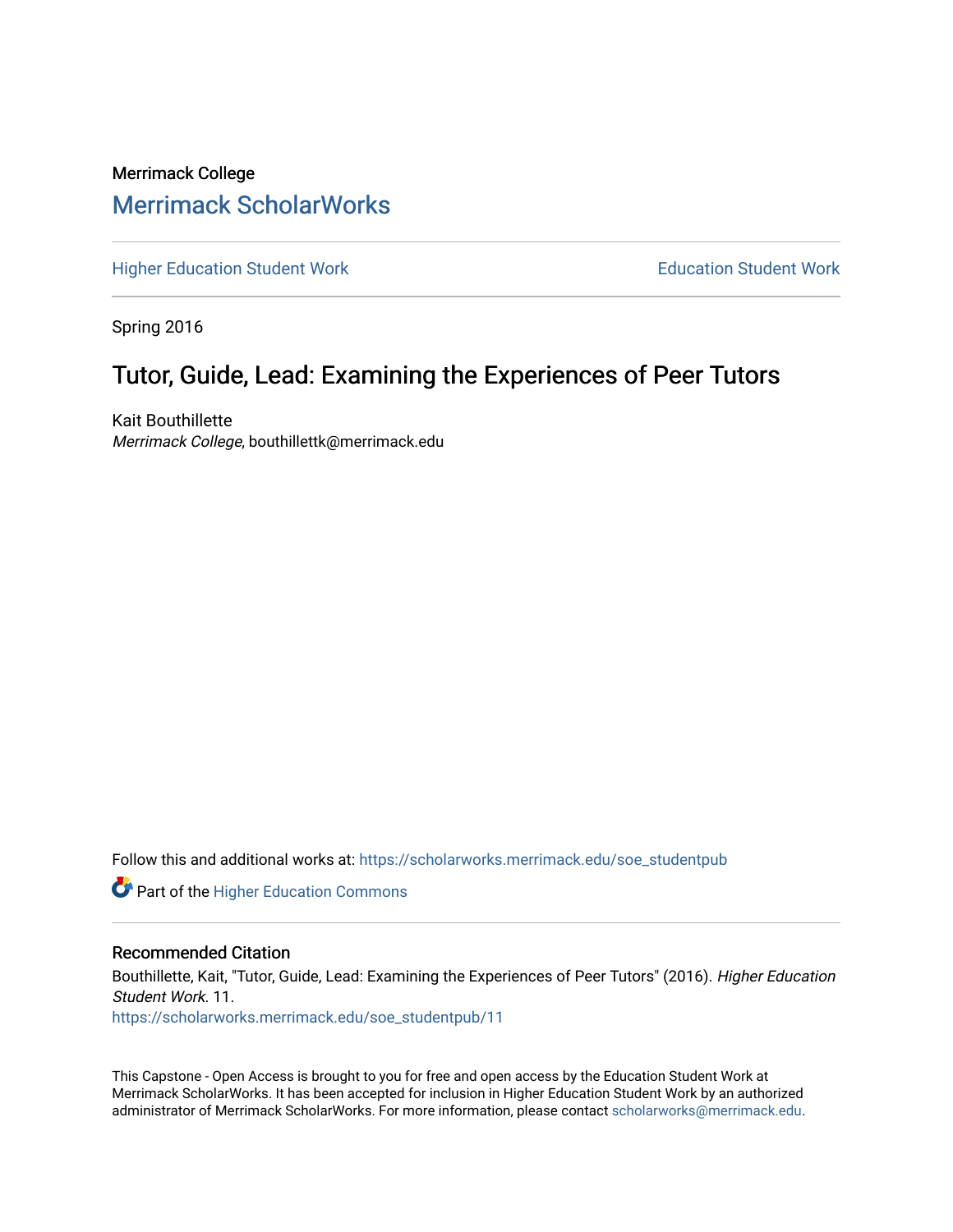Running head: Tutor, Guide, Lead

Tutor, Guide, Lead: Examining the Experiences of Peer Tutors

Kait Bouthillette

M.Ed, Higher Education Capstone Project

Capstone Project Submitted in Partial Fulfillment of the Master of Education in Higher Education Degree,

Merrimack College

May 2016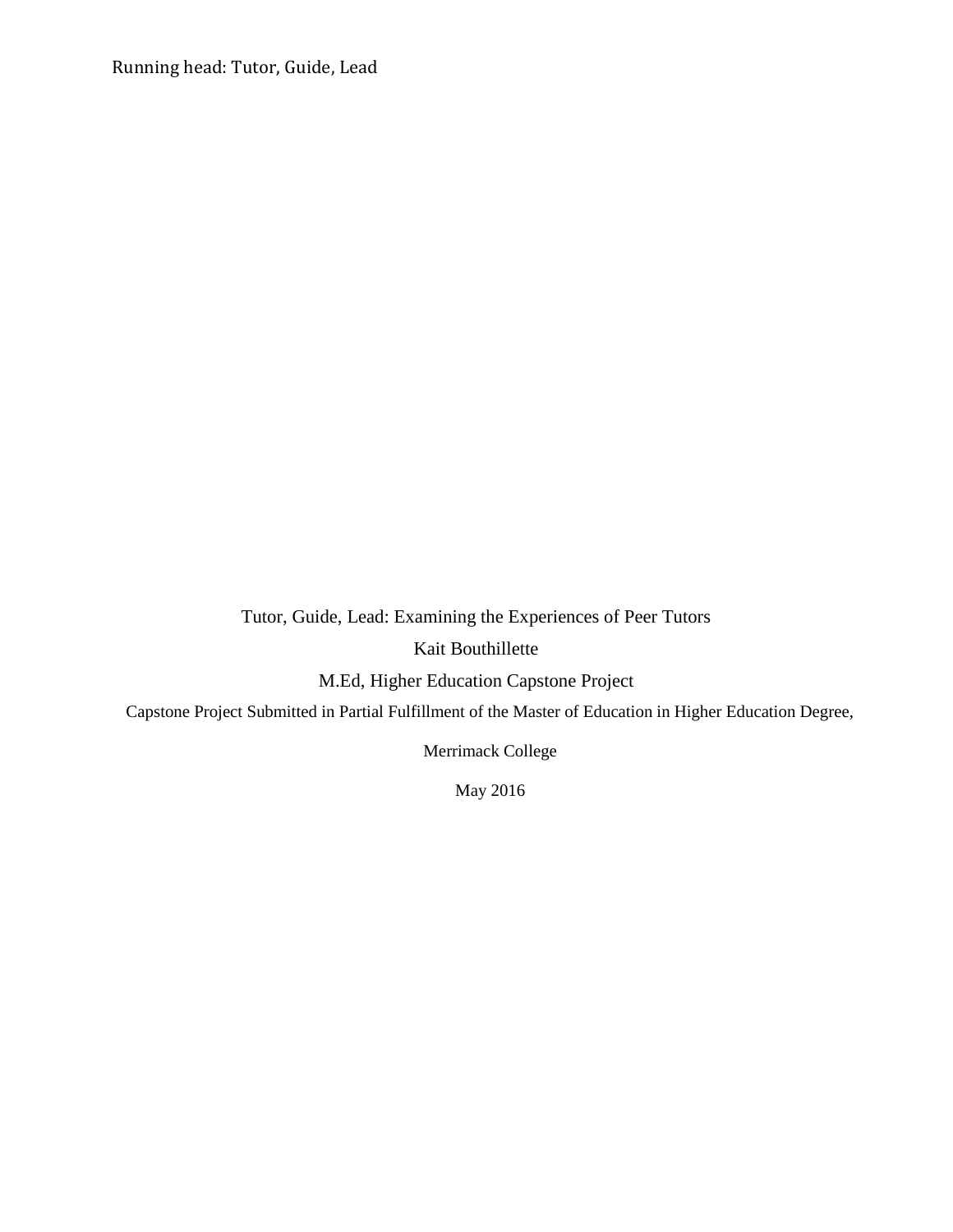Tutor, Guide, Lead Bouthillette 2

#### **Abstract**

Peer tutoring is a form of academic support in which students who have mastered a particular subject assist peers who may be struggling in that course. While relatively little research has focused on the impact of tutoring on peer tutors, existing literature highlights the interpersonal, social, and academic skills peer tutors can gain from their experiences (Gaffney-Varma-Nelson, 2007; Loke & Chow, 2007). It is important to understand the most meaningful factors in the peer tutoring experience and the conditions that best support skills development in order to better structure programs to maximize the potential outcomes for peer tutors. The purpose of this research study was to examine how peer tutors make meaning of their tutoring experiences and if the tutoring experience impacts tutors' personal, academic, and leadership skills development. Qualitative interviews were conducted with 8 peer tutors from the Math Center, Writing Center, and STEM tutoring program at a small, liberal arts college. Four main findings emerged from the data, including the role of a peer tutor, important factors in meaning-making of the tutor role, rewards and outcomes for peer tutors, and challenges associated with peer tutoring. Based on the literature examined and the data from this research study, recommendations for best practices to improve the experiences of peer tutors are discussed in detail.

*Keywords:* peer tutors, tutoring, skill development, high-achieving students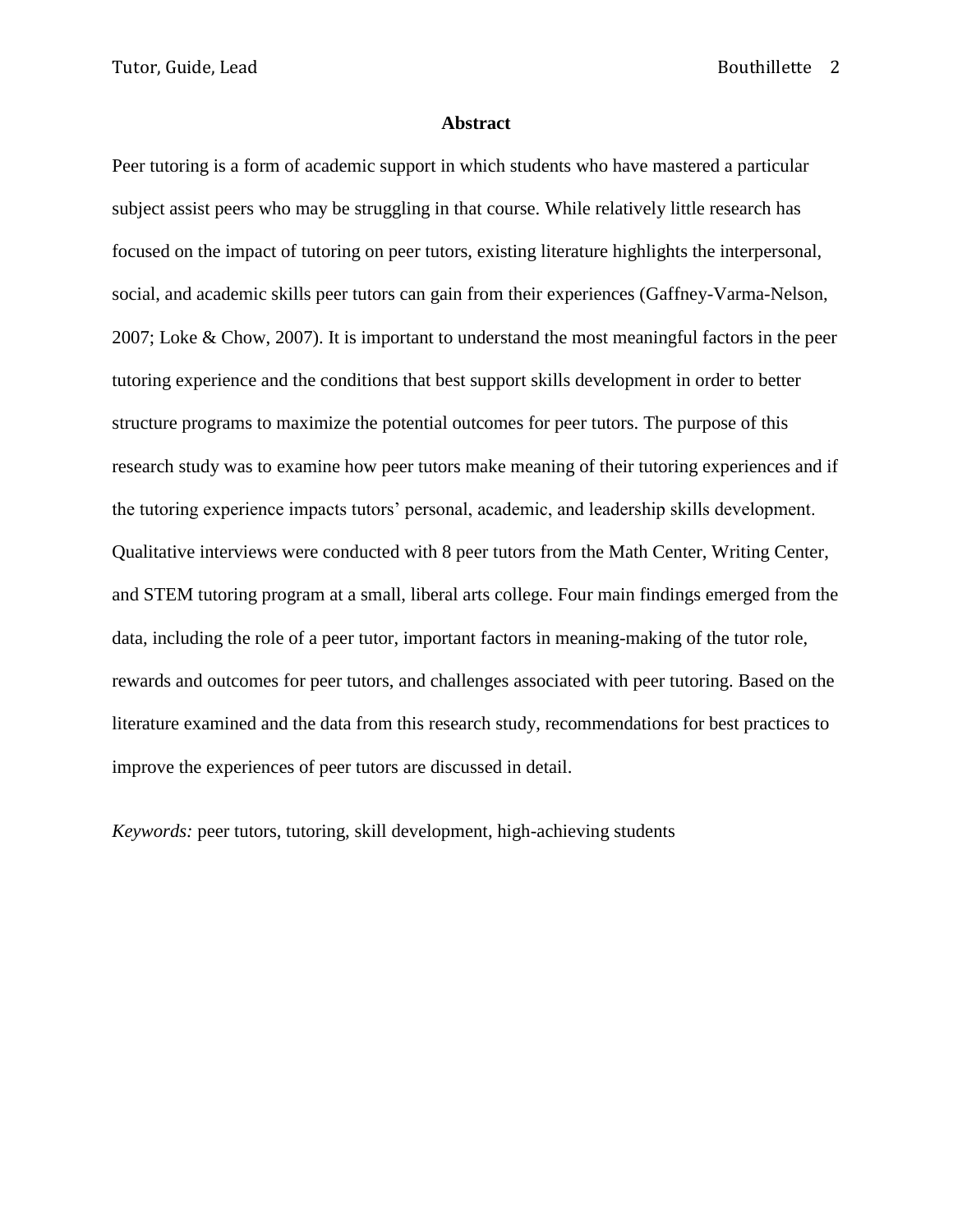# **Table of Contents**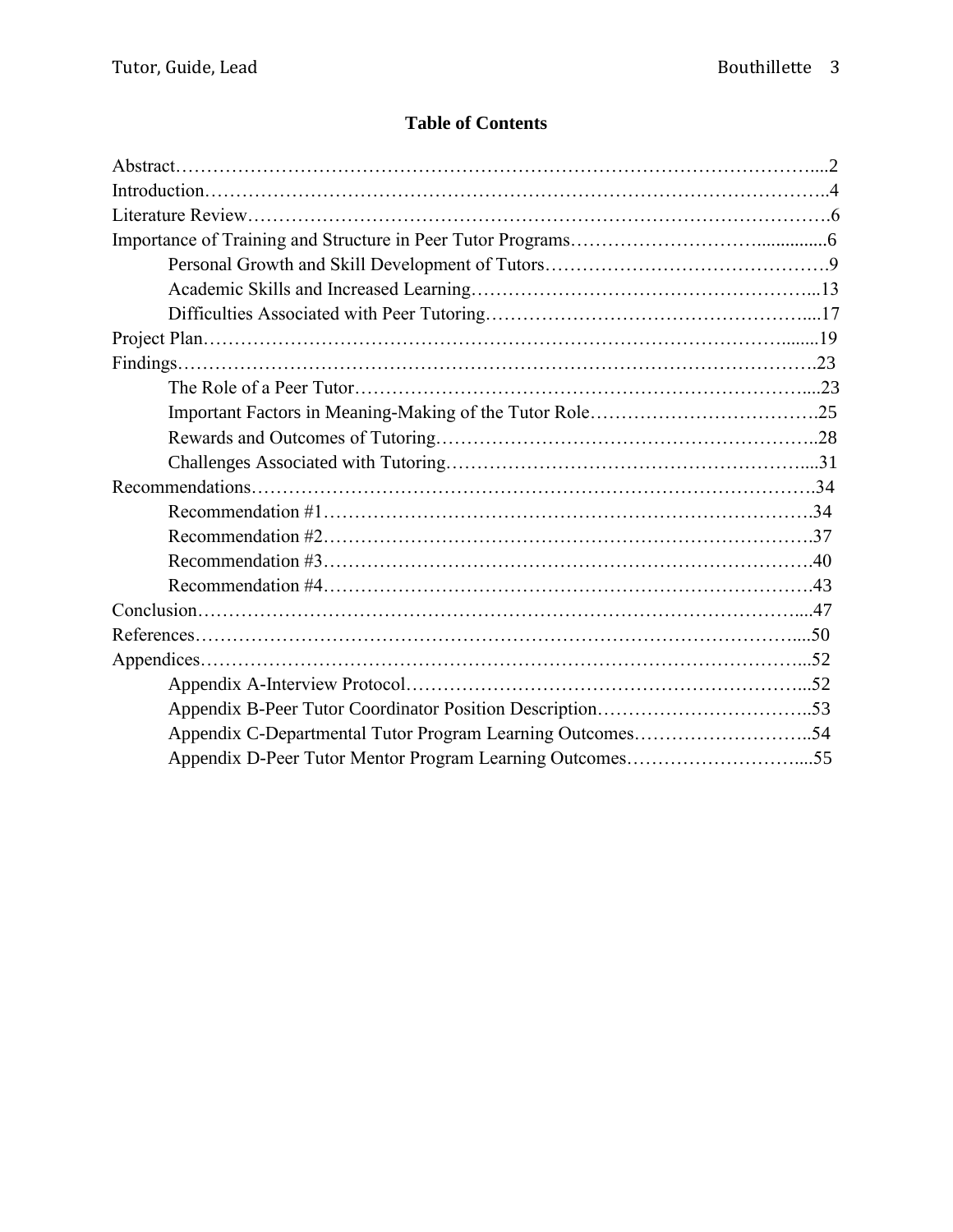#### **Introduction**

Peer tutoring is a popular model of academic support in which students are recruited to provide one-on-one or group instruction and assistance on course content to their peers. The students recruited to instruct their peers are called tutors, while the students who receive the tutoring are known as tutees (Roscoe & Chi, 2007). Peer tutoring is typically characterized by specific role-taking, a focus on curriculum content, and some sort of training for the tutors (Topping, 1996). Peer tutoring models vary in the degree to which peer tutors are involved in the courses they are tutoring, the level of responsibility placed on peer tutors, and the mandating of utilization of peer tutoring services. One common model of peer tutoring, which is the focus of this Capstone, is dyadic and small-group tutoring, in which a tutor works with one tutee or a small group of tutees to help them gain a better understanding of course material (Topping, 1996). This model is typically fixed-role, meaning that the students always assume the same roles as tutor and tutee in the context of that particular course, but it is not uncommon for peer tutors to also utilize tutoring in their own academic pursuits, especially across disciplines.

Much of the literature on peer tutoring has focused on the benefits for and retention of the tutees. Relatively little attention, particularly in the United States, has been paid to the impact for the peer tutors or the meaning the experience holds for these students. Researchers have found that peer tutors can develop leadership, interpersonal skills, and academic skills through their experiences (Arco-Tirado, Fernandez-Martin, & Fernandez-Balboa, 2011; Gafney & Varma-Nelson, 2007; Loke & Chow, 2007; Micari, Gould, & Lainez, 2010). Along with skill development, peer tutoring can also improve tutors' learning strategies, particularly their metacognitive skills (Backer, Keer, & Valcke, 2012; Roscoe & Chi, 2007, 2008; Roscoe, 2014). Metacognition is defined as "the ability to reflect upon, understand, manipulate, and regulate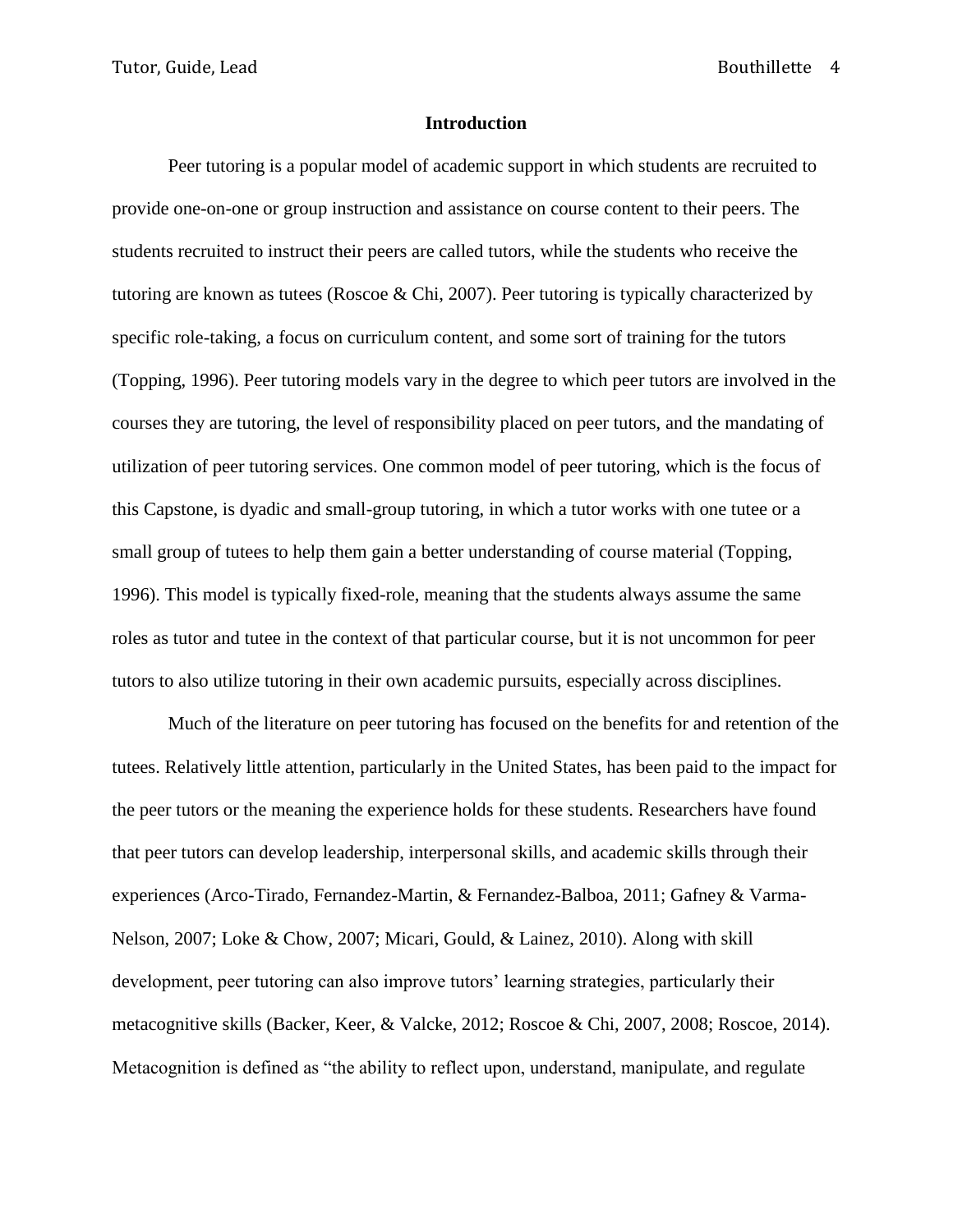one's cognitive activities during learning" (Efkides, 2008; Meijer et al., 2006, as cited in Backer, Keer, & Valcke, 2012, p.560).

Given the potential outcomes for peer tutors, it is important to better understand the most salient factors in the experiences of peer tutors and the conditions that best support the development of interpersonal, social, and academic skills. Being a peer tutor can provide an impactful opportunity to engage our institutions' high-achieving students in meaningful campus involvement. The relative lack of literature on this topic, especially research on peer tutors in the United States, also highlights the importance of deepening our understanding about how peer tutoring programs can benefit peer tutors. In light of this, this Capstone project will be guided by the research questions: How do peer tutors make meaning of their experiences? Does being a peer tutor impact students' personal, academic, and leadership development? Does the amount of training a peer tutor receives have any impact on this development? To answer these questions, I conducted one-on-one interviews with eight peer tutors at Lotus Blossom College from three different tutoring programs on campus: the Math Center, the Writing Center, and the STEM tutoring program. All three of these programs operate independently from one another, but provide their peer tutors with similar training content, structure, and a community of tutors. The goal of this study was to gain a better understanding of how peer tutors view their experiences, the ways in which peer tutors benefit from these experiences, and the factors that influence these outcomes. This information is important for improving practice because by better understanding what makes peer tutoring meaningful for tutors, tutoring programs will be able to implement better orientation, training, and structure into their tutoring programs, thereby increasing the potential benefits to tutors.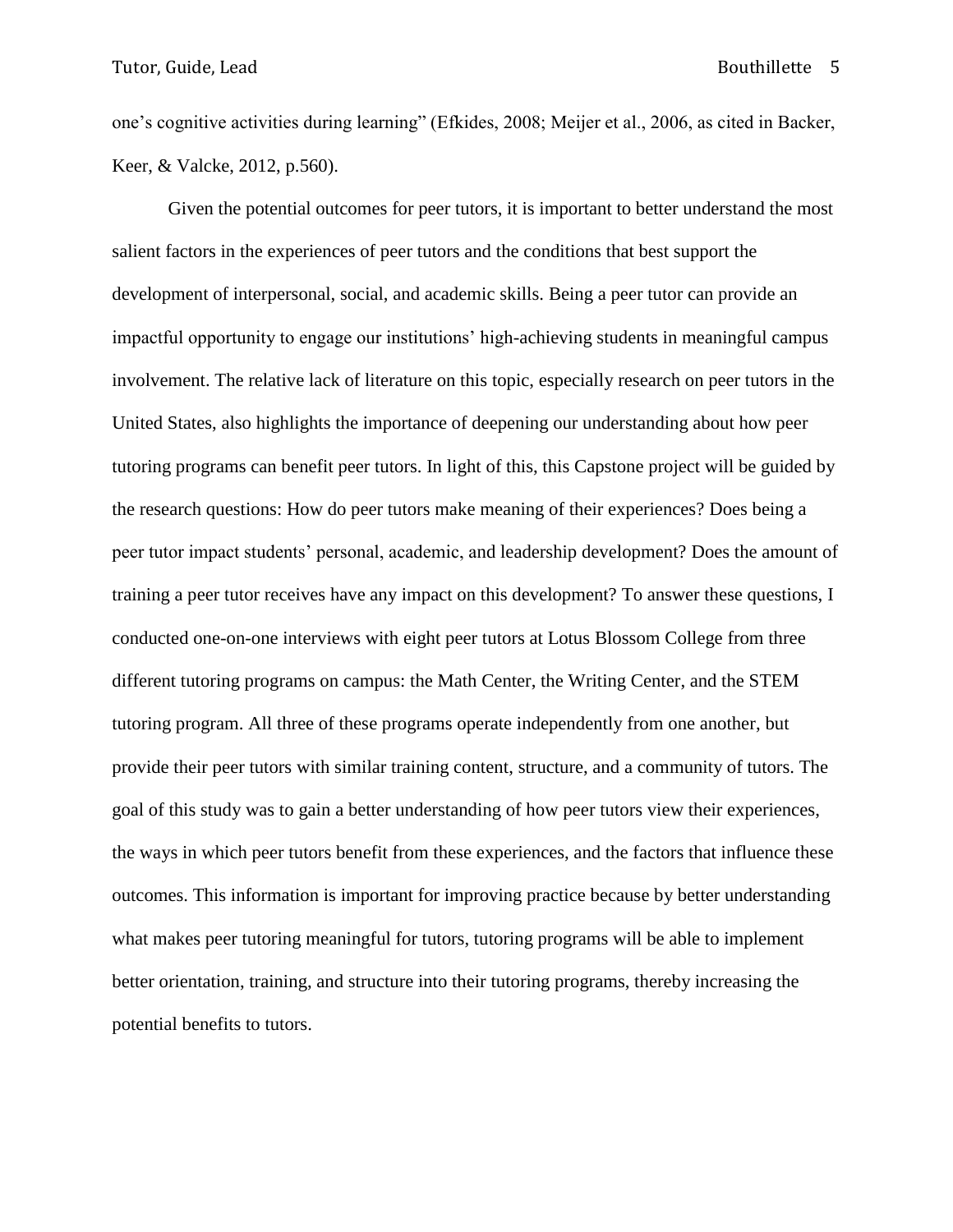#### **Literature Review**

In general, much of the existing literature on peer tutoring focuses on the impact of such programs on the learning and retention of the tutee, rather than the tutor. As a result, there is a gap in the literature on the experiences of peer tutors, particularly in the United States, with a good number of studies on peer tutor experiences and outcomes conducted in European and Asian contexts. It should be noted that the literature discussed in this paper reflects this, and therefore includes a handful of European, Asian, and Australian studies. I determined that the findings of these studies were applicable to my research question and important in understanding the totality of literature on the experiences of peer tutors. Research on the experiences of peer tutors, though conducted across a variety of different program models, has largely focused on three different areas: the importance of training and structure in peer tutor programs, personal growth and skill development of peer tutors, and increased learning as a result of being a peer tutor.

#### **Importance of Training and Structure in Peer Tutor Programs**

A number of researchers have focused on the importance of program structure and training content on tutors' overall preparation, experience, and development. Rae & Baillie (2005) conducted a study at a university in the United Kingdom to determine if the experience of being a peer tutor in the peer-assisted learning (PAL) module is meaningful for participating students. In the PAL module, 14 third year psychology majors worked in pairs as peer tutors for first year psychology students to help the tutees with general study skills and strategies on how to be a successful psychology student (Rae & Baillie, 2005). The tutors could earn academic credit for their participation and were asked to keep reflective journals throughout their experience, participate in seminars with other peer tutors, and provide written evaluations of the program.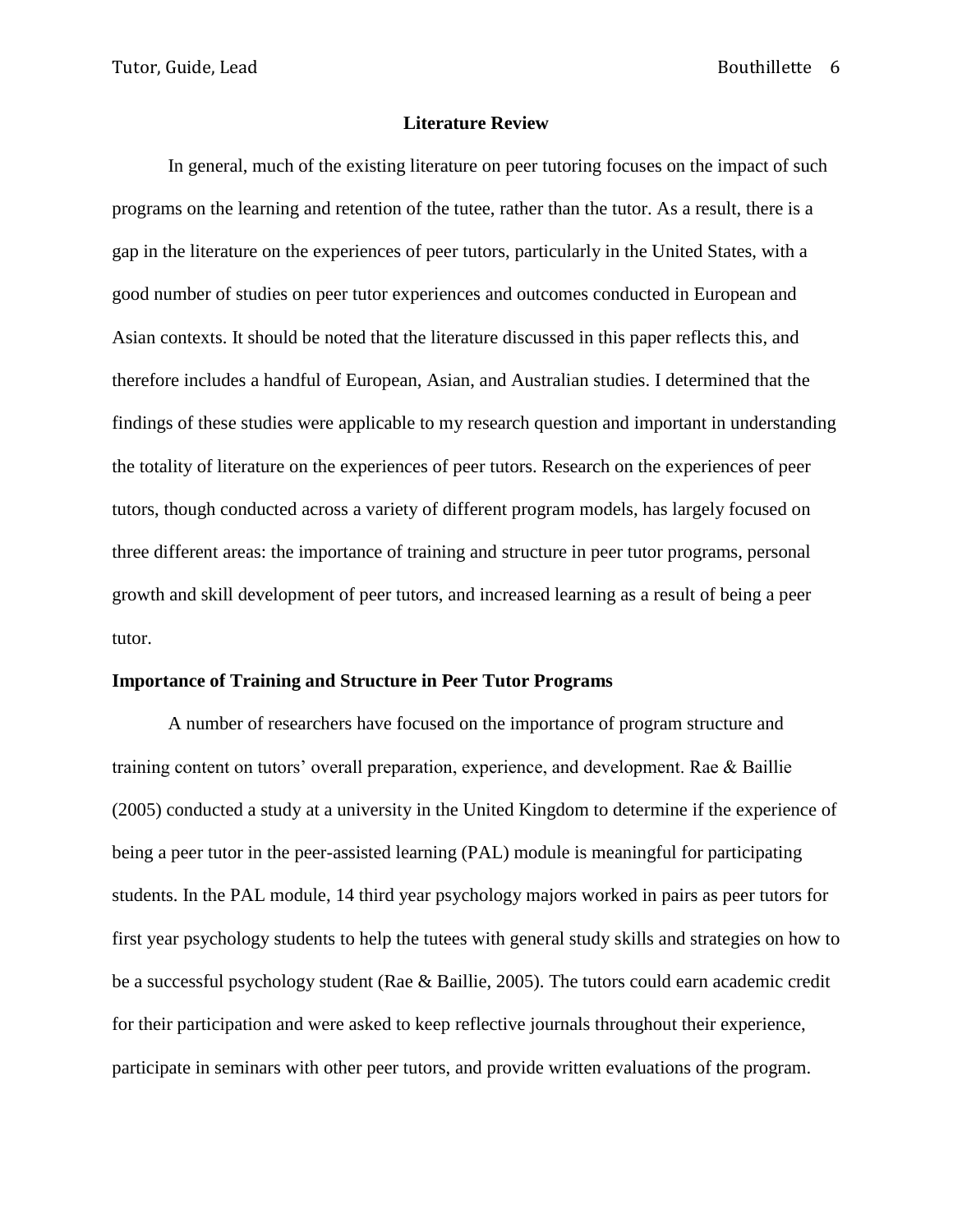The tutors reported that the group workshops and reflective discussions, particularly on boundaries and the tutor role, were instrumental in the development of meaning meaning about and sense of confidence in their new role (Rae & Baillie, 2005). Rae & Baillie (2005) also found that peer tutors in the PAL module reported overall positive views of the role of peer tutors and found the greatest satisfaction with their role when they had a specific task to accomplish with the tutee. The study highlighted the importance of giving tutors opportunities to reflect on their experiences and to discuss their roles as peer tutors in order to facilitate confidence in that role and allow them to make meaning of their experiences.

Similarly, Calma (2013) also examined the facets of a tutoring program structure and training that new tutors rated as most helpful in their adjustments to their new roles. Calma (2013) analyzed the questionnaires of 343 peer tutors from 2007-2010 at an Australian university to explore the ways in which peer tutor programs can help tutors transition into their new roles. The program involved an initial training session, an observation, and periodic development sessions led by the staff in the different academic departments the students tutored in. New tutors reported that the most useful aspects of the program were interacting with fellow new tutors and other tutors, having head tutors as a resource for help, training discussions of the characteristics of a good tutor, and training on how to conduct a tutorial. New tutors also suggested adding more case studies and observations of experienced tutors to the training curriculum to make it more effective (Calma, 2013). Although the tutors in this study would be more akin to a teaching assistant position in the United States higher education system, the tutors were either seniors or graduate students, so they are still similar in age and development to the peer tutors at Lotus Blossom. While the tutors in this program may have had more responsibility than most traditional peer tutors, this study shows the importance of training, the use of applicable case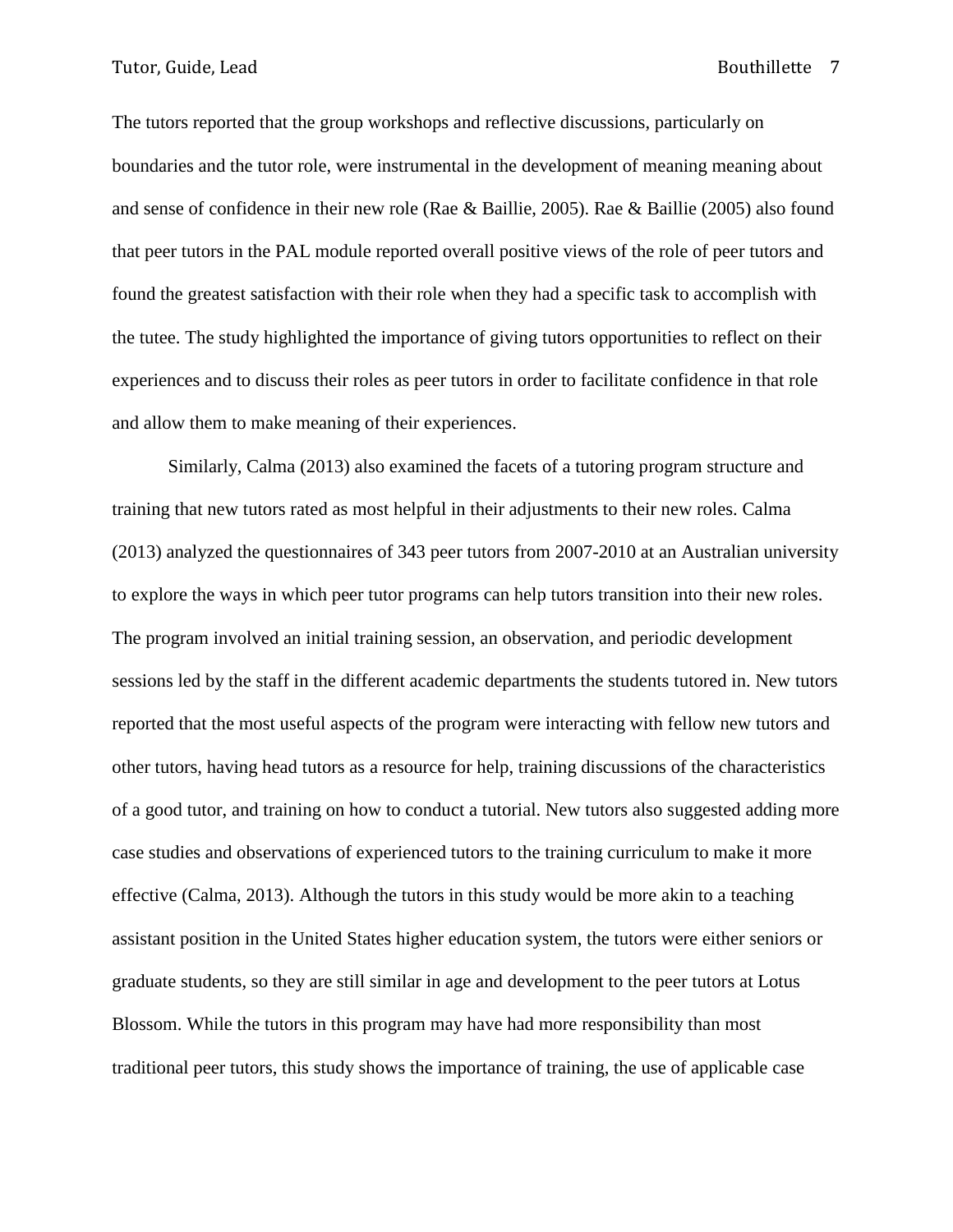studies, understanding the characteristics of the new role, and having a community of fellow tutors to discuss experiences with in helping tutors transition into their new roles.

While the previous studies focused on the importance of training for peer tutors' role development, other researchers have focused on the importance of training tutors in academic skills. Griswold (2006) interviewed the undergraduate and graduate student staff of the peer writing center at a large state university to determine the tutors' attitudes towards and knowledge of teaching critical reading strategies. All new tutors attend a six-hour orientation and training and were enrolled in a 3-unit upper level course on tutoring, in addition to the bi-weekly staff meetings and staff development opportunities throughout the semester required of all tutors. Griswold (2006) conducted individual interviews with each of the eleven tutors, asking about their personal experiences learning to read and how they saw teaching tutees how to read as an aspect of their work as tutors. The researcher found that despite all of this training and development, the tutors interviewed were unsure how to apply their own personal reading skills and concepts to their tutoring to help improve tutees' critical reading skills. The peer tutors reported that while they understood the importance of critical reading and felt confident in their own skills, they felt inadequate to communicate these strategies to the tutee without knowledge of formal teaching reading theory (Griswold, 2006). As a result, Griswold (2006) recommended incorporating specific knowledge and different strategies of reading into tutor training, as well as highlighting the importance and usefulness of the tutors' own informal theories and strategies. The studies presented in this section indicate the importance of training and program structure in shaping peer tutors' experiences.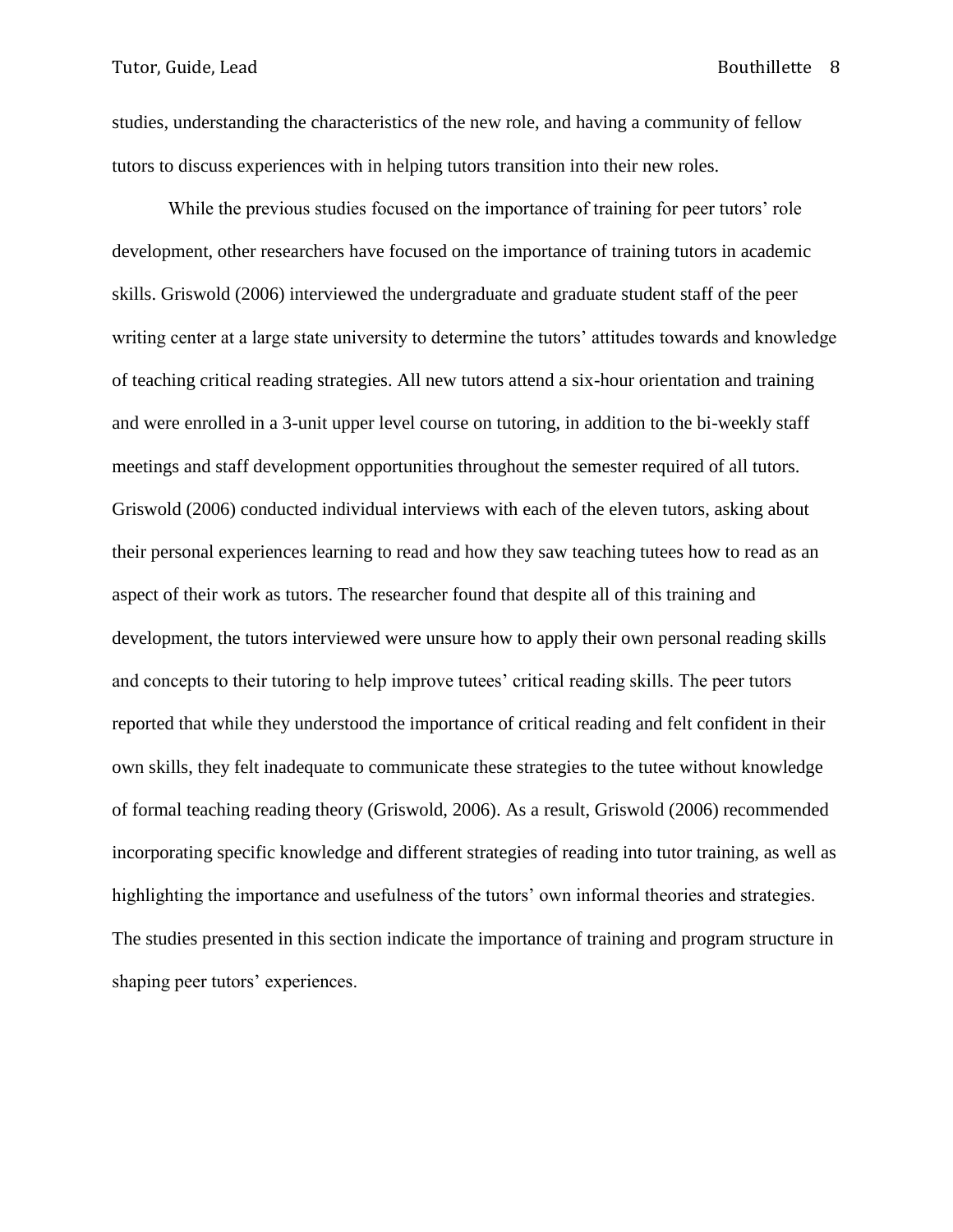### **Personal Growth and Skill Development of Tutors**

Other researchers have focused on the potential personal growth and skill development outcomes for peer tutors. Gafney & Varma-Nelson (2007) conducted a mixed methods survey of the long-term impact of 119 peer leaders in a peer-led team chemistry workshop program at eleven institutions across the United States. Differing slightly from traditional peer tutoring models, in these workshops peer leaders were responsible for small-group workshops integrated into the structure of the course (Gafney & Varma-Nelson). The three section survey asked former peer leaders about the impact of different workshop activities on their own learning, benefits gained by peer leaders from the experience, and an open-ended section asking about the impact of being a peer leader on the participants' future decisions. Gafney & Varma-Nelson (2007) found that the former peer leaders believed that the experience improved their presentation skills, teamwork capabilities, communication skills, and confidence in front of a group through their participation in the program. For 29% and 10% of respondents respectively, the experience also improved their interest in and appreciation for teaching and their confidence in studying science (Gafney & Varma-Nelson, 2007). Although the peer leaders in this program were initially selected for the position due to their communication skills and willingness to help students, possibly biasing the amount of personal growth they report, this study still shows the important role peer tutoring can play in the continued development of these interpersonal skills.

Similarly, Loke & Chow (2007) found that peer tutoring also played an important role in the skills development for nursing student peer tutors. This study, conducted in Hong Kong, examined the experiences of fourteen year-three nursing students who served as peer tutors to 16 second-year nursing students (Loke & Chow, 2007). The peer tutors were responsible for attending a training workshop at the beginning of the semester where they received tutoring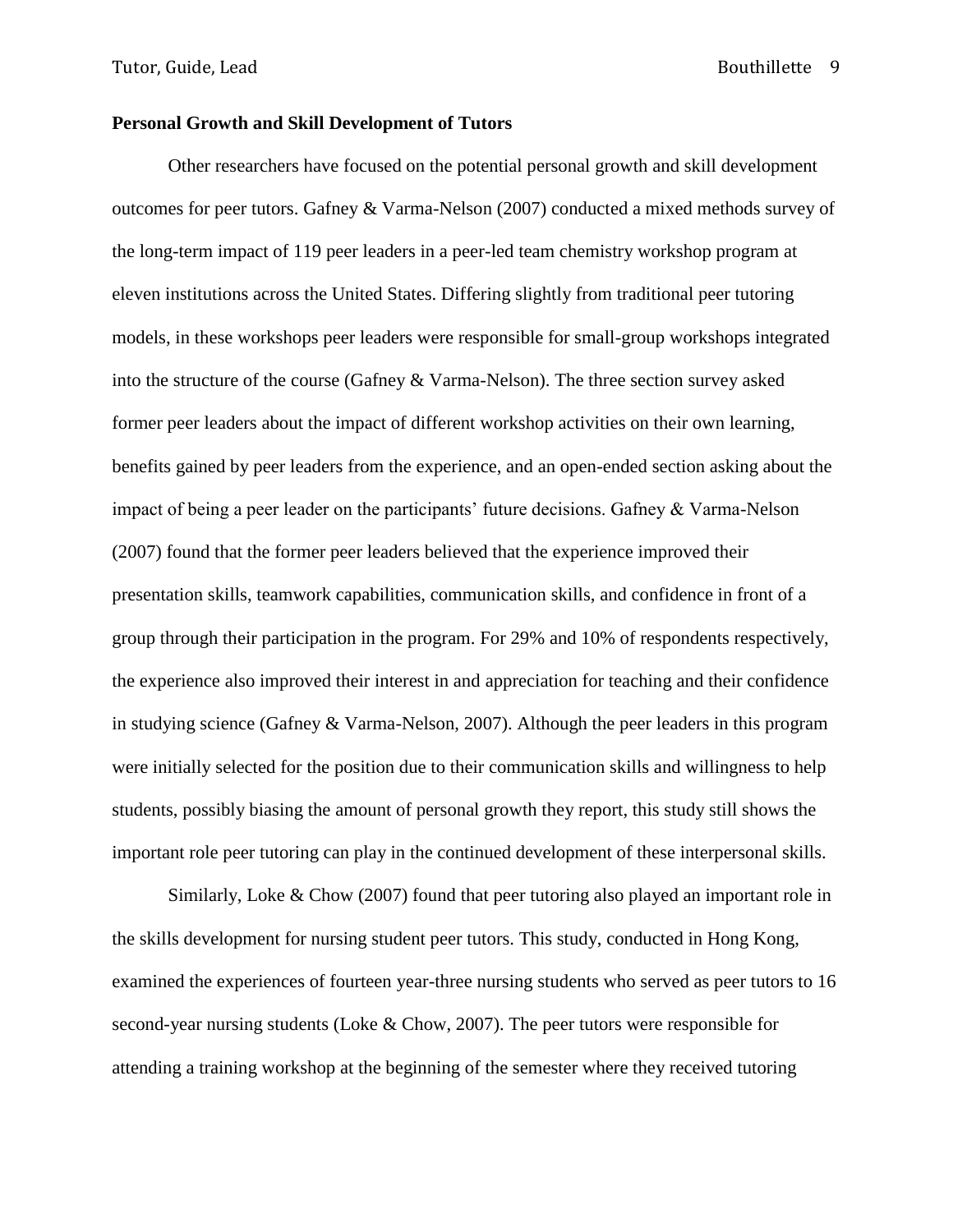guidelines, providing ten weekly one-on-one tutoring sessions for the tutees, and participating in group meetings held by the researchers to discuss their tutoring experiences. Through focus groups and interviews, the peer tutors reported an overwhelmingly positive experience and attributed their increased skill in communication, empathy, time management, and sense of responsibility to this tutoring experience (Loke & Chow, 2007). Loke & Chow (2007) also found that the peer tutors believed they benefited socially from being a part of a community of tutors and tutees. This study shows the role of the peer tutoring experience and the community of peers in the perceived personal development of peer tutors.

Social skills development appears to be a meaningful outcome of peer tutoring, as noted by the researchers above as well as Arco-Tirado, Fernandez-Martin, & Fernandez-Balboa (2011). The researchers conducted pre- and post-test measures on 41 senior or graduate peer tutors and one hundred first year tutees in Civil Engineering, Economics, Pharmacy, and Chemical Engineering. The goal of the study was to determine if involvement in the program impacted the first year students' GPA, performance rate, and learning strategies as well as the learning strategies and social skills of the peer tutors. The first year students were assigned to either the experimental group (who received ten 90-minute tutoring sessions over the semester) or control group (who received no tutoring), while all peer tutors underwent four three hour trainings on planning, time management, cognitive and metacognitive learning strategies, and motivational strategies. Arco-Tirado et al. (2011) found that while peer tutors showed gains across social skills, including communication with others, there were only statistically significant post-test gains in boundary-setting social skills needed to manage and take control of interactions with peers, such as being able to say no and successfully wrapping up interactions. While these abilities may not appear positive, these items were included in the instrument used by the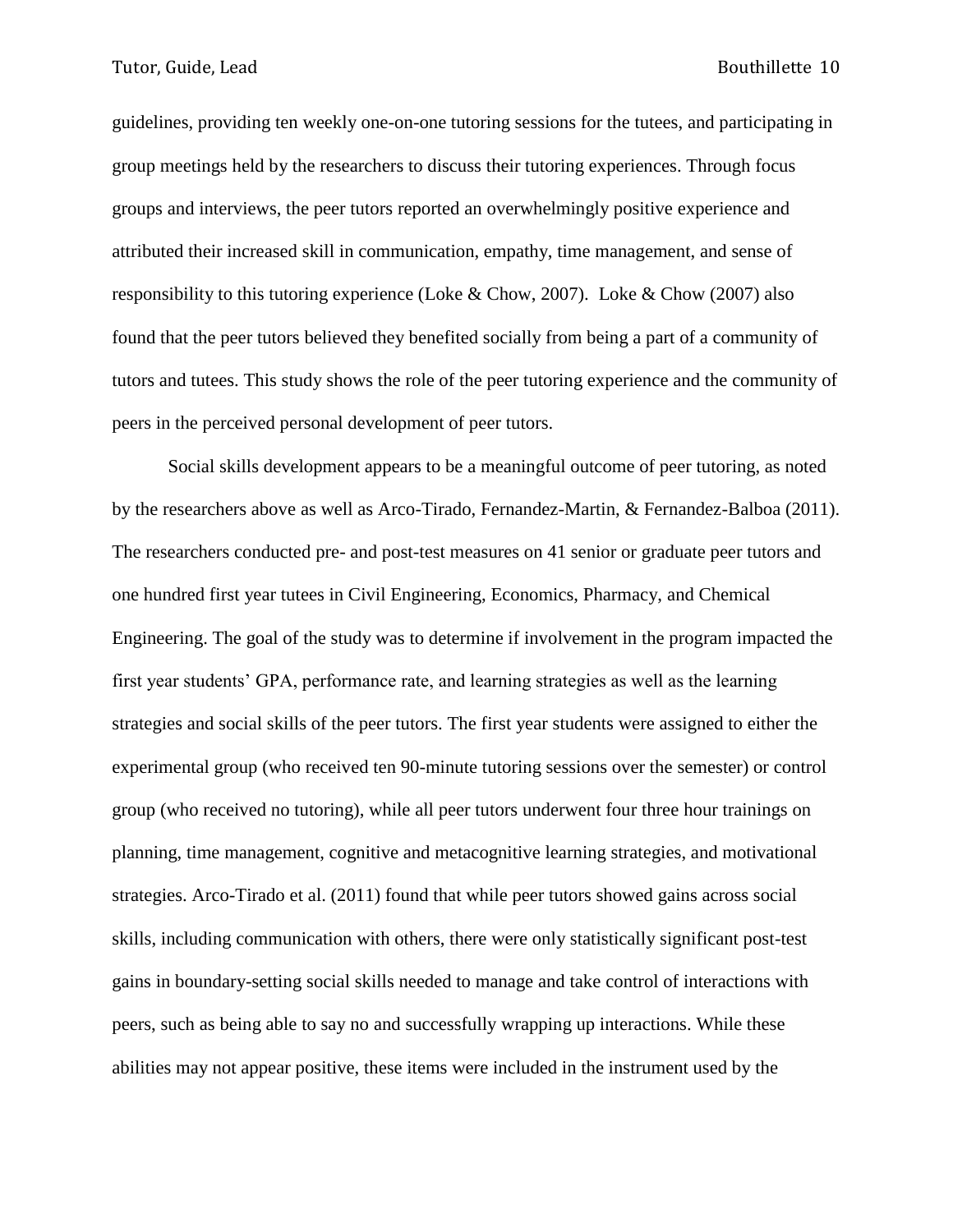researchers, Gismero's A Social Skills Scale (2000), to indicate the ability to take leadership in interactions with others. Being able to say no when a tutee may ask for something unrealistic or unethical, and understanding how to properly wrap up tutoring sessions, are important skills for tutors to utilize to successfully navigate interactions with their fellow students. Successfully wrapping up interactions indicates an ability to set boundaries, navigate, and lead a social situation with others. These social skills are important for good peer tutoring because as the name suggests, tutors are often working with fellow students, whom they may know on a personal level or where there may be a perceived power difference if the tutee is older or more popular than the tutor. This outside social dynamic could potentially result in the peer tutor feeling pressured to give the tutee the answers to a problem rather than guiding them through a better understanding of the material, so understanding successful boundary-setting and being able to say no to such requests is a useful tool for peer tutors.

Focusing in on the longitudinal outcomes of peer tutors, Hughes, Gillespie, & Kali (2010) sought out to learn which abilities, values, and skills peer tutors initially develop from their experience and which, if any, they carried over into post-graduate life. The researchers surveyed 126 writing center alumni who graduated from 1982-2007 from three universities in the United States and found that former peer tutors reported that the experience allowed them to gain active listening skills, patience, identification with others, organizational skills and self-confidence that they were able to carry over practically in job interviews and careers as well as into their personal relationships (Hughes et al., 2010). The former tutors also reported that the experience gave them a sense of great responsibility in working with struggling students, allowing them to understand that their actions in a tutoring session had real life consequences and increasing the value placed on learning. Most significantly, the respondents reported viewing tutoring as an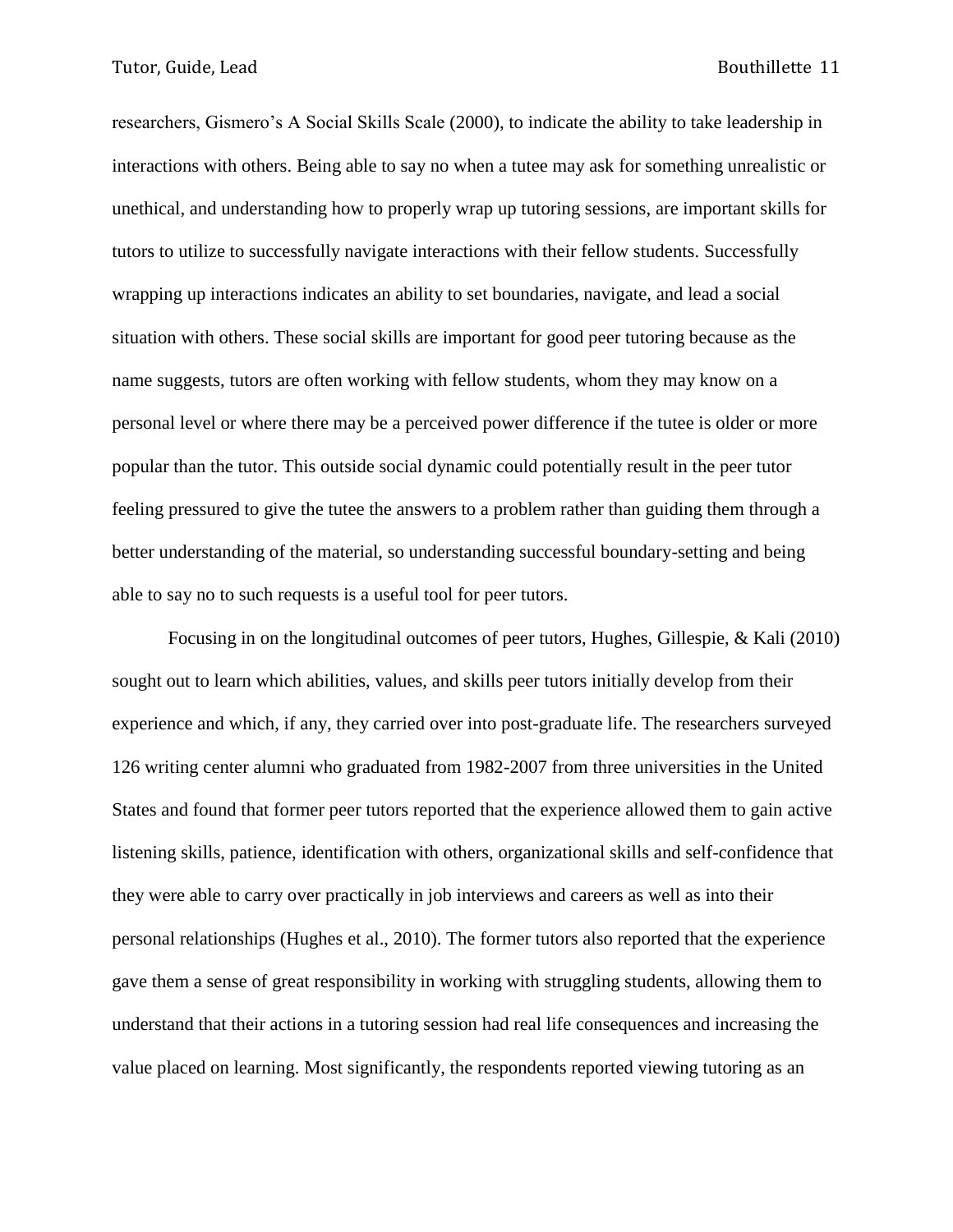important means of engaging intellectually, emotionally, and socially and rated the importance of their experience in their overall undergraduate development on a Likert scale of 1-5 a mean response of 4.48 (Hughes et al., 2010). These findings illustrate how powerful of a learning experience peer tutoring can be for tutors and how applicable the skills and knowledge potentially gained are in all facets of life.

In contrast to Hughes et al.'s (2010) longitudinal study on tutor outcomes, Micari, Gould, & Lainez (2010) highlighted the power of peer tutoring programs in promoting short-term leadership development for peer tutors. This study examined the effectiveness of a training course in promoting leadership development for peer leaders in a science, technology, engineering, and math (STEM) workshop program at a private research university. Peer leaders in this workshop program were responsible for guiding groups of 5-7 students through a challenging worksheet each week, completing a semester long training course, and meeting with the faculty member who created the worksheet to ensure their understanding of the material. To assess the program, Micari et al. (2010) first conducted a qualitative study from 2002-2003 with 166 participants that included open-ended surveys, focus groups, and in-depth interviews with eight facilitators and found that peer leaders felt more confident at the end of the school year than at the beginning in interactions with others, explaining a concept to a group, and their own cognitive abilities.

Second, the researchers used pre- and post-test study to measure the self-perceived leadership development of peer leaders over two years and found that the leaders perceived positive increases in their leadership abilities, particularly in motivating students, managing a group, problem-solving, conflict resolution, and quick-thinking when workshops do not go as planned (Micari et al., 2010). As this longitudinal study and the other studies in this section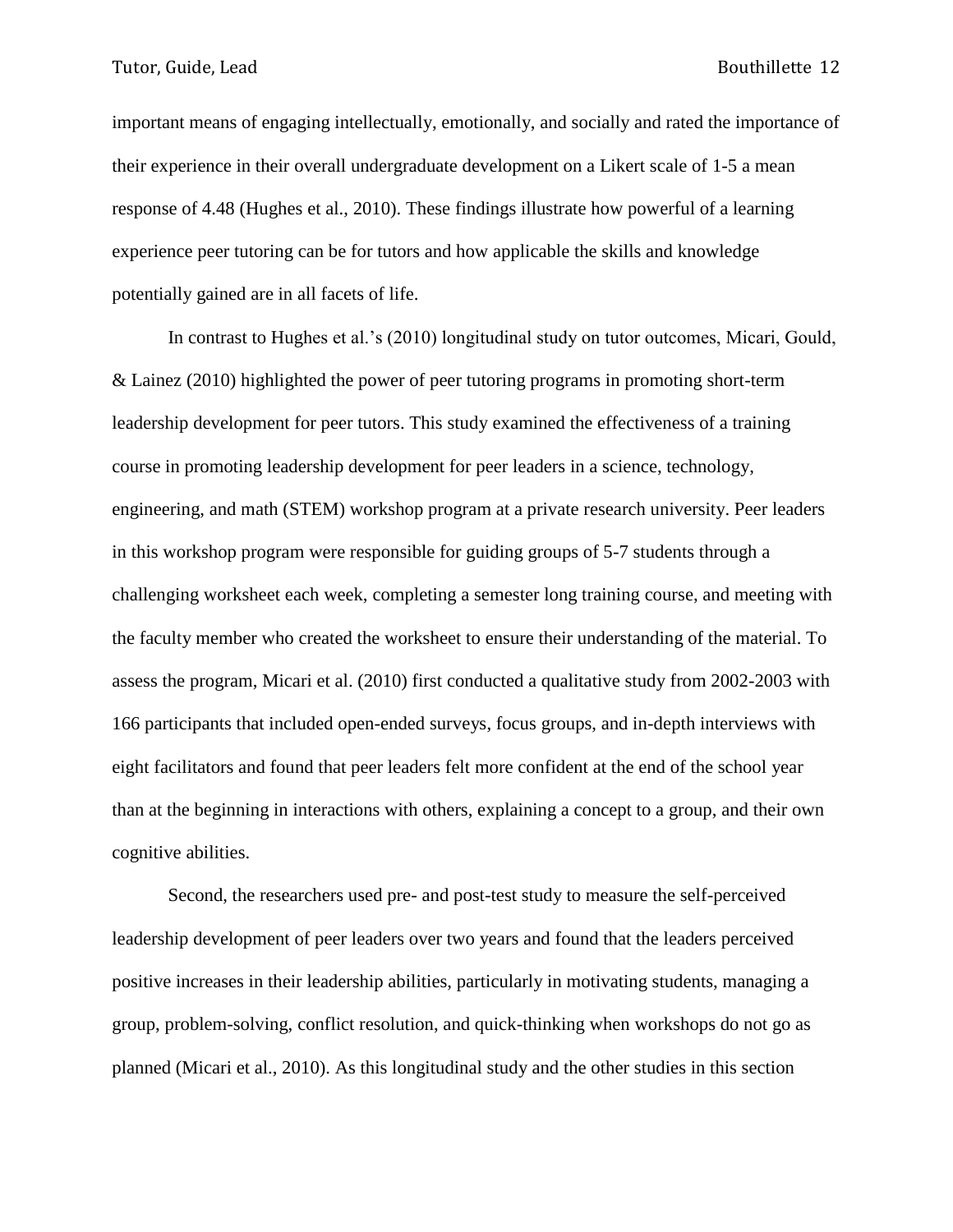illustrate, peer tutoring can be a powerful experience that can have a meaningful impact on the interpersonal, social, and leadership skill development of peer tutors.

#### **Academic Skills and Increased Learning**

Researchers in many of the previously mentioned studies have found that in addition to personal and social skill development, peer tutoring experiences contributed to the development of peer tutors' academic skills such as critical thinking, problem solving, understanding of course material, and planning out study time (Arco-Tirado et al., 2011; Gafney & Varma-Nelson, 2007; Loke & Chow, 2007). Hughes et al.'s (2010) previously mentioned study on peer writing tutors also found that the tutors reported that the experience helped them improve analytical skills and writing abilities, as well as to show them the value in cooperative learning. Other researchers' work, particularly Rod Roscoe and Michelene Chi (2007; 2008; 2014) have focused on the increase cognitive and metacognitive learning gained by peer tutors as a result of their tutoring experiences.

Roscoe & Chi (2007) examined the role of two typical tutoring behaviors, examining and questioning, which are believed to help tutors foster their own learning through reflective knowledge-building. They focused on the tutors' monitoring their own comprehension of material, integrating this comprehension with new knowledge, and elaborating on this previous knowledge through tutoring. The researchers reviewed six primary and twelve supplemental studies that included quantitative observations of tutor behavior and objective measures of tutor learning and found that peer tutors most often exhibit a knowledge-telling bias, meaning that they focus more on delivering the knowledge they already have rather than reflecting and building on it, even when trained in knowledge-building strategies (Roscoe & Chi, 2007). Roscoe & Chi (2007) also found that when peer tutors engaged in a dialogue with tutees, rather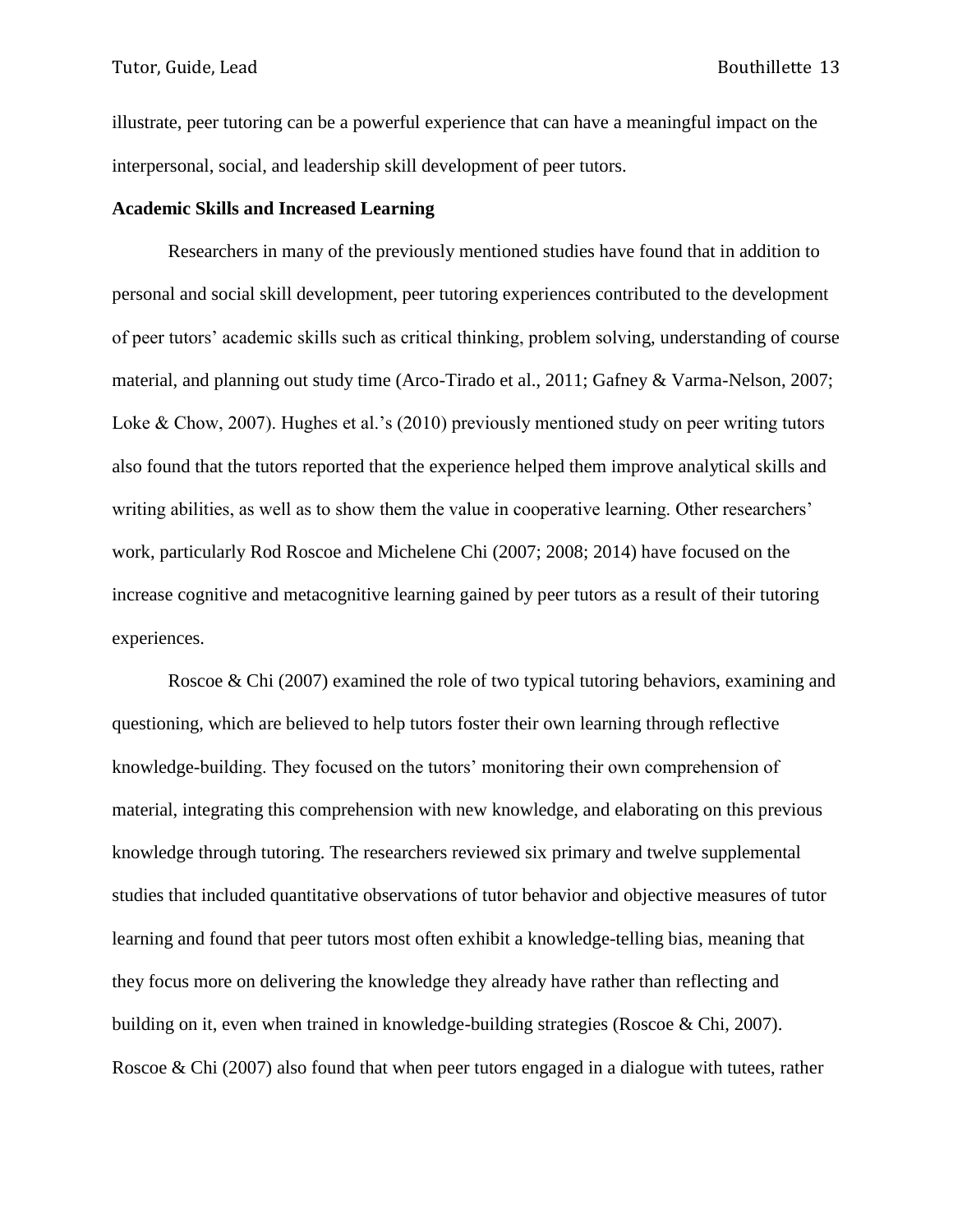than simply lecturing them on the material, they were more likely to engage in knowledgebuilding strategies, including integrating new and prior knowledge into their explanations and using this integration to form new knowledge and understandings. This particular finding implies that when the peer tutoring process is interactive and dynamic, rather than simply a lecture of the material, it holds the potential for peer tutors, and likely tutees, to gain a deeper understanding of the subject material and go beyond surface-level learning.

Building on their prior study, Roscoe & Chi (2008) conducted an experimental, pretest posttest design study of untrained undergraduates tutoring another student to determine the differences in learning outcomes based on the strategies each group of tutors was instructed to employ. One group of tutors was instructed to explain the material to the tutees beyond what the text said, while another group of tutors were told to explain the text out loud to themselves, and the third group was instructed to create a video explanation of the material, while the remaining ten participants were assigned to the role as tutees (Roscoe & Chi, 2008). Roscoe & Chi (2008) found that the self-explaining condition had the highest gains in deeper learning of the material, while both the self-explaining condition and the peer tutoring condition had similar gains in basic knowledge. The participants in the peer tutoring and tutorial video conditions showed knowledge-telling bias, while the self-explaining condition exhibited the most knowledgebuilding behaviors (Roscoe & Chi, 2008). Roscoe & Chi (2008) also found that among the participants in the peer tutoring condition, engaging in a dialogue with the tutee through tutee questions helped tutors to move away from knowledge-telling and engage in knowledgebuilding. Overall the participants who engaged in reflective knowledge-building when tutoring showed the most gains in deeper learning across conditions (Roscoe & Chi, 2008).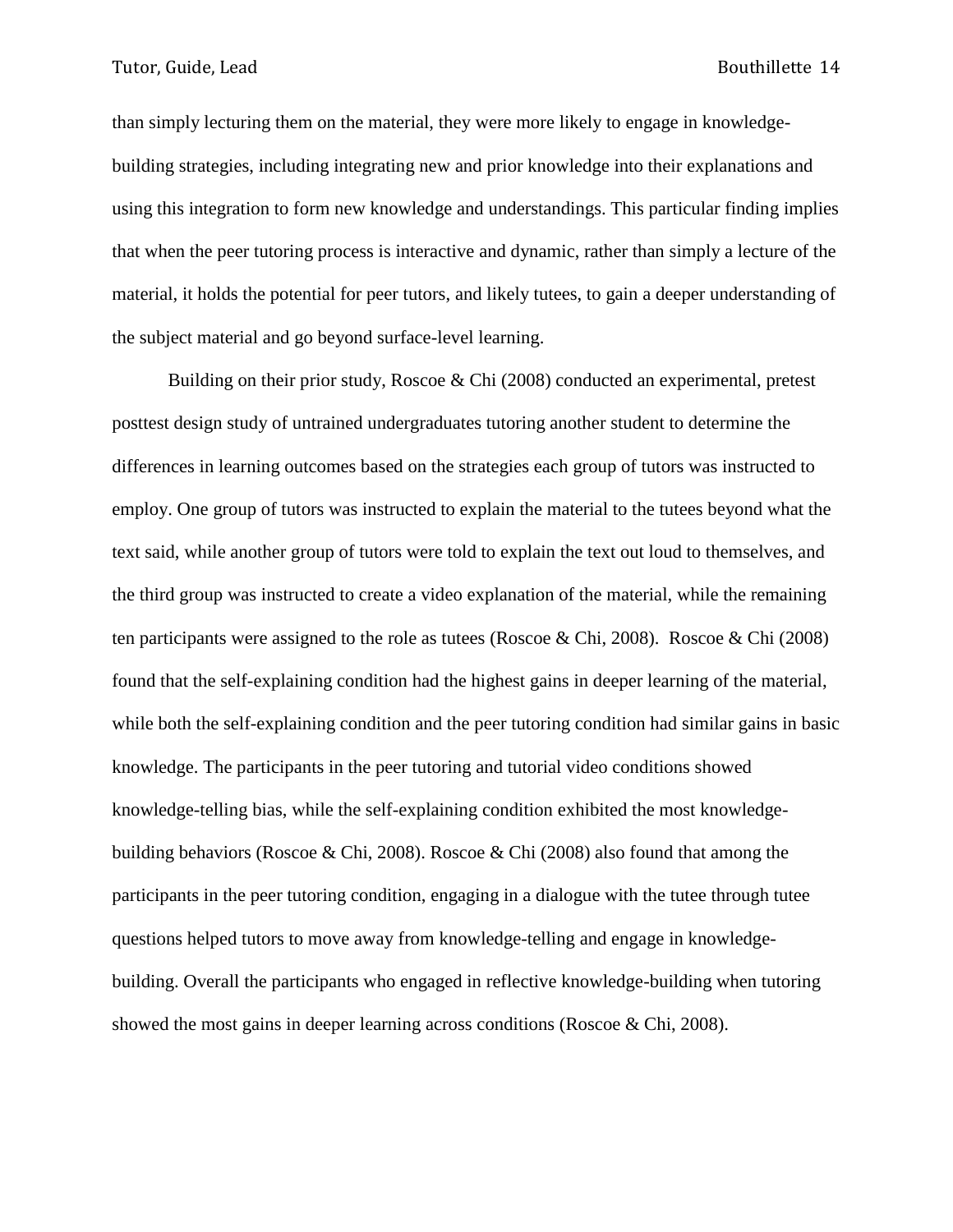Continuing his prior work, Roscoe (2014) explored the self-monitoring hypothesis, which states that tutors engage in knowledge-telling when they have a limited belief in the depth and value of their own understanding and knowledge. Roscoe (2014) hypothesized that the more selfmonitoring the tutors engaged in, the more knowledge-building behaviors they would employ, thereby creating deeper learning and metacognitive knowledge. Roscoe (2014) used a pretest posttest study design to study 120 undergraduates from a large, eastern United States research university, the majority of which were psychology students participating for course credit. Participants were selected based on their low knowledge in the subject area studied and two same-gender participants were matched and randomly assigned to the roles of tutor or tutee. While the tutors were not trained on their role, they were given twenty minutes to read and learn the material prior to each session and instructed to cover all of the material and to answer any questions from the tutee.

Roscoe (2014) again found that the tutors displayed a strong knowledge-telling bias, characterized by paraphrasing the material with a few elaborations. Knowledge-building strategies, when employed, were characterized by the tutor more frequently elaborating on the material found in the textbook with his or her own experience, other knowledge on the general subject, and self-reflection on the meaning of the material (Roscoe, 2014). Knowledge-building indicates a deeper understanding and learning of material, as opposed to simply memorizing and reiterating content. In addition, Roscoe (2014) found that tutors who engaged in knowledgebuilding explanations were more likely to perform well on posttest comprehension questions and tutors were more likely to engage in self-monitoring and knowledge-building when the tutees asked deeper reasoning questions. It is important to note that both of the previously mentioned studies took place in a laboratory setting, somewhat limiting the generalizability of the findings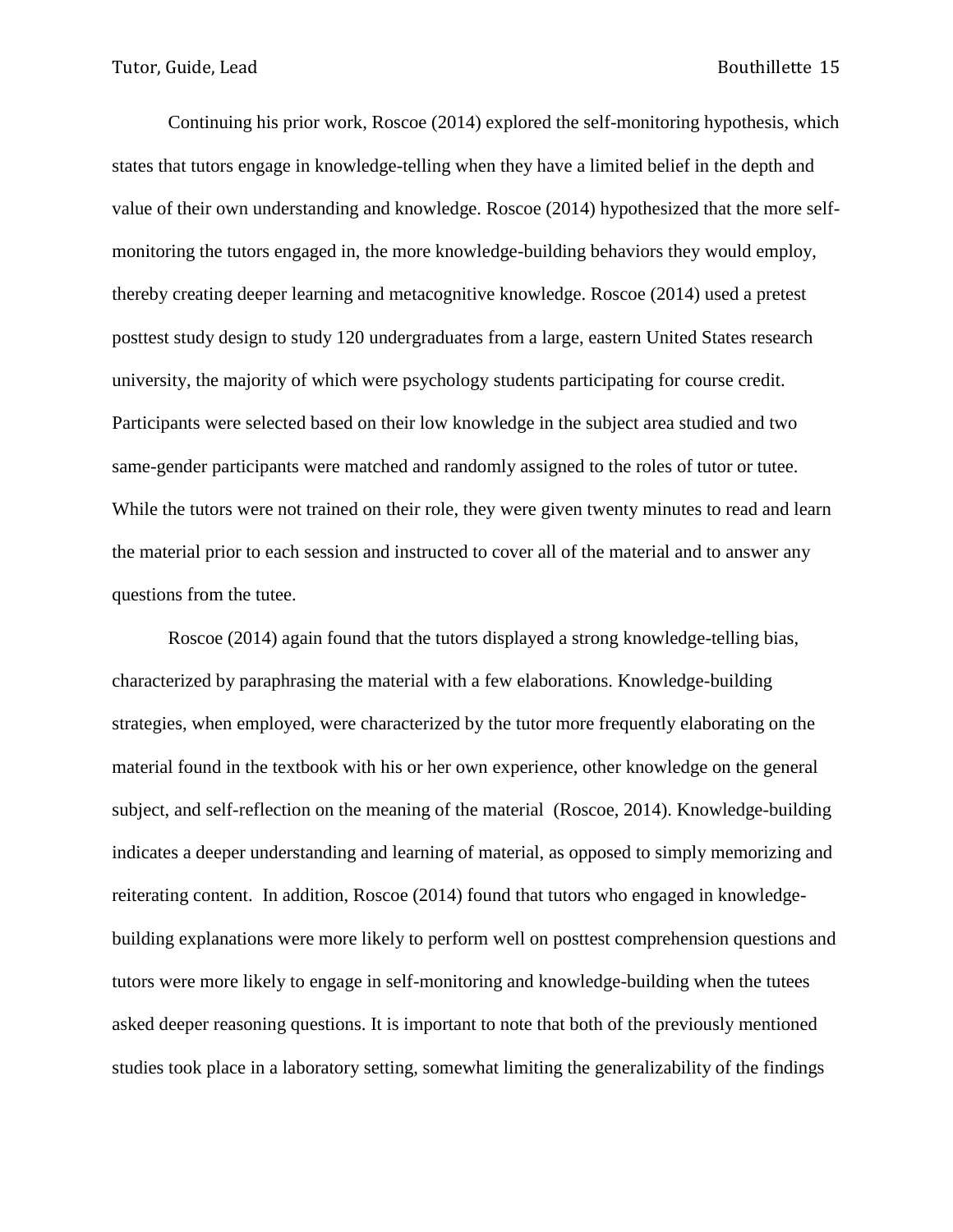to real-life settings, however Roscoe's (2014) and Roscoe & Chi's (2008) findings indicate the importance of incorporating knowledge-building strategies into tutor training.

While Backer, Keer, & Valcke (2012) similarly examined the impact of peer tutoring on metacognitive knowledge, their study focused on reciprocal rather than fixed-role peer tutoring programs. The researchers expanded the idea that dialogue between tutor and tutee increase the likelihood of knowledge-building strategies and cognitive knowledge by using a multi-method pretest posttest design to determine how reciprocal peer tutoring impacts metacognition. As a formal component of a 5 credit first year educational sciences course, sixty-seven students were divided into small groups of 4-6 tutees and one tutor and participated in eight ninety-minute tutoring sessions, where the tutor role switched among group members each session (Backer et al., 2012). The participants were also asked to participate in a ninety-minute training session regarding metacognitive strategies, social skills, and the role of a tutor and small-group supervised reflection sessions.

Metacognitive strategies involve students making connections between different points of knowledge, being aware of what they currently know and do not know, understanding how to apply similar knowledge to the current topic, and an awareness of the cognitive processes involved in learning. Metacognitive strategies include properly managing studying and learning, questioning material, evaluating material learned, and reflecting on connections between different topics. Backer et al. (2012) used a questionnaire and observation of the tutoring sessions to assess students' metacognitive knowledge, perceptions of skillfulness, and actual use of strategies and found significant changes in the students' actual metacognitive regulation during tutoring sessions. Backer et al. (2012) also found that the students used more sophisticated and more varied metacognitive strategies on the posttest versus the pretest measure.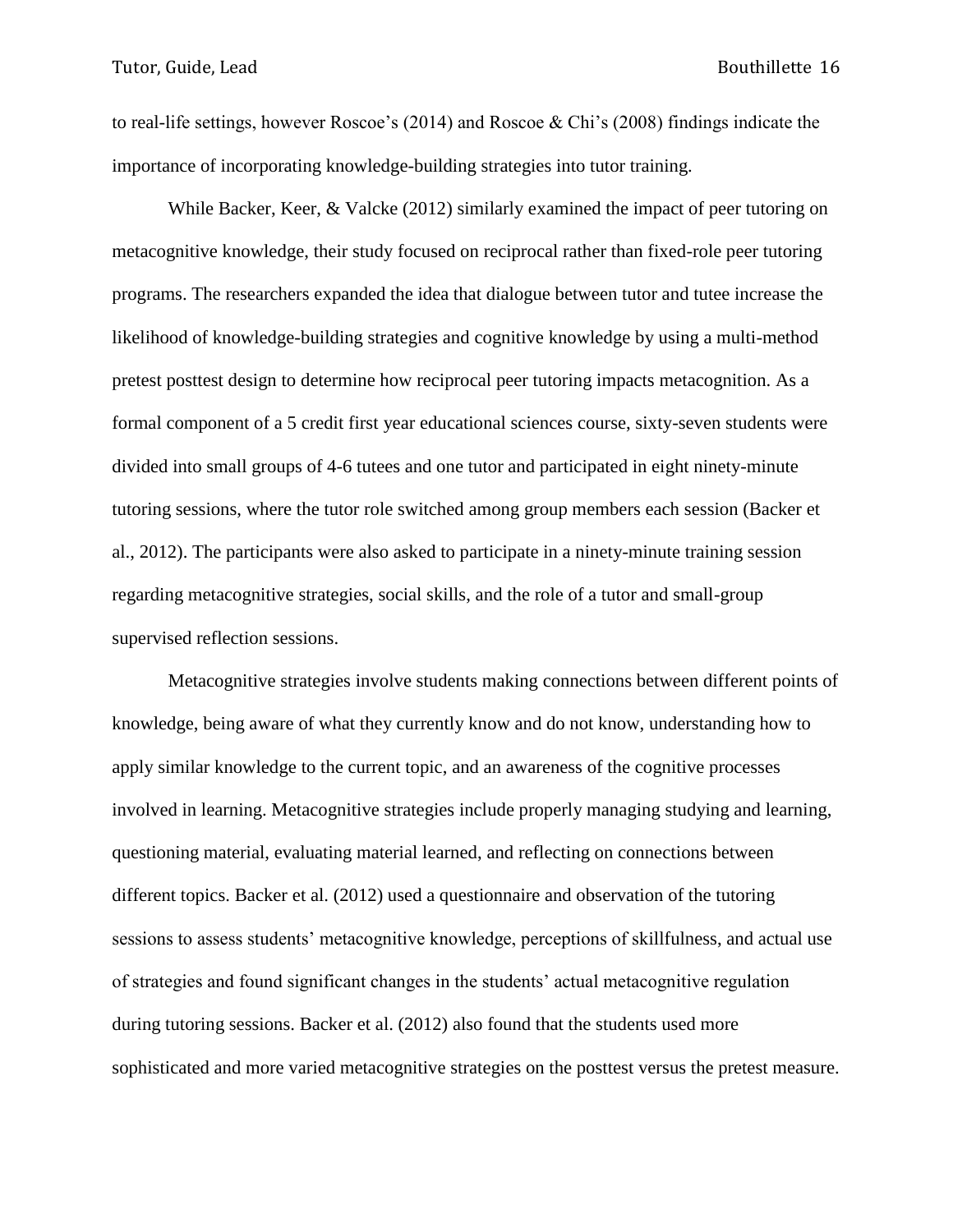However, the researchers found no significant changes in participants' metacognitive knowledge or perceptions of metacognitive skills. Although reciprocal peer tutoring is not the formal model most peer tutoring centers follow, this study highlights that the more peer-to-peer dialogue tutors engage in, the greater the gain in higher-order learning skills.

#### **Difficulties Associated with Peer Tutoring**

While more studies have focused on the benefits gained by peer tutors from tutoring experiences, a few research studies have also explored negative tutoring experiences for peer tutors. As In the previously mentioned study above, Loke & Chow (2007) conducted a qualitative study of nursing student peer tutors, and in addition to the personal and social growth associated with peer tutoring, the peer tutors reported several frustrations and challenges involved in peer tutoring, including the tutee's lack of preparation for and participation in the sessions. The peer tutors reported feeling frustrated when the tutees would expect to sit passively while the tutor duplicated the professor's lecture rather than bringing questions or specific topics to discuss. The peer tutors also reported that the time commitment involved in tutoring was a challenge, particularly during busy points in the semester when the tutors had a lot of their own schoolwork to do or when tutees were consistently late to appointments. The tutors also reported feeling at a loss when it was difficult to get through to a tutee due to differences in personalities or learning styles. Finally, the tutors reported feeling frustrated when they believed they did have enough of an in-depth understanding the material to truly help (Loke & Chow, 2007).

Micari et al. (2010) also found that peer tutors reported feeling frustrated by the time commitment involved in tutoring in their previously described study of peer leaders in STEM workshops. The tutors reported feeling that the time commitment involved in tutoring sometimes encroached on their own academic pursuits, leading to frustration and a lack of importance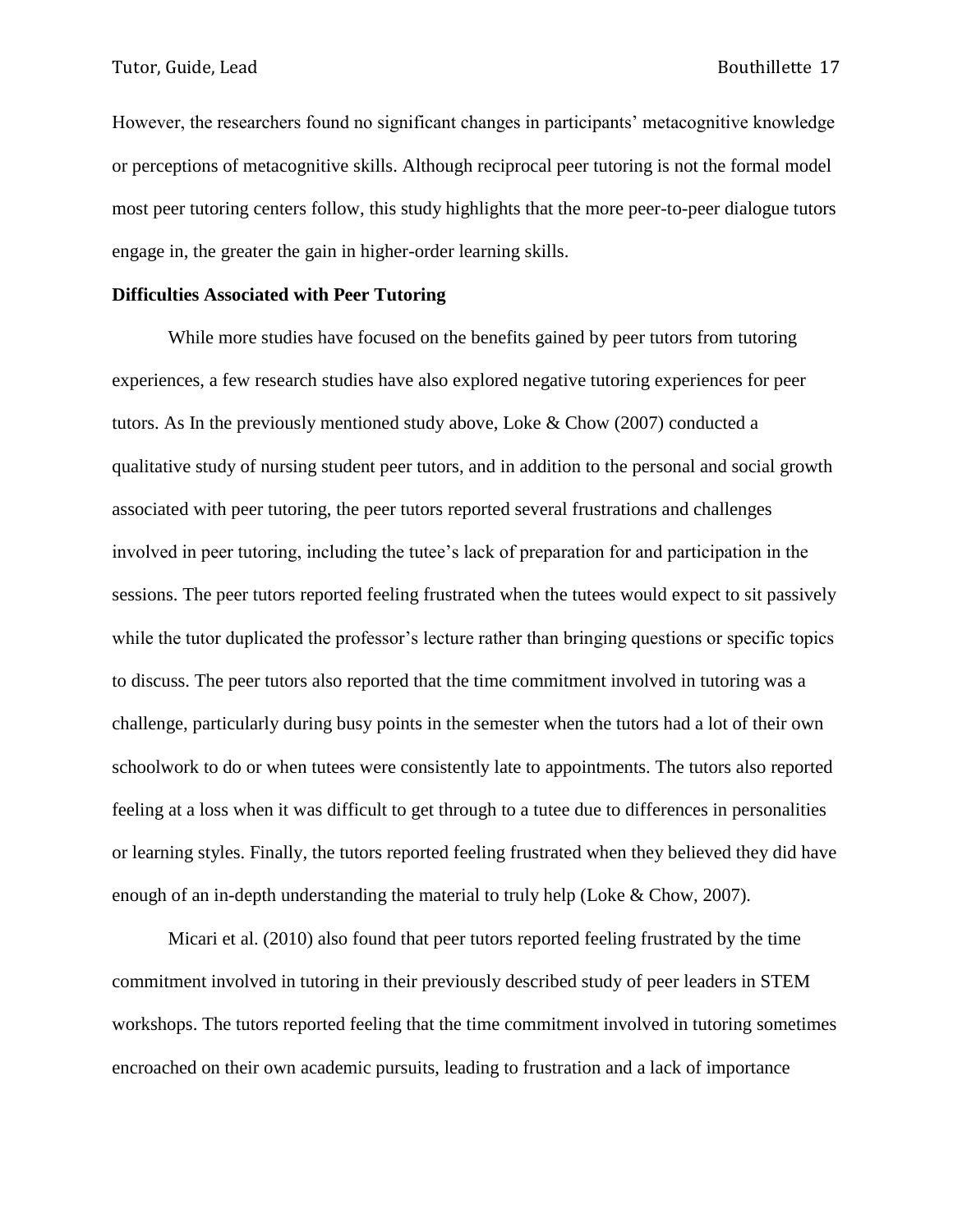placed on workshop facilitation. Another challenge for the peer leaders in Micari et al.'s (2010) study was that the tutors were unmotivated to participate or put much effort into the workshops if they did not believe the training course requirements were a worthy task that would help them achieve their personal and academic goals. Similarly, another challenge found in the study occurred when the peer leaders were too focused on their own academic goals and applied for the position simply as a resume-builder for job and graduate school applications, leading to less investment in their tutoring experiences (Micari et al., 2010).

Calma's (2013) study, detailed above, illustrated that challenges for peer tutors can also stem from feelings of lack of specific purpose and unclear role characteristics. The peer tutors expressed that more discussion regarding subject-specific tutoring approaches, more case study examples, and hearing strategies from experienced tutors during training could help clarify their purposes and roles as new tutors, combatting this frustration (Calma, 2013). While few studies include findings on peer tutors' difficulties associated with their tutoring experiences, these findings highlight the importance of identifying these frustrations and the factors of tutoring programs that contribute to them in order to improve these programs and maximize the potential outcomes for peer tutors.

As a whole, in addition to the potential positive social, interpersonal, and academic skill development outcomes for peer tutors, the literature shows the necessity in structuring peer tutoring programs with the benefit of both the tutees and the tutors in mind. If peer tutors can benefit positively from these experiences despite the large amount of time peer tutoring entails, it is essential that these programs can be structured to provide the best experience possible for the tutors and to promote the development of academic and social skills. It can be concluded from the literature that when structured well, peer tutoring programs can be a great academic tool for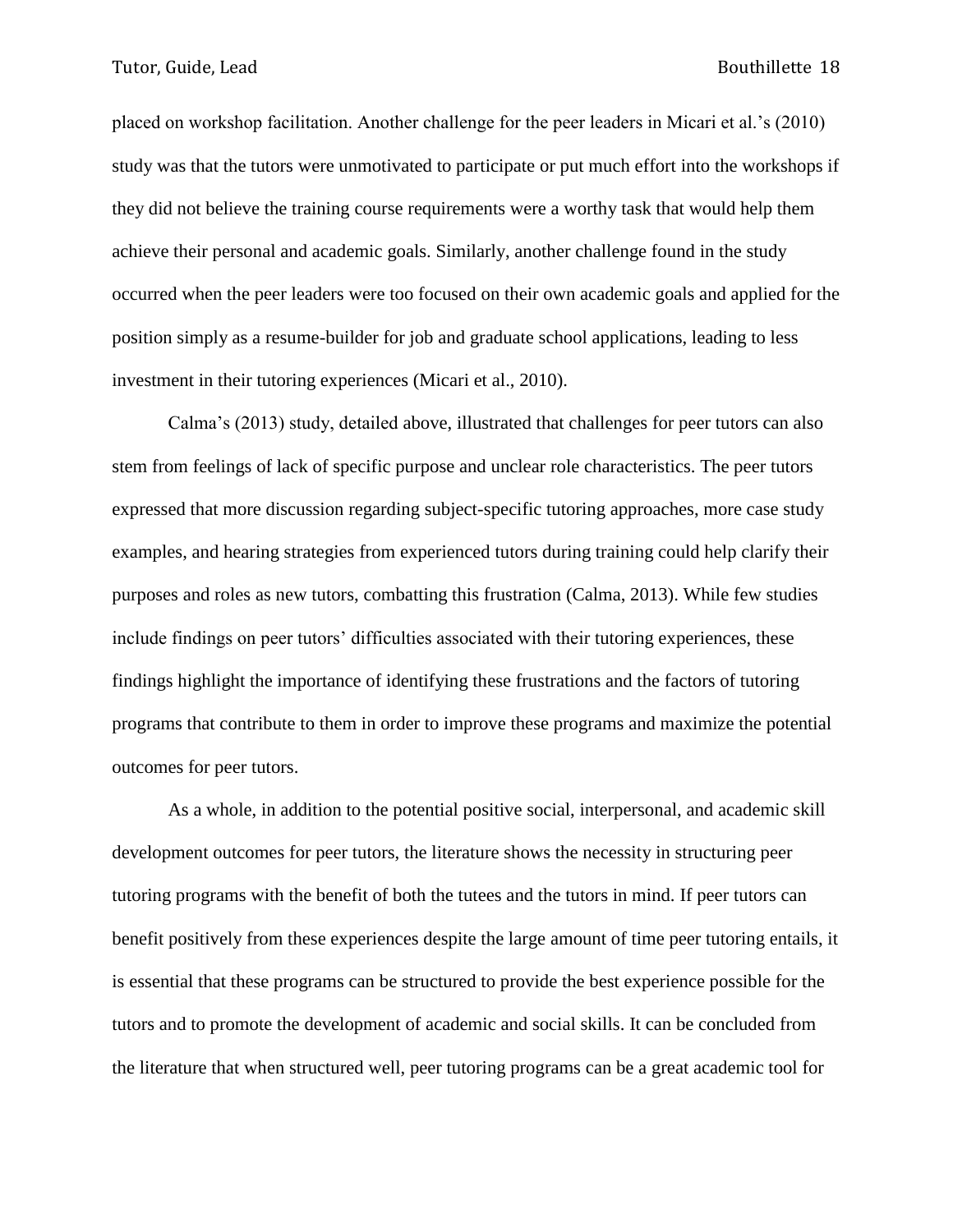tutors as well as tutees. Furthermore, the literature shows the necessity in asking peer tutors not only about their tutoring experiences, but also about the role that training, program structure, and the tutor community have played in the overall meaning of their experiences. The dearth of literature in this area also shows the importance in understanding this phenomenon from the peer tutor's perspective.

#### **Project Plan**

To better understand the experiences and perceptions of peer tutors, I used a constructivist paradigm to frame my research methodology and data collection. As Mertens (2009) described, constructivists strive to understand how different people construct different realities through interactive data collection between the researcher and participants. The constructivist paradigm is appropriate for my project because I wanted to understand how peer tutors view their experiences and the meaning they gain from them from the points of view of the tutors. Rather than assuming that all peer tutors will view their experience in the same way, I wanted to discover how each individual tutor constructs the meaning and experience of being a peer tutor. Qualitative research methods allowed me to understand from the peer tutors' points of view how each individual constructs their experiences and the salient factors involved in being a peer tutor without imposing any parameters or assumptions about reality in which to force their experiences.

I utilized phenomenology, a type of qualitative research that explores an individual's perceptions of a phenomena they are experiencing, to guide my data collection (Mertens, 2009). Conducting interviews best allowed me to gain an in-depth understanding of peer tutors' feelings, perceptions, behaviors, thoughts, beliefs, and interactions with others. During February 2016, I conducted 25-40 minute interviews with eight peer tutors from the Math Center, Writing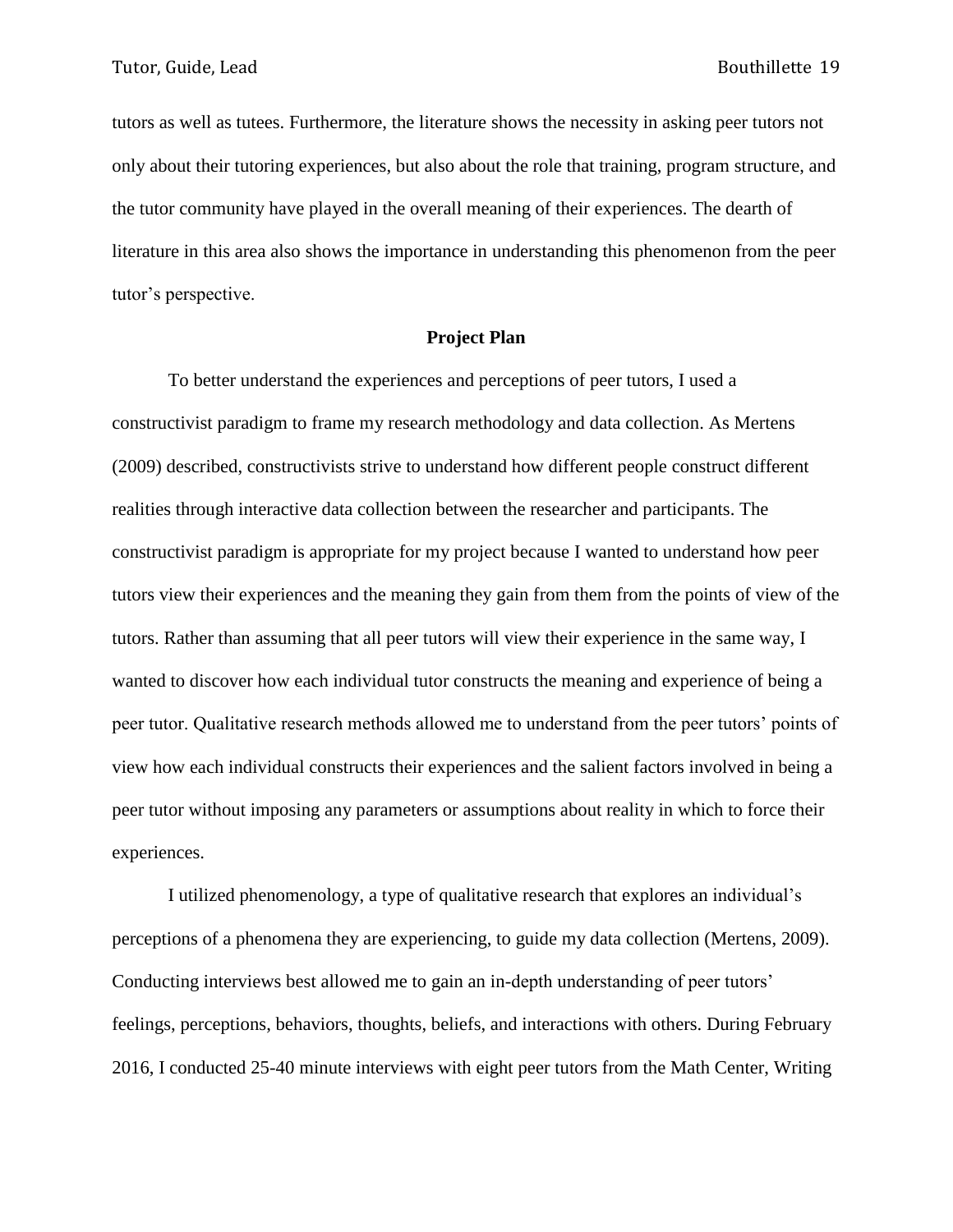Center, and STEM tutoring program. I asked each peer tutor about the process of becoming a peer tutor, how it felt adjusting to the role, orientation and training procedures, program structure, perceived skill gains, ways being a peer tutor has impacted their college experience, the community of tutors, and the general experience of being a peer tutor at Lotus Blossom College (See Appendix A for full Interview Protocol).

The population that I was interested in learning more about was peer tutors at Lotus Blossom College, a small, private liberal arts college in Massachusetts. These three programs represent the main structured tutoring programs on campus and all operate independently, yet similarly, to recruit, hire, train, orientate, and manage their respective tutors. The Writing Center employs peer tutors to assist students with all aspects of the writing process including grammar, thesis statements and supporting points, paper organization, and citations. The Math Center helps students understand mathematical formulas and concepts at any level, while the STEM tutoring program serves first-year students in the School of Science and Engineering. While the STEM tutoring program was implemented fairly recently, the Math and Writing Centers have been operating for quite some time at the College. It was important to interview a cross-section of tutors from each of the three programs in order to get a complete picture of what it means to be a peer tutor at Lotus Blossom, versus just capturing what it is like to be a peer tutor in one particular program. Although various departments on campus hire one or two peer tutors at their own discretion and based on their yearly funds, those tutors were not included in this project because they are usually not trained or follow the same model of structure, supervision, and peer support typical of the other three peer tutoring programs.

To recruit participants, I first emailed the director of each respective tutoring program to explain my project and asked them for a complete list of their current peer tutors. Once given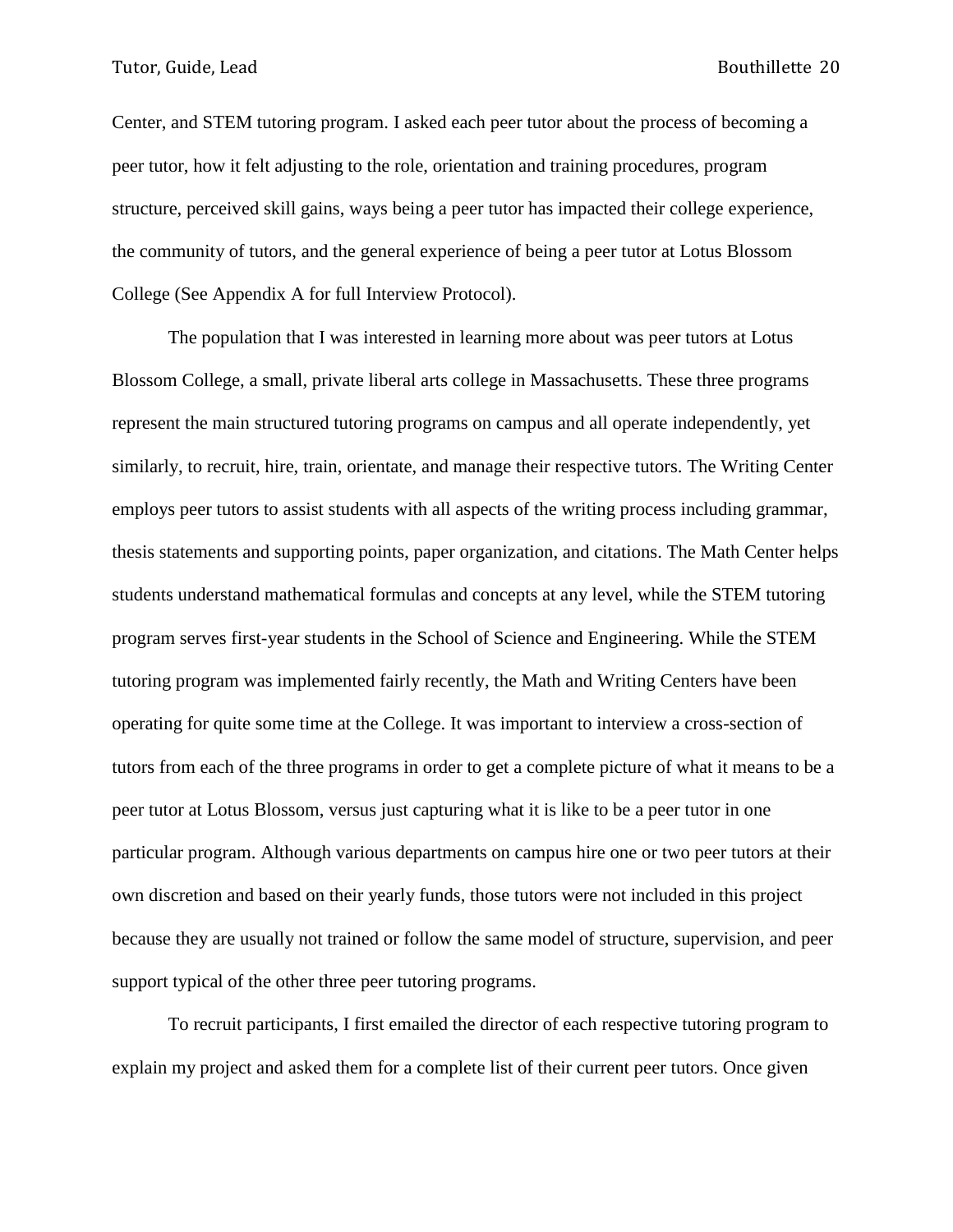these lists in late January, I then emailed all of the peer tutors employed by the Writing Center, Math Center, and STEM tutoring explaining my project and asking for their participation in an interview. I then conducted and transcribed the interviews in February 2016 and performed data analysis in March 2016. Of the eight tutors I interviewed, two were from STEM, two were from the Writing Center, and four were from the Math Center. Three of the participants identified as male, while five identified as female. Finally, four participants were sophomores, one was a junior, and three were seniors.

There was no known physical, legal, or economic harm caused to the peer tutors who chose to participate in my project. I minimized any potential fear of social harm on the part of the participants if they disclosed any negative peer tutoring experiences by conducting the interviews in a private location, keeping the names of my participants private, not disclosing to directors or other tutors who was participating, and not identifying which tutor programs particular participants are involved in. The content of the interviews was kept confidential and was only reported in the context of this project without information identifying participants. Participants were not exposed to any more discomfort or risk of harm than occurs in daily life and all participants were provided with a full explanation of my project, a detailed consent form, and were made aware that they have the right to withdraw consent at any point during the interview process.

Through these interviews, I aimed to better understand the experience of being a peer tutor, how peer tutors make meaning of their experiences, what peer tutors gain from their experiences, and what role, if any, the structure, training, and community of tutors have on these experiences. The overarching goal in this research was to determine what factors make the tutoring experience meaningful for peer tutors and how we can improve these factors and other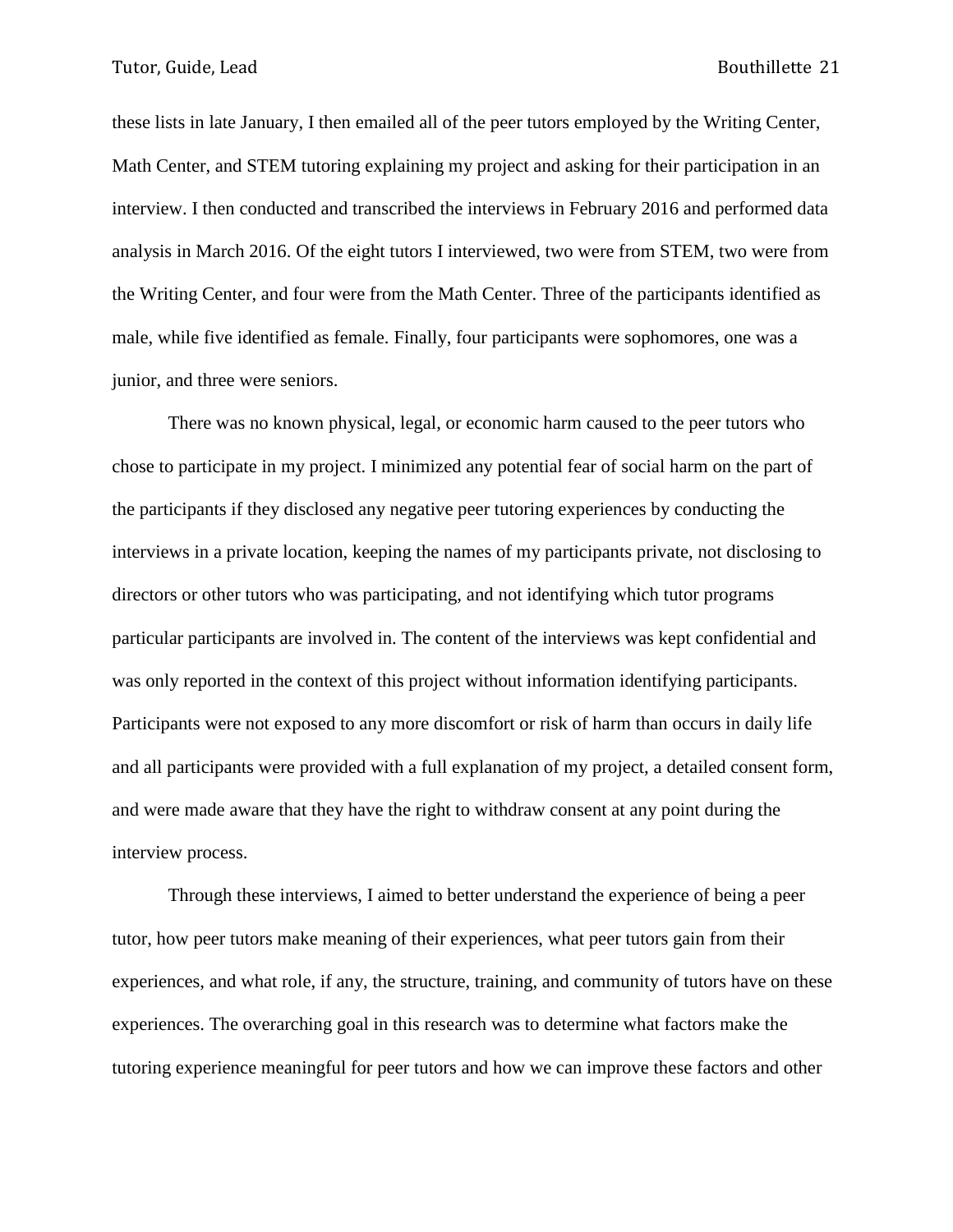aspects of peer tutoring to make the experience more beneficial to peer tutors. To analyze my data, I utilized standard qualitative coding methods detailed by Saldana (2009). I transcribed each interview, then performed line-by-line coding, identifying themes and patterns. The findings and subsequent recommendations below are generated from this coding process and the identified themes and patterns. To member check the accuracy of identified themes and patterns with my participants, I emailed an outline of my findings to all participants in this study asking for any feedback or questions.

Four main findings emerged from the data, discussed in more detail below. The first is the importance in understanding the role of a peer tutor both in general and in the context of the Lotus Blossom community. Second, training and the tutor community are important factors for tutors to understand their role and derive meaning from their experiences. Tutors perceived a number of social, interpersonal, and academic skills outcomes from their experiences and reported peer tutoring as overall positive and rewarding. Finally, participants reported several challenges associated with peer tutoring, including lack of tutee responsibility for learning, tutor frustration when unable to help, and managing boundaries. Before reviewing the findings, there are a few limitations to this study that are important to consider. The first is that a sample size of eight peer tutors is relatively small compared to the total population of approximately 60 peer tutors in all three tutoring programs. Similarly, there was not an even distribution among tutors from each program, with half of the tutors interviewed from one center. Finally, as detailed above, departmental peer tutors were not recruited for this study, so the experiences of peer tutors who are not a part of a formal, structured tutoring program are not represented in the findings.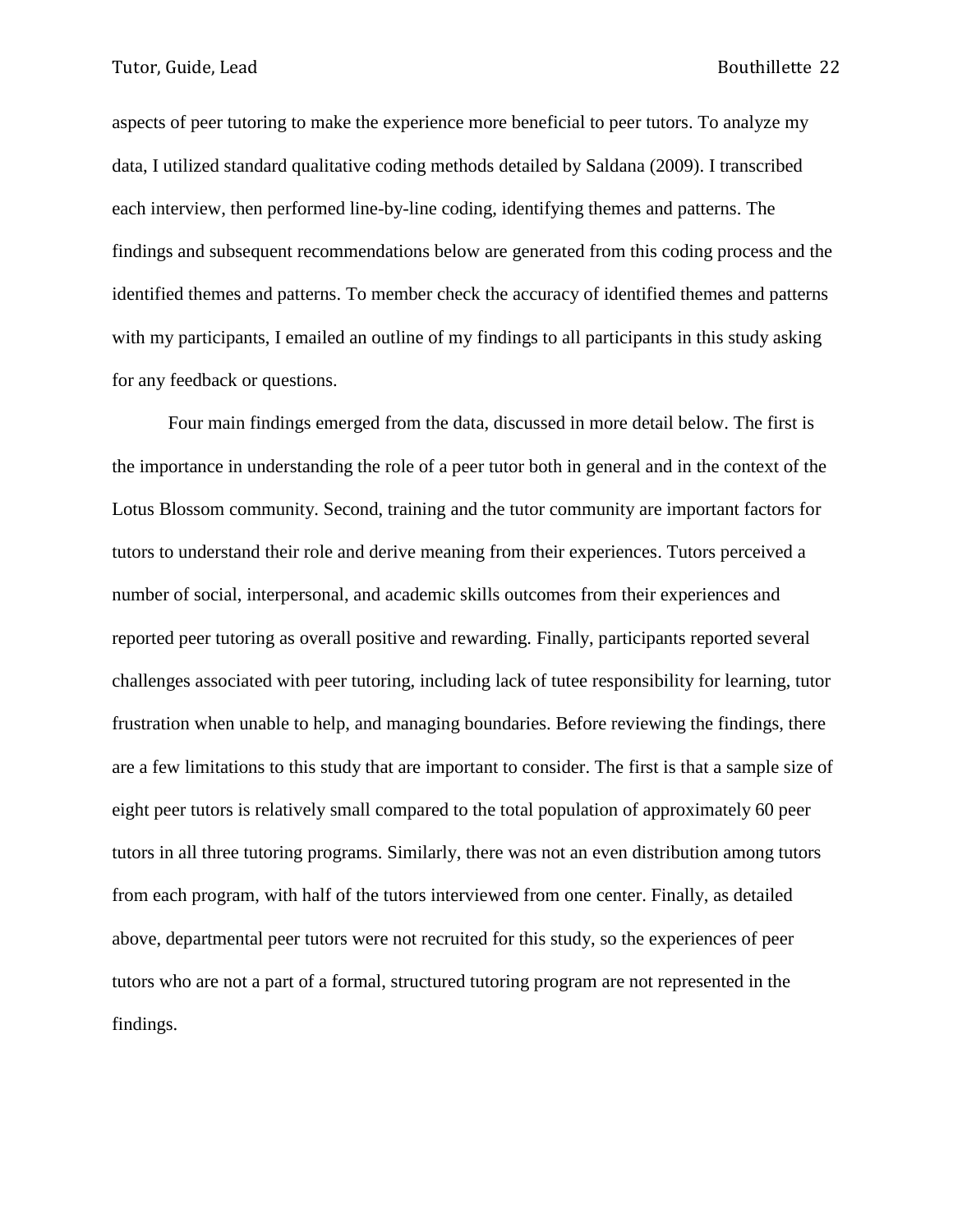#### **Findings**

After analyzing the data from eight interviews with peer tutors at Lotus Blossom College, four main findings emerged about the experience of being a peer tutor, including what the tutor role means, important factors in providing meaning to this role, benefits and outcomes, and challenges associated with this role. Although each of the three tutor programs operates slightly differently, it is important for the reader to understand some background context on the process of becoming a peer tutor and program structure. All of the participants were nominated by professors to be a peer tutor, typically as freshman or sophomores, and then contacted by the director of each respective tutoring center to apply for the position. In the application and interview process, the prospective tutor's understanding of the role and personality fit with the position was emphasized more than intelligence or technical skills. Both the Math and Writing Centers are open approximately 35 hours a week to all Lotus Blossom students, employ professional as well as peer tutors, and are run by a director. Most tutors work three to four hours a week and are paid minimum wage. In the Math Center alone, the more CRLA (College Reading and Learning Association) certification a tutor has, the more they are paid. Appointments operate on a walk-in basis, can be individual or group, and are tracked and logged by the tutors. The STEM program operates slightly differently, with tutoring available 15 hours a week only to first-year Science & Engineering majors, but with a similar appointment and tracking practice.

#### **The Role of a Peer Tutor**

All of the tutors interviewed discussed their perception of their role as a peer tutor at length. They reported that the role of a tutor is to guide and support student learning, enhancing global academic skills and helping students to understand concepts through examples. Rather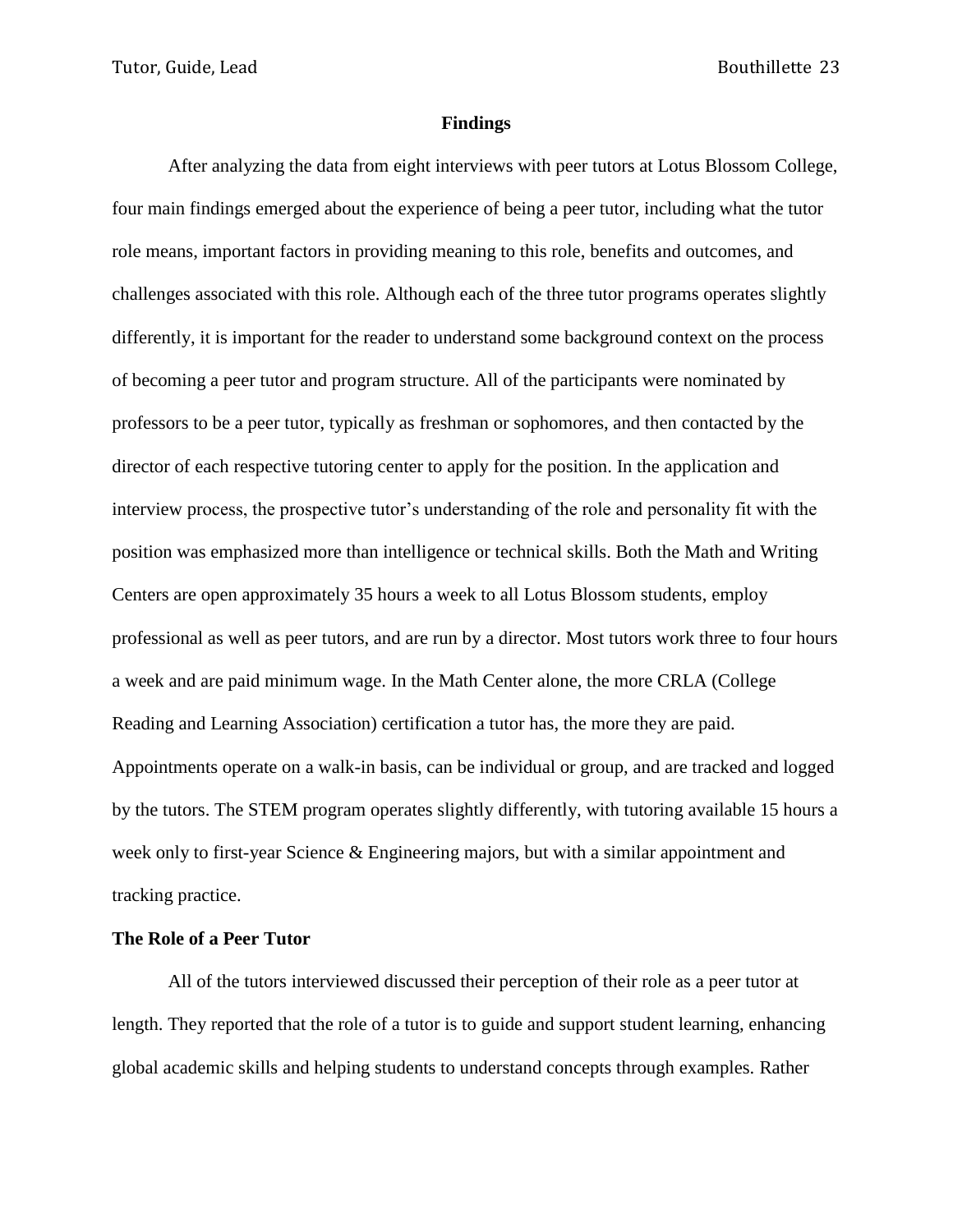than provide a quick answer to a homework problem or surface level understanding, peer tutors work to improve deeper learning and understanding for tutees. As each participant stressed, peer tutors are not teachers and are not there to teach new material or replicate lectures or be used as a homework service. Peer tutors have the unique ability to relate to the students who come in for appointments because they share common experiences of being a student at Lotus Blossom. In this way, peer tutors are able to normalize and understand where tutees are having difficulty. Participants expressed that they are there to serve as ambassadors between tutees and the professors, as well as to help tutees move forward from the spots in which they are having trouble. Tutors also function as supporters and cheerleaders for tutees who are feeling frustrated and defeated because they are struggling to grasp materials or concepts. As Matthew, a sophomore, expressed:

Well, I think it is to support and guide students to solve their own problems, basically. Because the difference between tutoring and teaching, is like teaching, you have the professor teaching it in class, it's like telling you how it is and what to do, but then when you come to us we can try to guide you in that direction that the professor taught you. . . Then we can help you find the tools to solve the problem, basically, and sometimes it's not always being just the smart kid telling you what to do, sometimes it's more being like just a mental support and mentor because sometimes people come in and they have no confidence in themselves.

As Matthew and the other tutors interviewed emphasized, tutors do not work on homework problems with tutees and do not just give answers, instead working on similar problems to help tutees learn concepts and truly understand the material. Tutoring was also viewed as a form of community service and a way to give back to Lotus Blossom. Participants discussed that one of their motivations to tutor is so they can utilize their gifts and intelligence to help other students and the campus as a whole, Lee, a senior, expressed:

Because if we can understand it, then it's hard to see someone else who can't and why should that person fall behind just because they didn't get it immediately? So it's kind of a community service where we're trying to help them out, but it's putting aside your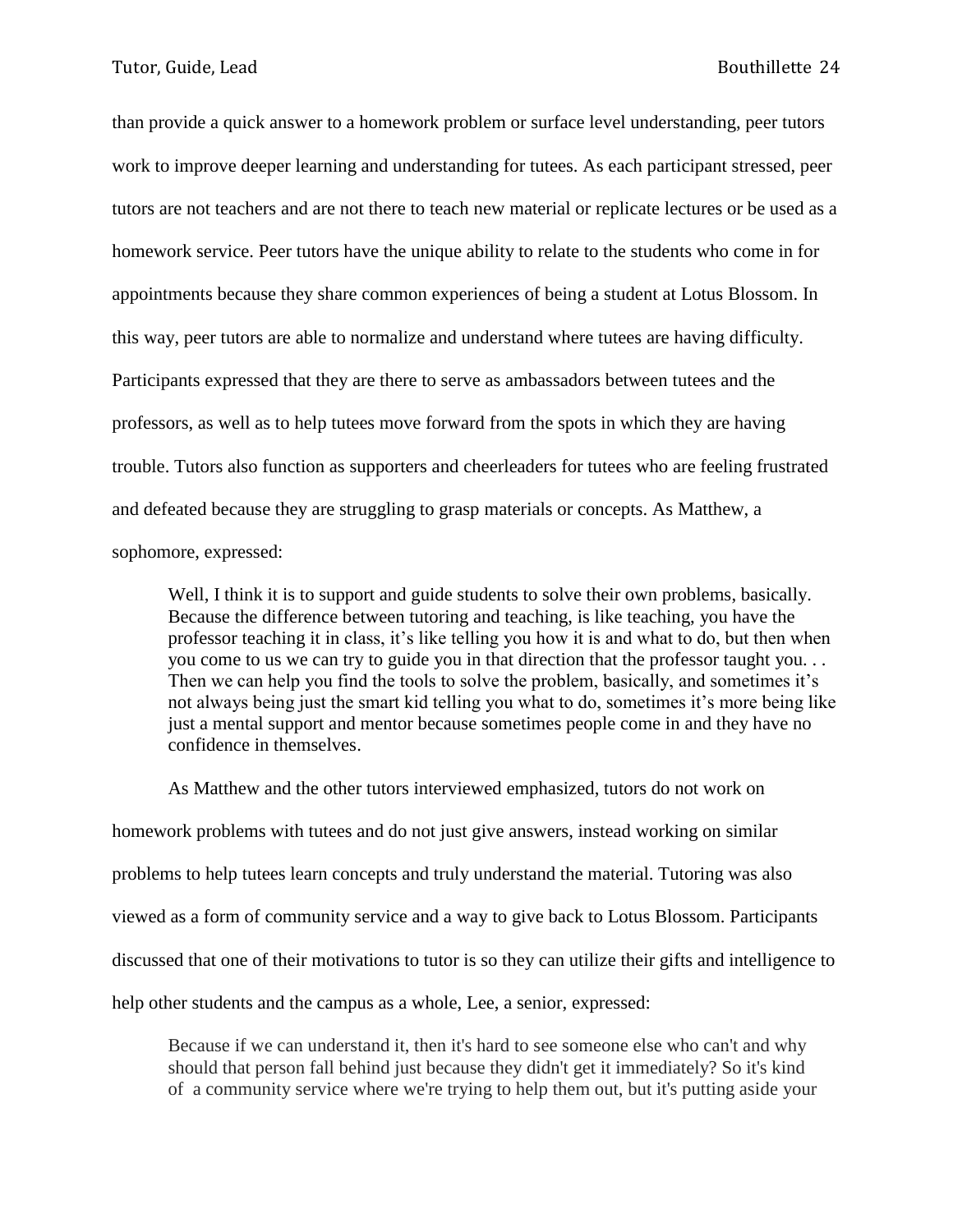time and using your skills to help people reach that. Because what's the point of having those skills if you're not going to use it to help someone or to progress something on Earth a little more than it already is.

The participants also discussed the perception of peer tutors on campus and a tutor's role

in the greater campus community. Tutors are role models for other students, often known and

called upon by professors to set an example for other students in the class. Many tutors

interviewed were also involved in other organizations and activities on campus, viewing part of

their responsibility as a peer tutor as being a bridge between their many involvements.

Participants explained that through their interactions with friends and other peers both in and out

of their tutor role, they wanted to help show students the value of peer tutors and tutor centers,

normalizing tutoring. Many participants expressed that they viewed tutors as campus leaders,

although they believe that the general campus perception is that tutoring is a form of on-campus

employment. Melanie, a senior, stated:

. . . I'm on the cross-country and track teams, so like the girls, I've been able to help them out a lot because if they're struggling they'll be like, "oh Melanie's a tutor" and they'll be like, "oh really? can you help me?" . . . professors are really comfortable with you. They often ask in class at the beginning of the semester, "make sure you go to the Writing Center- by the way is anyone a tutor in here?" raise your hand, "Oh great, go to her" type thing. So there is kind of like a leadership and with the growing popularity of both centers, Math and Writing, everyone's more aware of what's going on and the professors especially look to the tutors and see the benefit they can bring in reaching students that they might not be able to. . .

As Melanie's comment affirms, peer tutors view increasing campus visibility of tutoring services as a part of their role. In many ways, peer tutors are seen as academic leaders and role models for other students, serving as ambassadors between professors and tutees.

#### **Important Factors in Meaning-Making of the Tutor Role**

Participants also spoke about the transition into being a peer tutor and the factors that

helped them understand and grow into this role. Peer tutors reported feeling nervous and unsure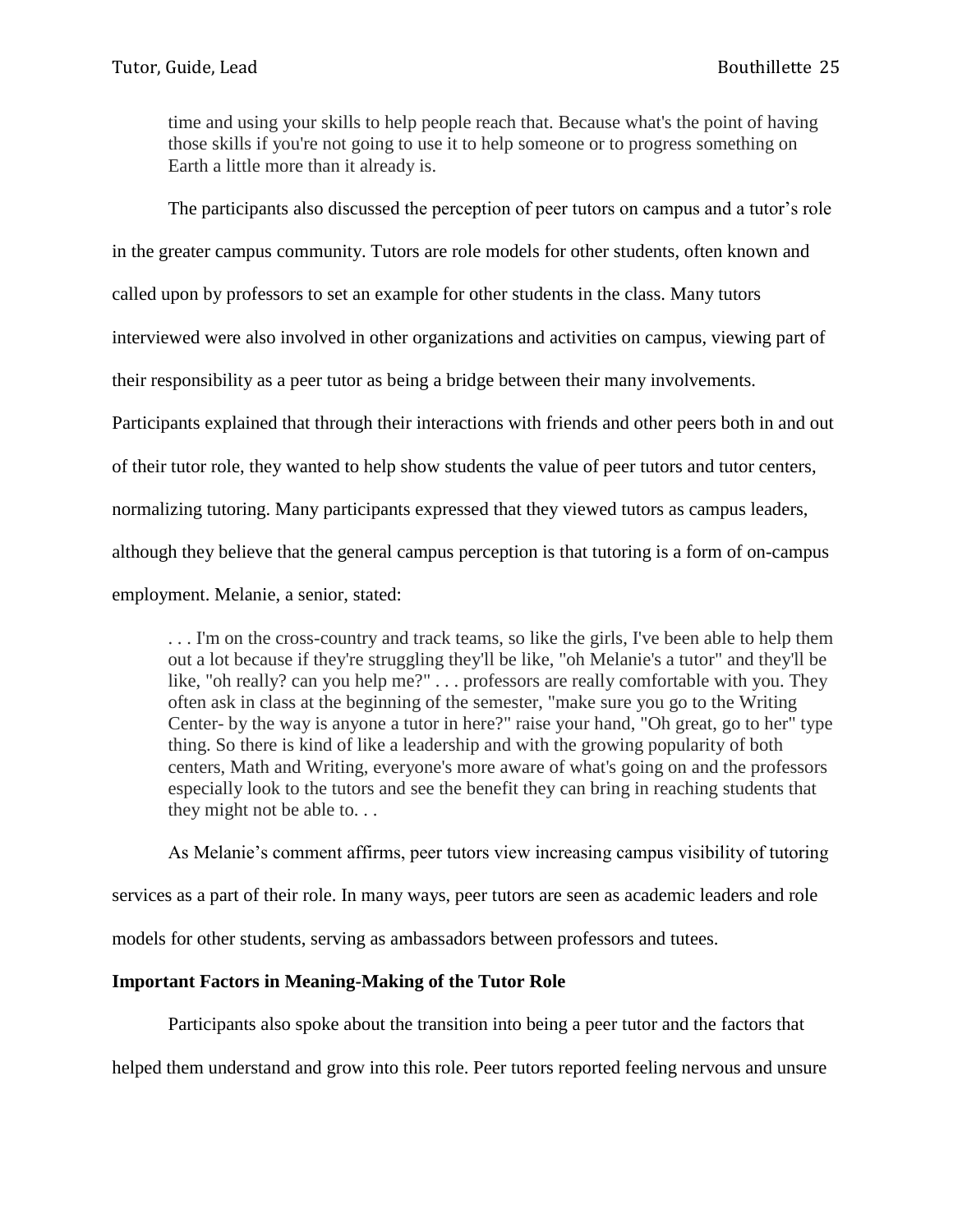of themselves or their role during their initial weeks as a tutor. Experience tutoring, mentors, and trainings helped to aid tutors in this transition into their new role. Participants expressed that the more tutoring they did, the more confident of themselves and their role they felt. Tutors also stated that having official and unofficial tutor mentors was a valuable resource in this transition period. Similarly, Rae & Baillie (2005) found that new tutors enjoyed having experienced tutors to rely on for questions and guidance as they navigated their new role. In one tutoring program, new tutors are officially matched with a veteran tutor during pre-semester trainings, so that the new tutor has a designated person to go to with questions and concerns. As Bianca, a sophomore, explained:

I think a part of it was experience and a part of it was my mentor. She mostly showed me like how to tutor in the beginning, so then like I saw what she did and where she went to if like they needed a calculator, she like showed me, "okay follow me, just like refresh your memory." So I think it was mostly her that helped me kind of get in my groove, figure out what and what not to do.

Some tutors immediately felt a bond with their mentor, while others expressed that there was not enough built in opportunities for them to connect and instead relied on unofficial mentors in their program. Other tutors went to friends who were experienced tutors, but all tutors expressed that they felt comfortable asking any other tutor or professional staff person for assistance when needed.

A few tutors also expressed that reflection on how tutorials went and discussions surrounding their role and common tutoring experiences helped them to make meaning of their tutor roles and grow in confidence. Rae & Baillie (2005) also found that reflective discussions on the tutor role are important factors for peer tutors in developing meaning in their experiences and confidence in their abilities. As Kailey, a junior, expressed: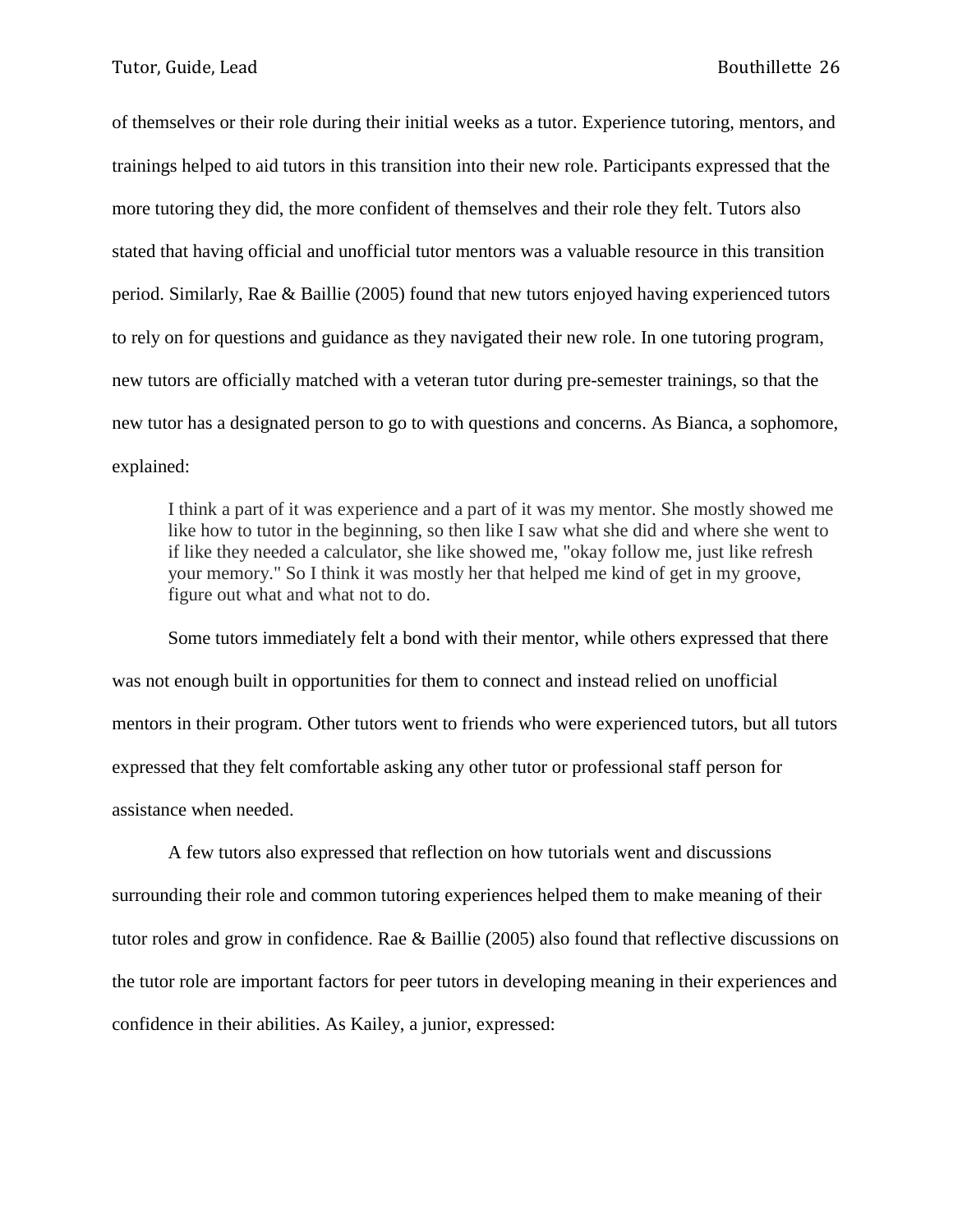Probably when that first person I tutored left, I kind of reflected like okay what could I do better next time? So like the more people I tutored the easier it got because it helped me realize what techniques work and what doesn't work.

As Kailey's comment indicated, self-reflection on tutorials is an important means of understanding best practices in connecting with and ultimately helping different tutees. Discussions with fellow tutors and directors were also an opportunity to reflect on what did and did not go well during the tutorial, as well as brainstorm ways to utilize theory to approach different situations. In two of the programs, reflective writing during trainings or at the end of the year is also utilized for tutors to think about how they have grown as a tutor and their varied experiences.

Trainings tend to be on-going and serve an important role in tutors' understanding of what it means to be a peer tutor. While each center structures the timeline of training slightly differently, the content of these trainings similarly stress what a peer tutor is and isn't, provide opportunities for discussion, and feature activities to practice of a variety of tutoring scenarios. The tutors' perspective on training supports Calma's (2013) study, which also found that trainings that focus on characteristics of a good tutor, how to conduct a tutorial, and tutoring practice are perceived to be most beneficial by peer tutors. Participants expressed that they found training very helpful in understanding the boundaries of their roles, technical skills in approaching tutorials and different content, and how to apply tutoring theory into practice. Trainings and other tutor meetings also provide a forum for discussion about tutor experiences and communication from the director, professors, and fellow tutors about relevant concerns. As Vanessa, a sophomore, expressed,

So basically what we did was we had the two-credit course once a week and each week kind of had a different theme, either like discussing kind of different writing styles from different ethnicities and cultures across the world or talking about you know students with learning disabilities, or talking about kind of just like the transition from high school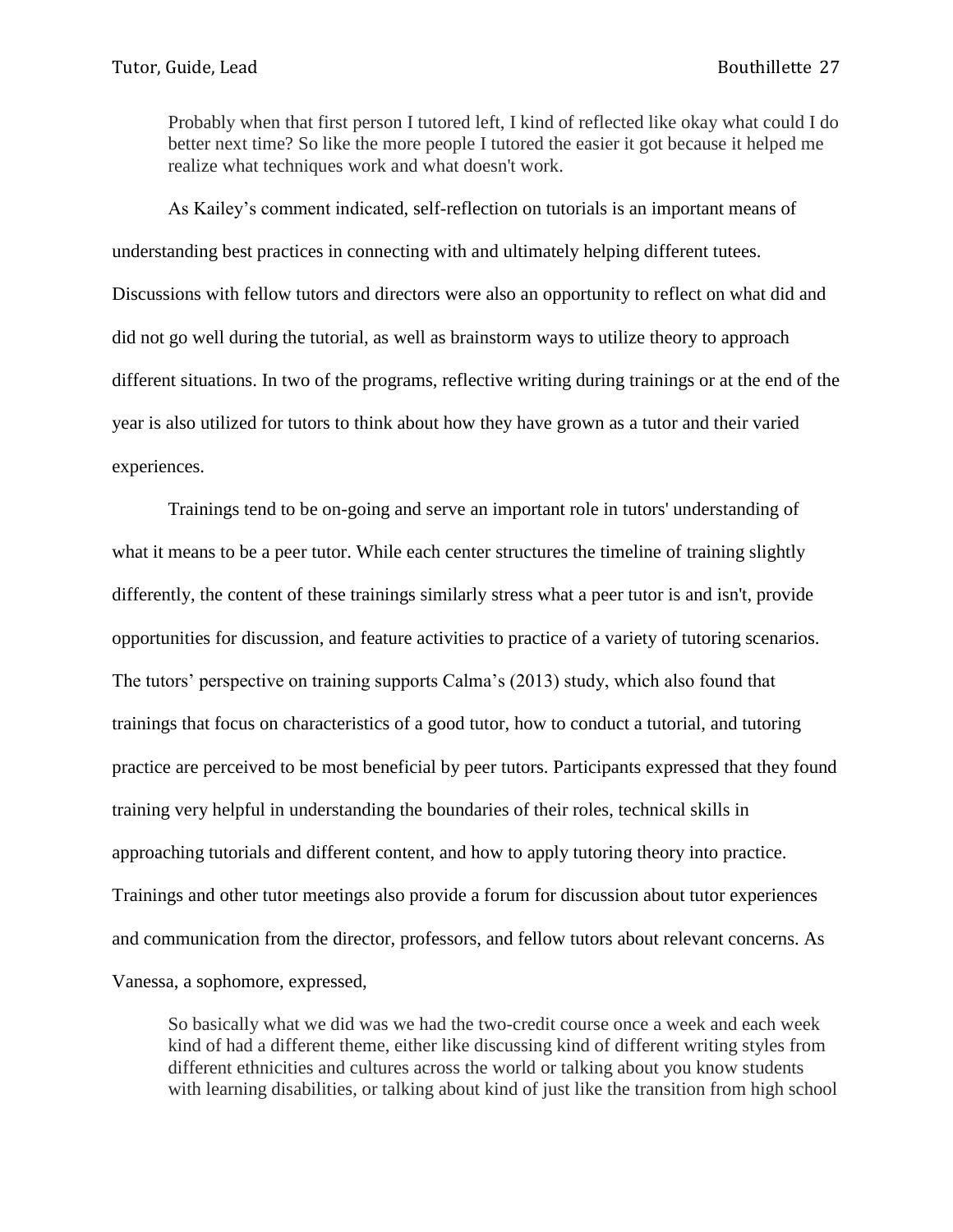writing to college writing, all of those different things. . .we also did like mock tutorials with the other people in the class which was really nice because we got kind of got a chance to try out different conversations things with other people before we tried them in our tutorials. . . it was really nice to kind of read a little bit about the history of writing centers. . . and that was really interesting just to kind of understand our role like on the college campus and what exactly like my job kind of was, so that really helped shape my understanding of what I'm doing as a writing consultant.

Participants in this study uniformly reported that the community of peer tutors, staff, and

professional tutors is a positive and helpful support system for tutors, beginning from their first few weeks as a new tutor. Participants expressed feeling a sense of security from knowing that they are a part of a community of tutors that they are confident they can rely on always, whether it's for help in a tutorial or a personal issue. This community is created intentionally by each center through ice-breakers and team-building activities during trainings and planning tutor social events. As Loke & Chow (2007) found in their study, peer tutors report benefiting from the social connections that stem from being a part of a tutor community. Bianca affirmed this finding, stating:

I just think it's a really rewarding experience, just especially seeing the students excel and then also for yourself there's a community I go to I know I can get help if I need it and I know that they're there for me even with non-math issues, that we're a community and we help each other always. So I think, just a really good outcome from being a peer tutor.

The peer tutors interviewed in this study expressed that being a part of this community has enabled them to feel supported and confident in their role, respect and value the diversity of their fellow tutors, and expand their social circle.

#### **Rewards and Outcomes of Tutoring**

All participants found tutoring to be a generally positive and rewarding experience, expressing happiness in their role. One of the most common rewarding experiences of being a peer tutor that was discussed was the "aha" moment during a tutorial, when a tutee fully understood a concept and is engaged in their own learning. This moment signifies a transition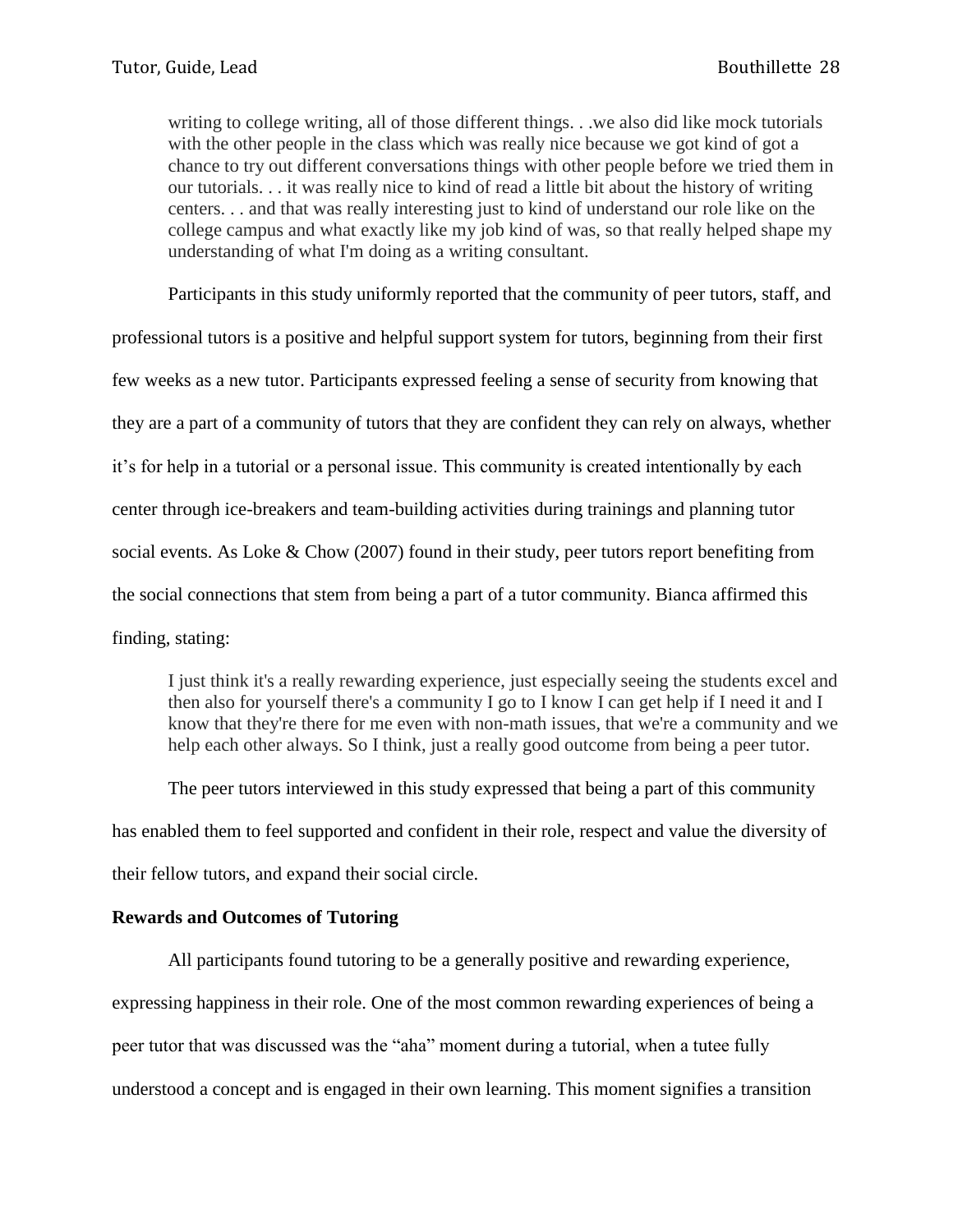from frustration and negativity to true, real understanding and success. As Tara, a senior, stated,

this is a rare moment:

Well, we don't get that [satisfaction] every time we tutor. Quite often the student will just be trying to get through and nothing will click by the time you're done. . . or a student just doesn't have their whole understanding solved, they're just like "okay, so I follow these steps to do this thing and that's gotten me my homework grades" but they don't really think about it too deeply. So when you do have a student who actually goes, "I didn't get it before, but I get it now" then that means they've gone from one state to another where they're doing math in their head. Not like mental math, but they're thinking about "this leads to that, leads to that". . .

Another rewarding experience discussed by most participants was when a tutee expresses

gratitude for the tutor's help. These moments are rewarding because they illustrate to the tutor

that they are fulfilling their role successfully and helping a student succeed. As Hughes et al.

(2010) also found, peer tutors perceive a sense of responsibility in their work with students and

understand their impact on student learning. As Jason, a sophomore, stated:

...So there was this girl last year towards the end of the year and she hadn't been doing well on her tests. But she had started coming in for my shifts so after tutoring her for a few days in a row, she had her final Math test and she came up to me after that test and was like so grateful because she had gotten like a 90 or an 86 or something like that on it. And she was like, "oh my god thank you," and I was just like wow, I actually made a difference in this girl's academic experience. So that was cool. I thought that was a good moment for myself, that made me happy.

Peer tutoring was believed to have had a positive impact on the participants' college

experience thus far, particularly in terms of social connections across campus. Most participants

expressed that being a peer tutor has allowed them more opportunities to meet more students,

staff, and faculty than they would have otherwise. This connection to different campus

stakeholders and peers enables participants to feel more integrated in the campus community.

Additionally, all but one participant expressed that peer tutoring had impacted their social skills.

As Loke & Chow (2007) found, peer tutors reported tutoring to be an positive experience that

impacted their communication and empathy skills. Micari et al. (2010) also found that after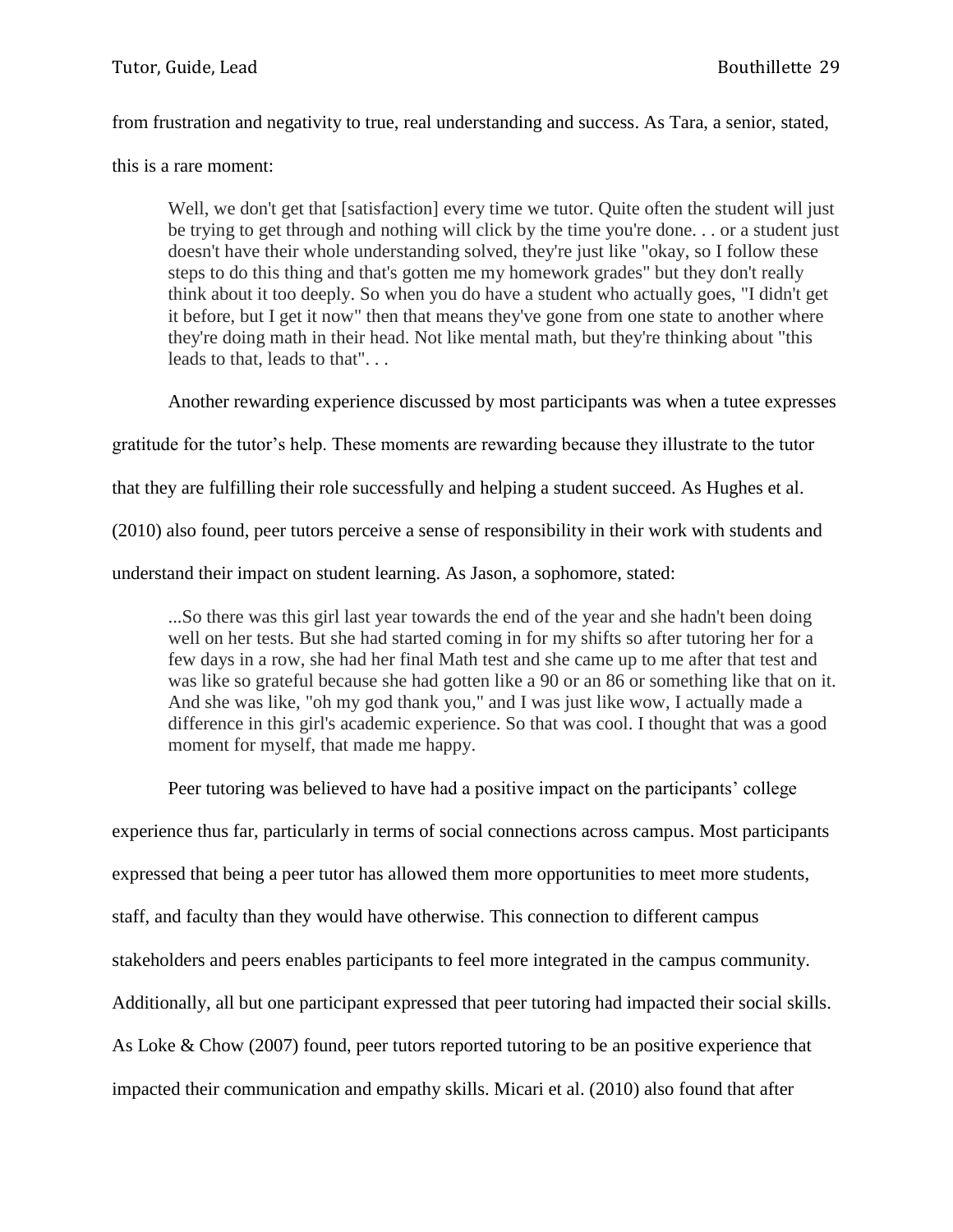experience tutoring, tutors felt more confident in their interactions with others and their personal cognitive abilities. Participants believed tutoring had an effect on skills such as communication, empathy, active listening, self-confidence, open-mindedness, and leadership development. As Lee explained:

Definitely communication, that's so key with tutoring. So I was pretty shy before tutoring, I wasn't like super out-going, but that's definitely something I've developed and it's super important to tutoring. Putting aside personal biases, because you find people from literally every background who come in, so whether that's because they're an older student, whether that's because they come from a different country, don't necessarily speak our language, have a different religion. Like no matter what it is, like you have to put aside a bias. . .Then, I guess this goes with communication kind of, but being able to ask questions instead of talking, so kind of like listening and asking questions. Because tutoring isn't really telling people, it's just asking them the right questions.

This statement reflects Hughes et al.'s (2010) finding that peer tutoring improves tutors interpersonal skills, including active listening, identification with others, and self-confidence. Finally, participants identified opportunities for further leadership development as a peer tutor, including formally or informally mentoring new tutors, assisting the director in trainings or center operations, serving as an embedded tutor for a course, presenting at conferences, or piloting new initiatives to improve their respective centers. As Vanessa explained, being a peer tutor offers "almost like make your own leadership role, kind of like, 'what can I do with this position to make it more meaningful for myself?'"

Finally, all participants emphasized that being a peer tutor had a positive impact on their academic skills and behaviors. These academic skills include deeper understanding of subject material, exposure to different concepts in one's tutor subject, more involved personal academic behaviors and planning, and constant review of basic subject concepts. This finding reflects the research of Arco-Tirado et al. (2011) and Gafney & Varma-Nelson (2007); each respective study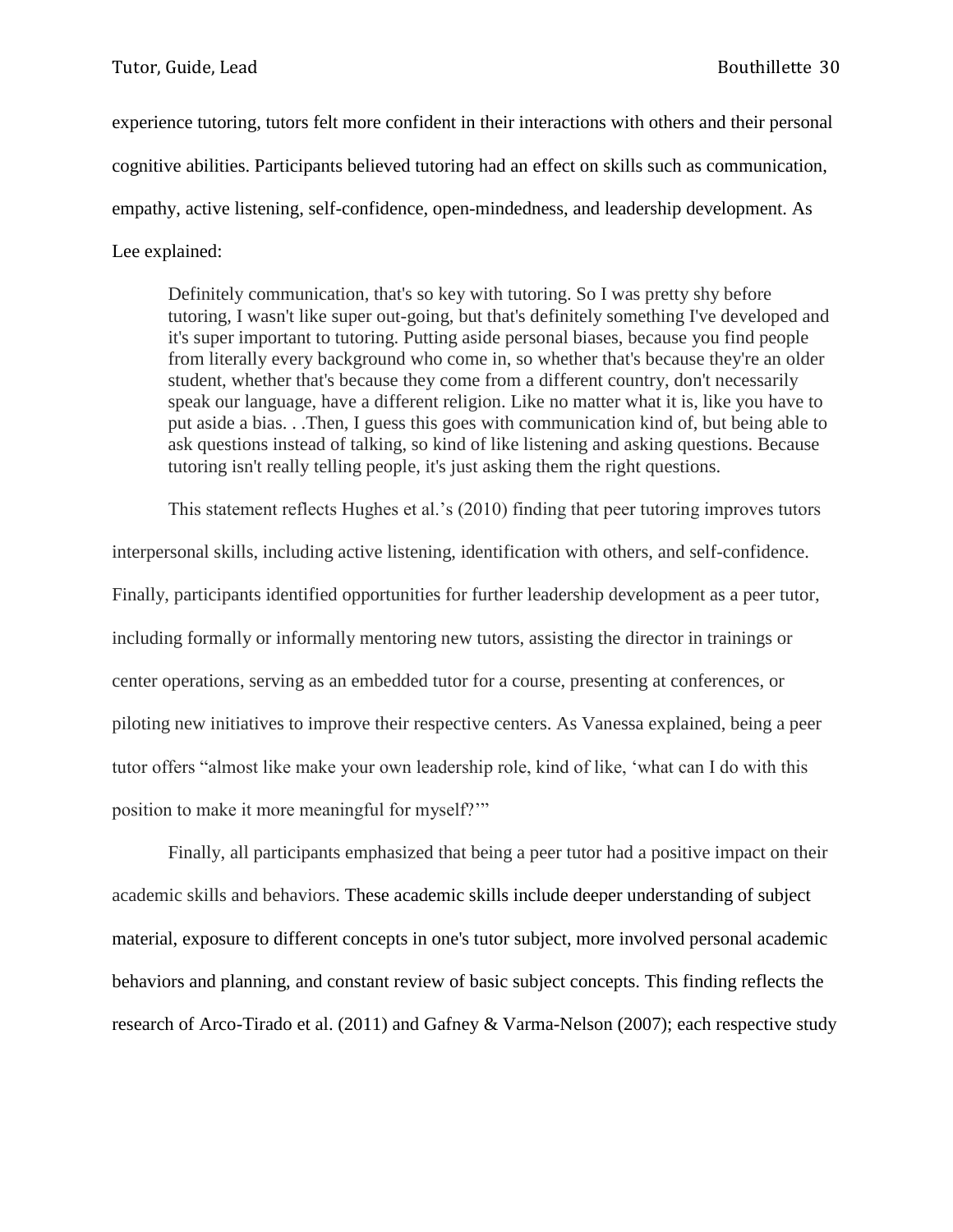found that tutoring experiences contribute to the development of problem-solving, understanding of course material, and planning out study time. As Vanessa stated,

I definitely think that my personal writing has gotten better because not that I didn't selfcritique my writing before, but I'm doing it even more now I think. And having to like do time management too, like now that I'm having a job on campus and all of that I'm like, "okay, well I have this assignment due on Thursday, so maybe I'll write a rough draft over the weekend and then I'll check back with it, on you know Monday and Wednesday." And so now I kind of have this whole really long extended writing process, which I didn't necessarily have before. And I think it's been really beneficial for me because I see my writing in a whole new light every time I read it, and so I'm really refining it every time that I look at it, and so it's just getting even better than it was previously.

Vanessa's statement reflects Hughes et. al.'s (2010) finding that tutoring experiences were perceived to enhance personal analytical and writing skills. Peer tutors were able to take the deeper learning strategies and techniques utilized in tutorial sessions and transfer them to their own academic behaviors. Each participant also expressed feeling more confident in their understanding of their respective tutor subject due to constant review of material, either through tutorials or through trainings and other exercises designed to keep tutor technical skills sharp.

#### **Challenges associated with Tutoring**

Although overwhelmingly positive, peer tutoring has several challenges, such as when students are not prepared for or engaged in their tutoring sessions and expect the tutor to just give them the answers. Lack of tutee responsibility for personal learning was identified as the main source of frustration for peer tutors. Participants expressed frustration and difficulty navigating a tutorial when a student comes in wanting easy answers without putting in the legwork. Vanessa explains:

I think it's a little bit difficult when students come in with absolutely nothing done. . . And they come to you assuming you're going to be able to tell them what to do for the assignment . . .And so then you almost feel a little bit of pressure, like you want to help them so bad. . . but you also know that that's not really your job and that you kind of want to make sure that they understand exactly what your job is and what your place is. And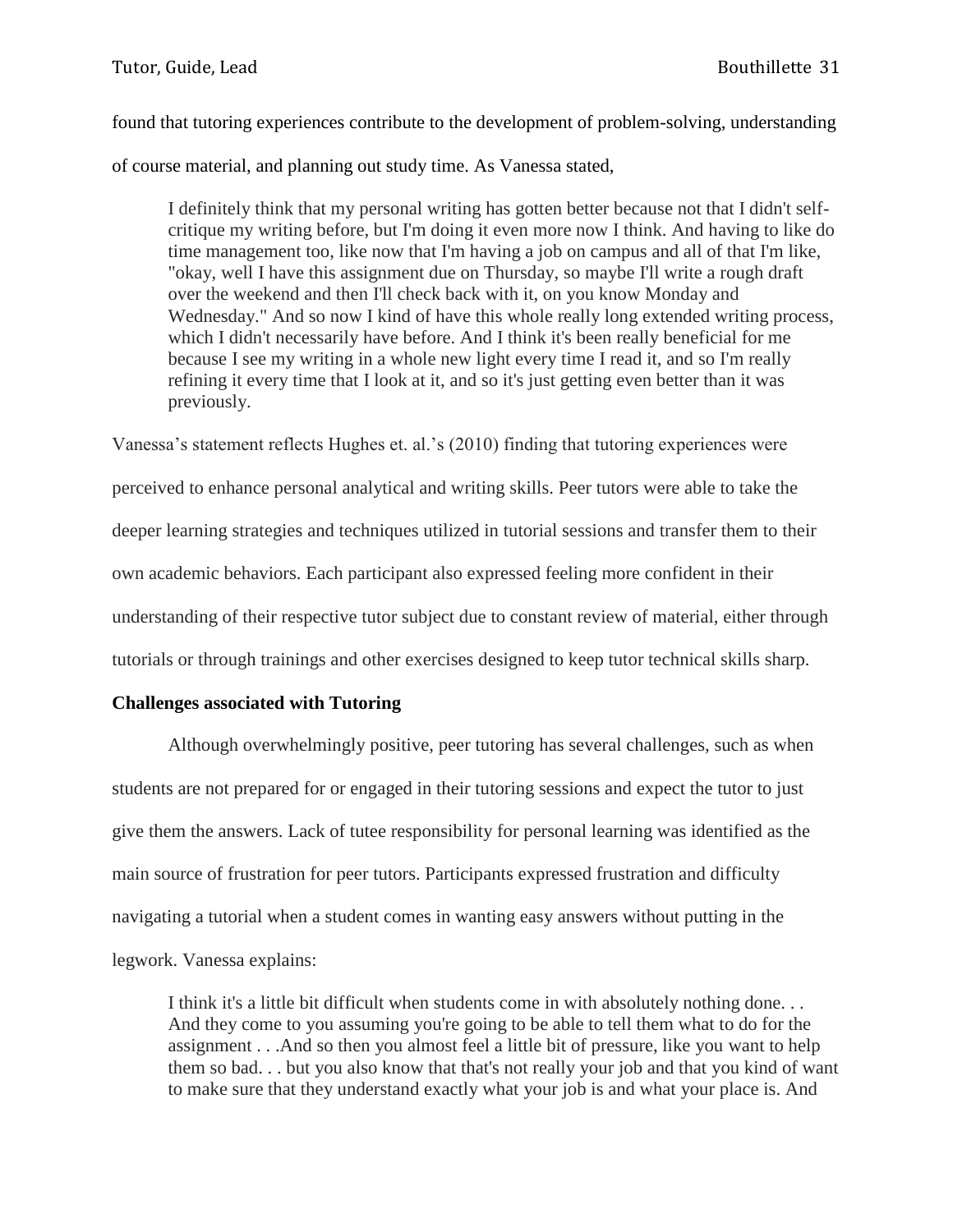that they need to take a little bit of the responsibility, go talk to the professor, figure that out. And then once they're ready to start, start an outline, or like have like a first draft or something like that, then they can come back and you're more than willing to help them out. But I think like sometimes it's really difficult to kind of, draw the line when the student comes in like completely unprepared.

Loke & Chow (2007) also found that peer tutors reported tutee lack of preparation and participation as a negative, frustrating aspect of peer tutoring. Another challenge can occur when peer tutors are unable to help the student or are not sure of the answer. While peer tutors are knowledgeable in their respective subjects, they are not experts, and sometimes they may be unsure how to approach a problem or assignment. This finding also reflects Loke & Chow's (2007) previous finding that tutors can feel lost when they feel as though they do not have enough subject knowledge. Participants reported feeling frustrated when this occurs, feeling as though they are not doing their job. Matthew expressed:

. . .I think it is because you always want to be able to help the student and sometimes if you can't really help the student, like it's not always fun to maybe call someone else over. Because you want to be able to help them by yourself, but then that's part of the math center team. That we should all be able to help each other.

Participants explained that they are able to manage these challenges by reminding themselves of the parameters of their role as tutors and relying on their tutor community for help and support. Peer tutors also must remind themselves that although they can help students be successful, they are not solely responsible for tutee's success or failure.

Managing boundaries with students who come in for tutoring is a significant challenge for peer tutors and requires them to develop skills in boundary-setting and assertiveness. This challenge can occur when students have misperceptions about what the role of a peer tutor is and become frustrated when expectations do not meet reality. Participants expressed the importance of communicating and setting boundaries of the tutor role with tutees, such as explaining that they cannot work directly on homework problems or give answers, but that they can review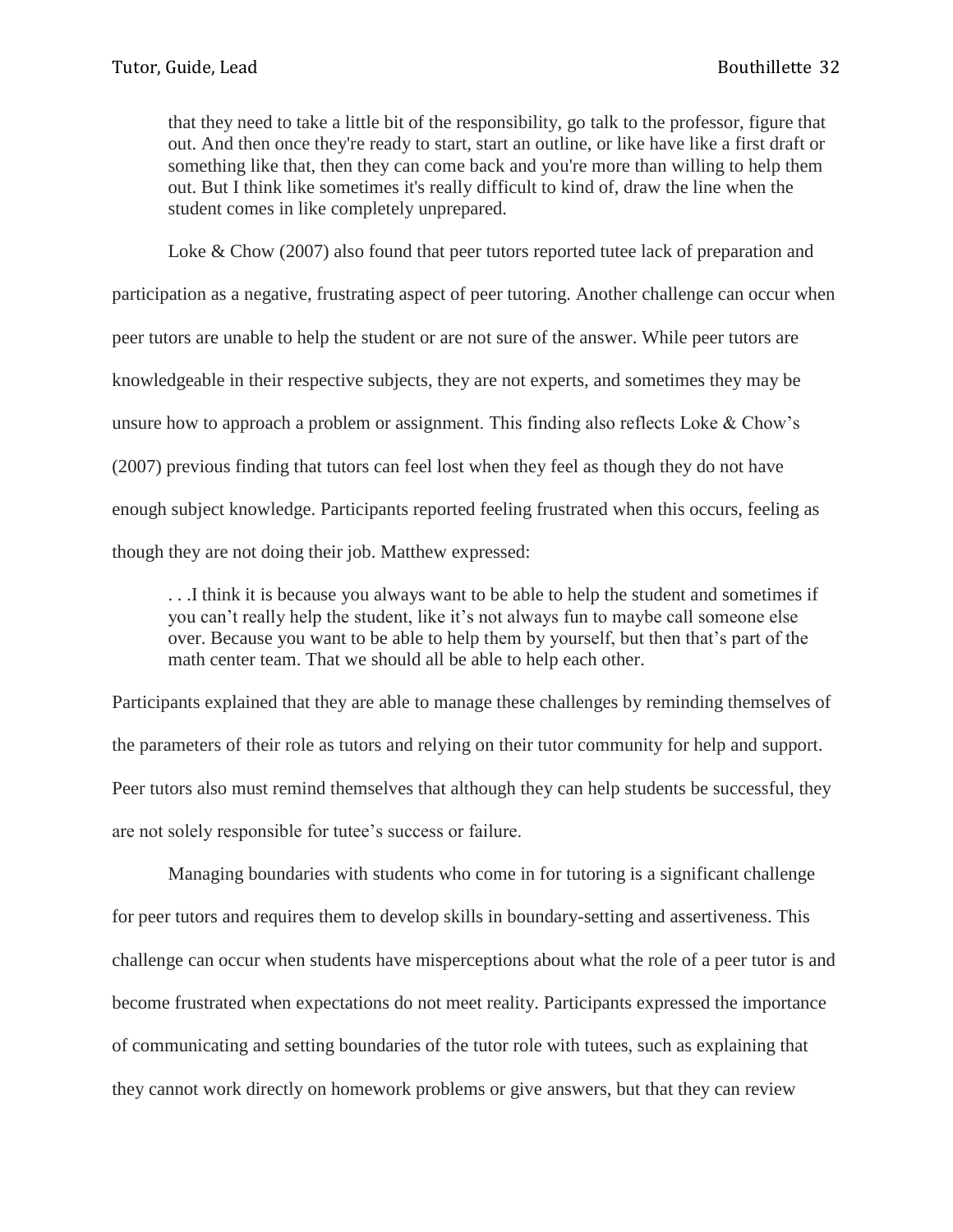similar problems and guide students through concepts. Being firm and clear in these boundaries is important, both because tutees may try to pressure the tutor into bending the rules and because when a tutor perceives that they are not getting through to a student, it can be tempting to just give the answer in frustration. As Jason stated:

When you're tutoring, if a student's not getting where you're coming from it's frustrating to the tutor and to the student. So the natural reaction is to want to just be like, alright this is it, this is the answer, because you know the answer and the student doesn't. So trying to take your time and make sure that they understand how you're getting there can be frustrating sometimes if they don't understand it, so the natural reaction is to just say, "alright, this is it." So you've got to make sure that you're not doing that, so you've got to make sure you're really taking your time to slowly go through it. And if the student is like this one particular student last semester, where they're clearly not trying to understand it, you've got to realize that and it's their own fault. If they're not going to try to understand it, then you can't just tell them the answer.

As Jason identified in his comment, it is essential for peer tutors to understand the parameters of the tutor role and managing their feelings of responsibility for tutee success. Jason was able to stand firm in his boundary of not just giving the student the answer by reminding himself of what is role is and the tutee's responsibility for his own learning and success. This reflects Arco-Tirado et al.'s (2011) finding that peer tutors showed significant gains in skills such as ability to say no and cutting off interactions that are necessary in managing boundaries with tutees.

Overall, these findings highlight peer tutors understanding of their role as a peer tutor and what that role means in the greater campus community. Understanding the characteristics and parameters of this role are essential to students feeling prepared to be peer tutors, and trainings are an important factor in developing this understanding. The data also shows that peer tutoring is an overwhelmingly positive, rewarding experience which has potential social, interpersonal, and academic skills outcomes. Finally, although tutoring is a positive experience, there are challenges that stem from tutees misperceiving the tutor's role or pushing the limits of its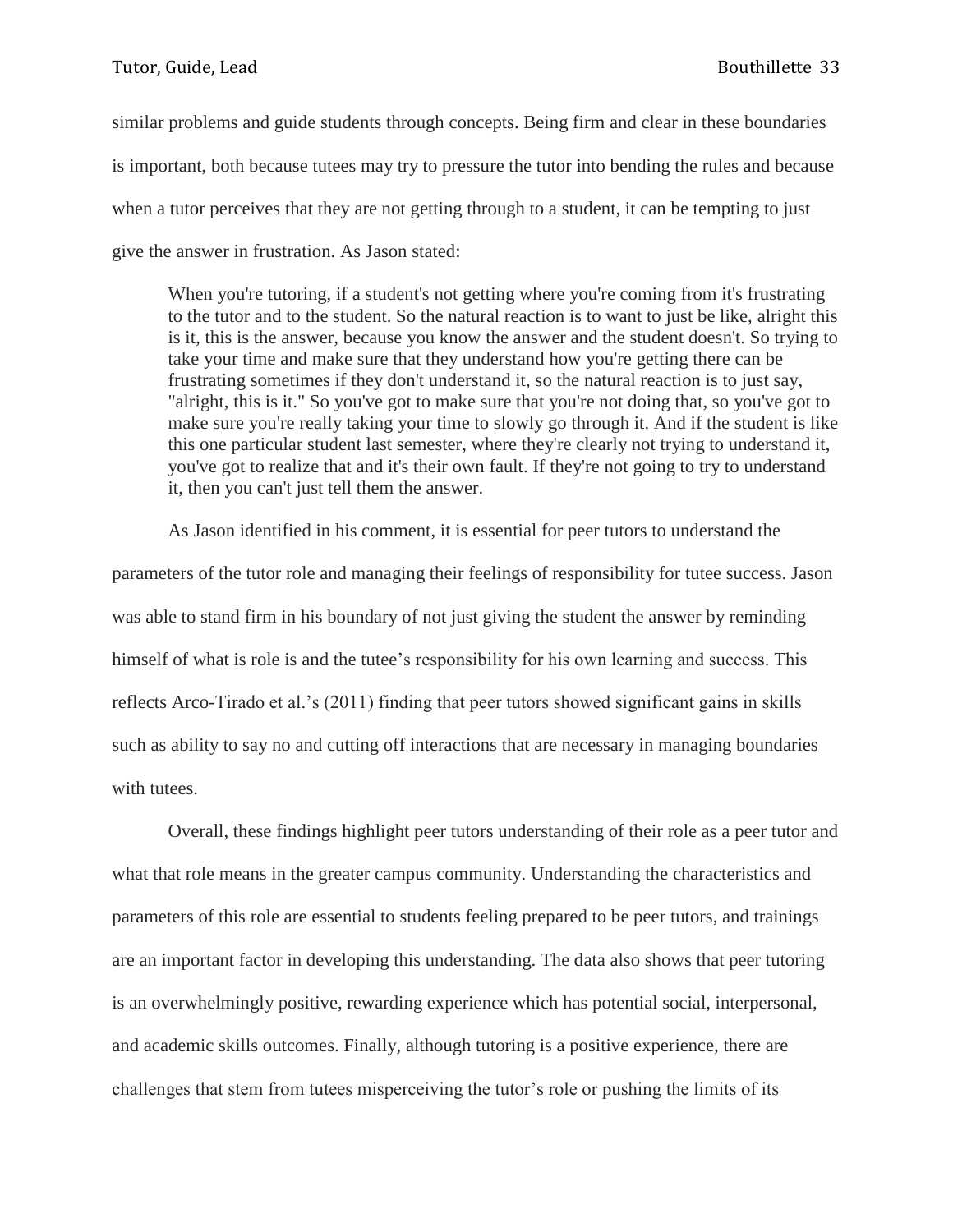boundaries. Learning how to manage boundaries with tutees, especially friends, and be firm is an essential skill that tutors must develop in order to be successful and satisfied in this role. Managing boundaries and having self-confidence in this role are related to a tutor's understanding of this role and its characteristics, as well as the amount of support and guidance a tutor receives. The findings of this study provide important insights regarding which factors produce the most meaningful experiences for peer tutors and the conditions that best support the development of important skills for these students. Incorporating both these findings and the literature reviewed earlier in this study, recommendations for best practices designed to enhance the experiences of peer tutors and maximize the potential benefit for these students are discussed below.

#### **Recommendations**

Both the literature reviewed and the data collected from the eight peer tutors interviewed in this study provide valuable insights into how peer tutors make meaning of their experiences. The data revealed tutors' perceptions of what it means to be a peer tutor at Lotus Blossom and the tutor role, important factors in meaning-making, rewards and benefits of tutoring, and challenges associated with peer tutoring. As it was the initial goal of this study to better understand the experiences of peer tutors and what makes these experiences meaningful in order to maximize the potential benefits for tutors, in this section, I provide recommendations for improving practice in peer tutor programs. These recommendations include creating a Peer Tutor Coordinator position to support departmental peer tutors on campus, creating and structuring a centralized tutoring program for departmental peer tutors, implementing mentoring programs between veteran and new peer tutors, and increasing campus visibility of tutoring through collaborations with the Office of Student Involvement.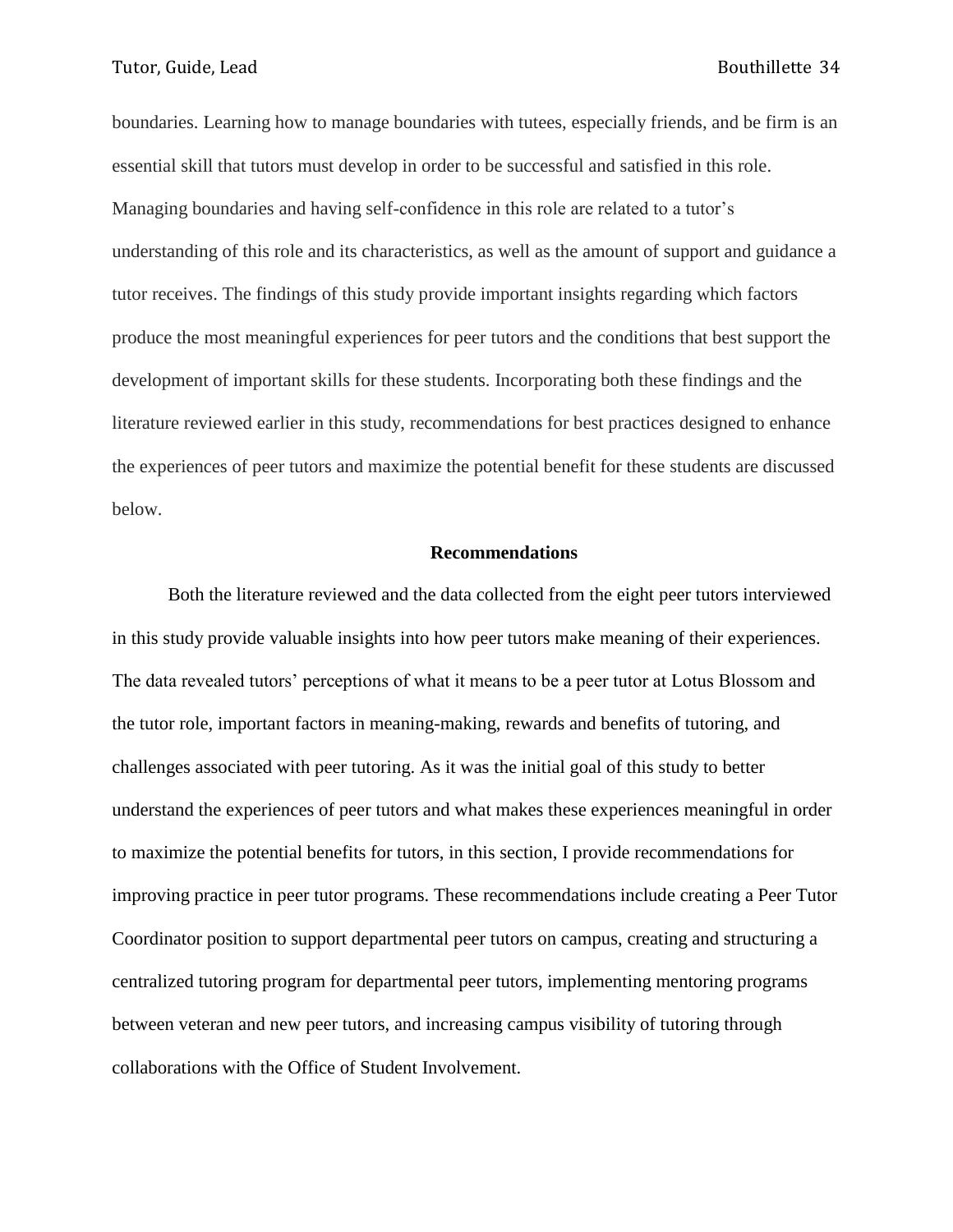# *Recommendation 1: Lotus Blossom should create a Peer Tutor Coordinator position to provide training, support, and oversight to departmental peer tutors on campus.*

While this study focused on the three structured peer tutoring programs on campus, there are a handful of other peer tutors at Lotus Blossom recruited and hired for specific departments on campus. Typically, it is up to the department's discretion to hire one or two peer tutors, based on perceived student needs, department funds, and desirability of utilizing peer tutoring. As the data from this study highlight, thorough training and a support system of peer tutors and professional staff are important factors for peer tutors to understand, feel confident, and feel supported in their tutor role. Respondents expressed their gratitude for the presence and support of the director and other professional staff in their tutoring program, feeling comfortable going to them with questions or concerns. Tutors in this study also reported that having a community of tutors as a resource for questions, guidance, and support was invaluable to their experience. Similarly, Loke & Chow (2007) found that tutors benefit from the social connections they gain from being a part of the tutor community. As a result, all peer tutors on campus should be given the opportunity to benefit in this way through more consistent, coordinated support and the opportunity to be a part of a tutor community.

To ensure consistency in support across tutors, provide and form a community, and alleviate any extra responsibility to academic departments, this recommendation should be accomplished by the creation of a Peer Tutor Coordinator position. This position could be placed in an office focused on academic success, reporting to the Director, so the funding for hiring, training, and supporting tutors could instead come from a neutral source. This allows every department across campus to have the option to nominate tutors, despite the status of their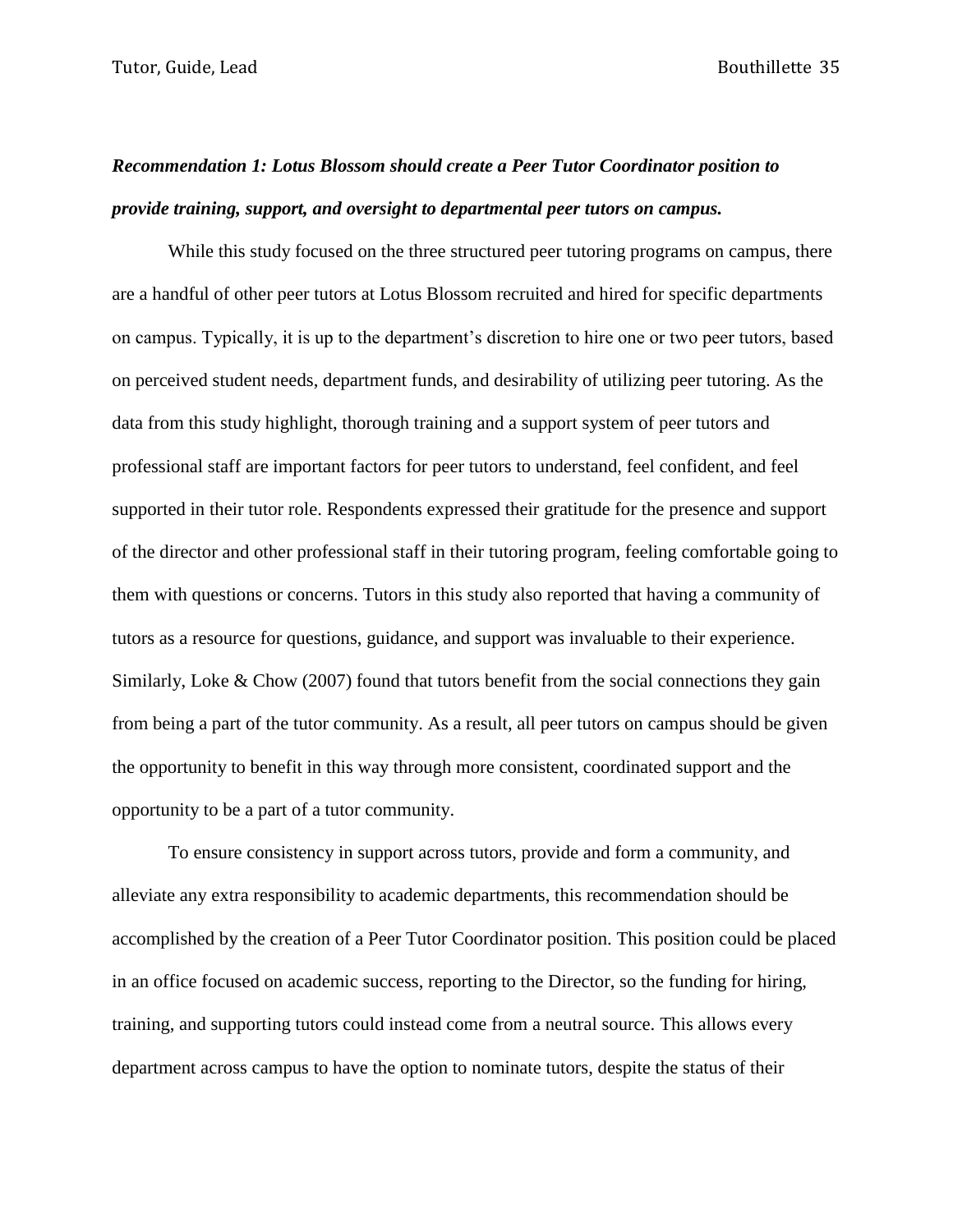budget. This full time professional would be responsible for hiring, training, supporting, and managing all the departmental peer tutors on campus. This professional would collaborate with the academic departments who choose to nominate tutors for content-specific trainings about the nuances of tutoring Biology versus Philosophy, as well as maintain open lines of communication throughout the semester regarding take-home tests and other assignments expectations of which professors may want tutors to be aware. This professional would also coordinate tutoring hours, creating a schedule and communicating that schedule to the greater campus community. Departmental tutors could also be asked to log and track all student appointments, utilizing spreadsheets or a program already employed by the Math Center, Writing Center, or STEM tutoring. These reports would be reviewed by the Peer Tutor Coordinator, as well as sent to professors who wish to see them. This professional would hold pre-semester trainings and monthly group meetings with the departmental tutors, as well as be available to meet one-on-one with the tutors to discuss any questions, problems, or concerns. This model will help departmental tutors form a community of support and encouragement and feel more secure in their tutor role. Structuring departmental tutoring like this will also help hours be more organized and accessible, potentially increasing student utilization of these services and tutors' sense of purpose in their role.

This professional would need to be knowledgeable and experienced in the practices of peer tutoring and could become a member of an established tutoring association, such as the College Reading and Learning Association (CRLA), utilizing their standards and curriculum for training. The CRLA publishes materials to help tutor program coordinators utilize best practices to structure programs and trainings for peer tutors across disciplines. The Peer Tutor Coordinator would also need to work well with faculty and academic departments across campus, ensuring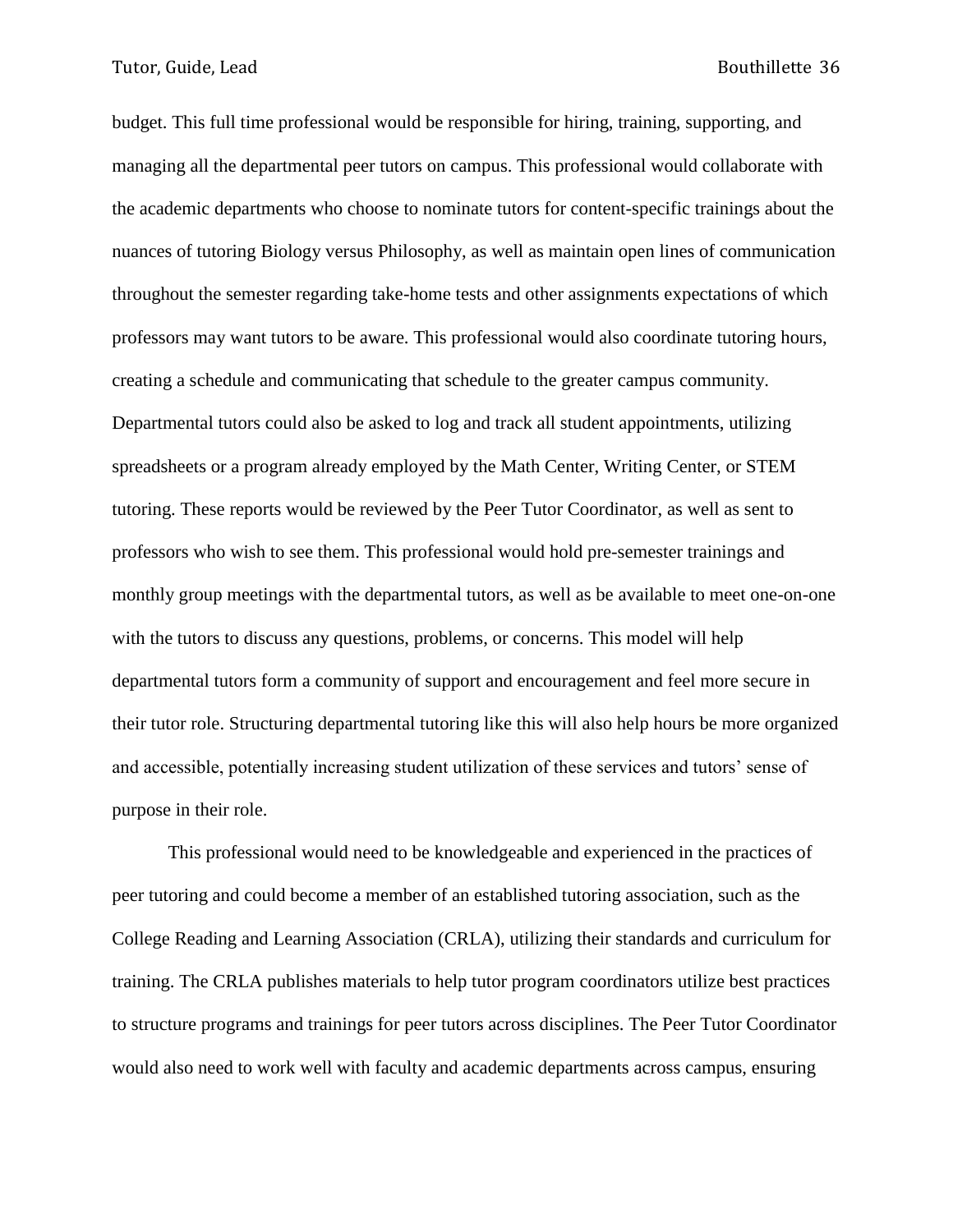that there are no misunderstandings between the two entities, as well as collaborating with departments to market and advertise tutoring services. While this person would report directly to the Director of the Center for Academic Enrichment at Lotus Blossom, the departmental tutors could continue to utilize spaces within their academic departments to hold their hours. This will keep the tutors connected to and in communication with the professors whose courses they are tutoring.

This position's work could be evaluated by tracking the number and content of appointments with departmental tutors, measuring how much student utilization of services has increased. Tutees could also be asked to take a brief survey at the end of their tutoring session, rating how they felt the session went. The departmental tutors could also be asked for feedback, in the form of a focus group or survey at the end of the semester, whether they feel supported in their role, the potential presence of a tutor community, and what factors make their tutor experience meaningful. The responsibilities of this role could emulate established Peer Tutor Coordinator positions at other institutions, such as Worcester State University and Bryant University. At Bryant University, there is a separate coordinator for Writing Center tutors and content peer tutors ("Academic Success Programs," 2016 ). Worcester State University recently added a Peer Tutor Coordinator position to their Academic Success Center, which among serving as a walk-in advisor, is also responsible for consulting with departmental faculty to recruit, hire, and coordinate peer tutoring schedules. This position at Worcester State is similarly responsible for training, supporting, and overseeing the training content of peer tutors ("Staff Associate Academic Advisor/Tutor Coordinator," 2016).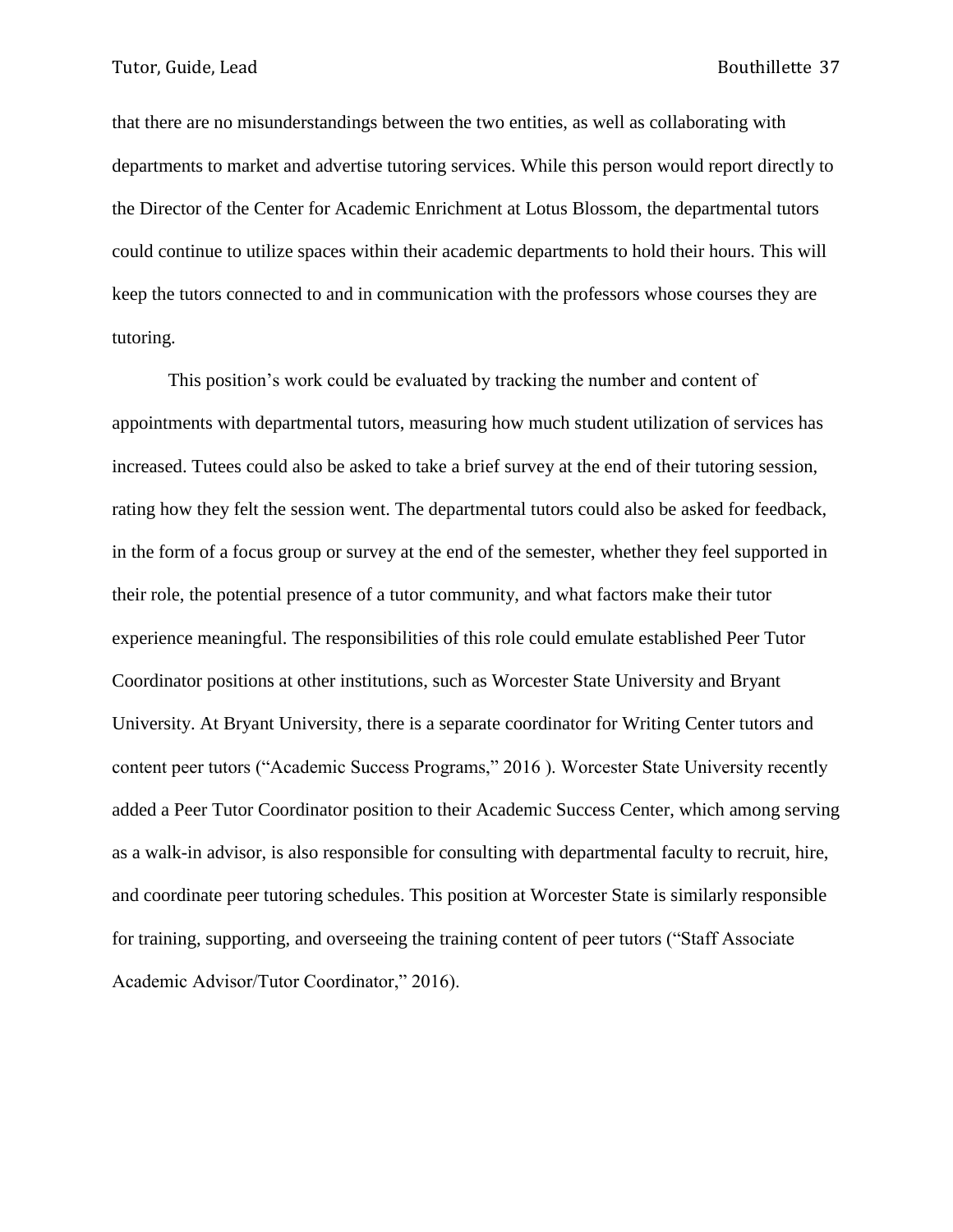# *Recommendation #2: All departmental peer tutors should receive intensive training and thorough support throughout the academic year.*

The peer tutors in this study also reported that the on-going, thorough training they received was an important factor in their sense of understanding and security in their tutor role. Respondents also expressed that their sense of reward from the tutor experience and the academic and social skills they gained stemmed in part from their trainings. Calma (2013) also found that tutors perceived trainings to be beneficial, especially ones that cover how to conduct a tutorial, characteristics of a good tutor, and best practices in tutoring. Training all departmental peer tutors will enable them to be more effective tutors, and therefore the experience will be more beneficial to the tutors and tutees alike. Utilizing the same content on the role of a tutor, do's and don'ts, and best practices in peer tutoring also serves the dual purpose of ensuring the students who seek out tutoring receive a consistent message about what tutoring is and is not. As the respondents in this study identified, it is easy for the line between tutor and teacher to blur, particularly before tutor training and when tutees may push for tutors to just give them the answers. Training will enable departmental tutors to understand their role and utilize best practices in sessions, therefore guiding their tutees towards deeper learning and understanding of course material.

As stated in the first recommendation above, the Peer Tutor Coordinator will be responsible for the departmental tutors program. Students who are recruited to tutor content subjects outside of the parameters of the Math Center, Writing Center, and STEM program, such as Philosophy, Criminology, or Accounting, will be served by this program. The learning outcomes of this program would be for departmental peer tutors to understand their tutor role, feel confident in their tutor abilities, and feel supported in this work. For students nominated to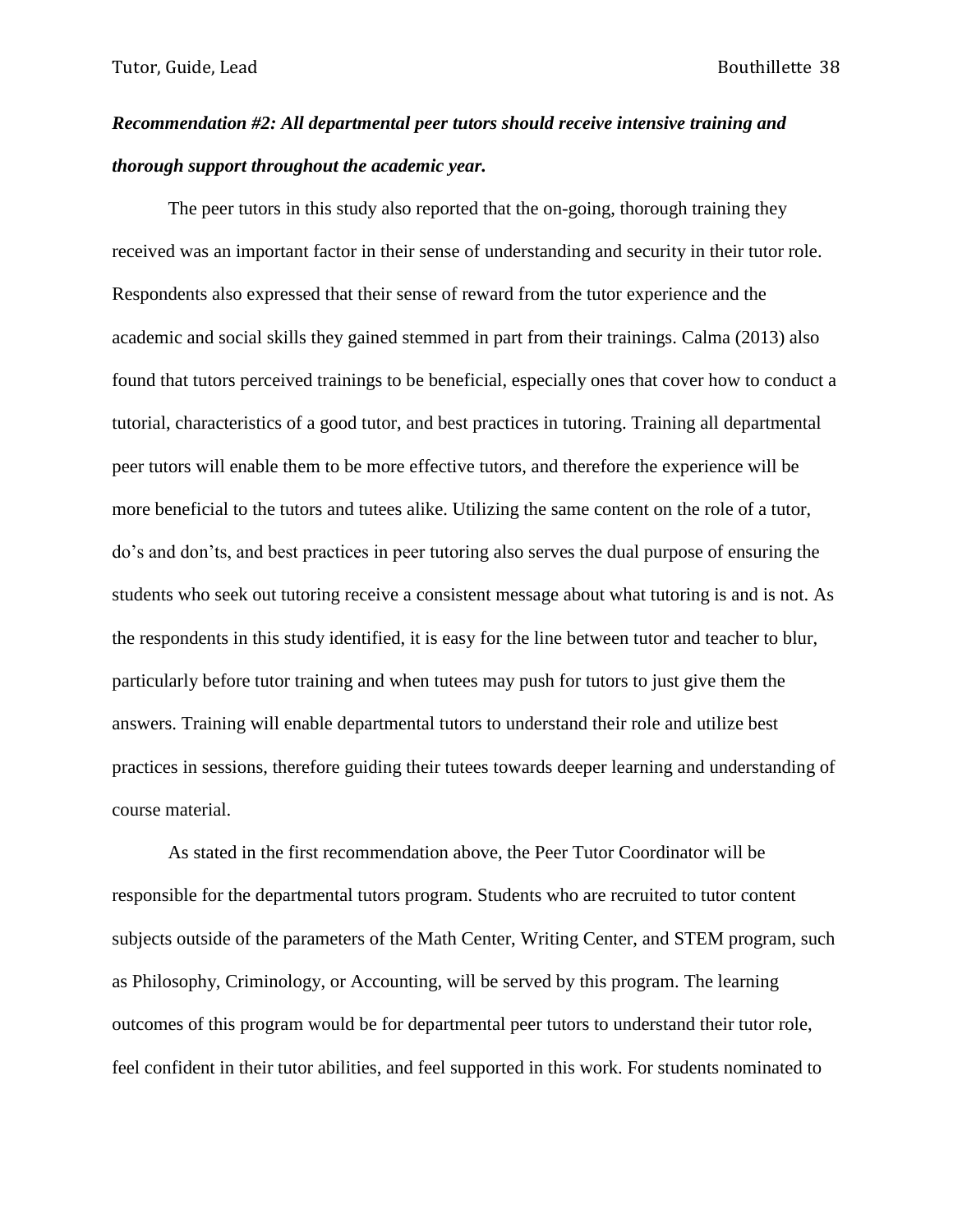be tutors, this program will begin with their application and continue throughout their tenure as a departmental tutor. Similar to the practices of the established tutoring programs on campus, professors could choose to nominate students who they believe would make good subject tutors for their department. The Peer Tutor Coordinator would then be responsible for reaching out to these students to gauge their interest, invite them to apply, and interview candidates they believe will be a good fit for the tutoring role. Once selected, all tutors would attend a two-day tutor training session before the beginning of the Fall semester and an additional one-day training before the beginning of the Spring semester. Trainings would be based on CRLA standards and certifications, covering content such as the role of a peer tutor, what a tutor is and is not, the characteristics of a good tutor, strategies for tutoring sessions, and how to handle a wide range of student types and concerns ("CRLA-College Reading and Learning Association," 2015). The CRLA handbook also includes tips for program structure and suggestions for team-building activities to help facilitate the development of a tutor community. The tutor trainings would also consist of the technicalities of tutoring the different disciplines, with different faculty leading sessions for similar content tutors, and team-building activities. New tutors would be required to attend an additional session during the fall and spring trainings that orients them to the role of a tutor and perhaps feature a panel of veteran tutors sharing their experiences.

After a year of this program, the Peer Tutor Coordinator could select one veteran tutor from each school to serve as a head tutor, assisting them with training, overseeing the tutors, and acting as a resource for new tutors. The role of the head tutors, similar to the Peer Tutor Cabinet mentioned in the data, would be to act as a liaison between the tutors and the Coordinator, serve as an extra resource and mentor to new tutors, and to assist the Coordinator with facilitating trainings and other social events. Peer tutors would be paid minimum wage and asked to work 4-8 hours a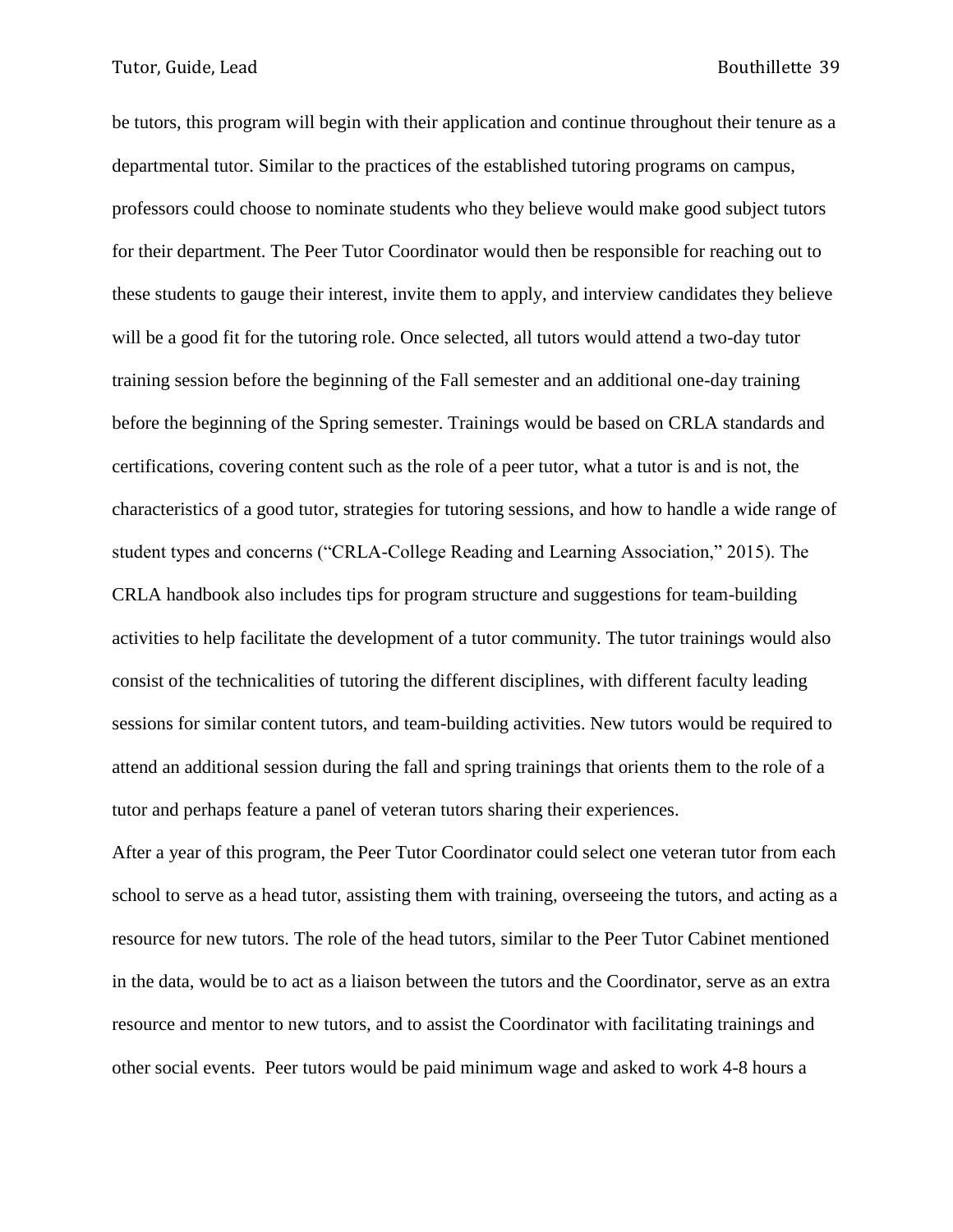week, depending on availability. The Peer Tutor Coordinator would work to ensure that there were at least two tutors on each shift; to accomplish this in lieu of only one tutor per department, tutors in the same school could be paired together. For instance, Political Science and Psychology tutors could tutor in a shared space in the School of Liberal Arts. During the day and in the evenings throughout the first few weeks of each semester, the Peer Tutor Coordinator could periodically visit tutors during their shifts and ensure everything was running smoothly.

Throughout the semester, all tutors would meet together for monthly staff meetings where they can bond, continue training, hear updates from the Coordinator, and possibly meet with faculty regarding different assignment expectations. At the end of each semester, the departmental tutoring program could have a party with food, team-building, and awarding of CRLA certifications and other awards for tutors. To assess the success of this program, new tutors could be asked to complete a questionnaire before starting tutor training and again at the end of their first semester about the role and characteristics of a good tutor and other training content. As Rae & Baillie (2005) found, reflective discussion is an important factor for making meaning of the peer tutor experience and building tutor self-confidence in their new role. Similar to the reflective papers the Math Center tutors write at the end of each semester, tutors in this program could also be asked to write a reflection on their tutor experience and how they've grown, and meet individually with the Coordinator to discuss them.

# *Recommendation 3: Each tutor program should implement a mentoring program, pairing veteran and new tutors.*

Respondents in this study discussed the value of having senior tutors available to guide them along the process of transitioning into their role as peer tutors. For most respondents, this person was an unofficial mentor and friend, but one tutoring program does have a structured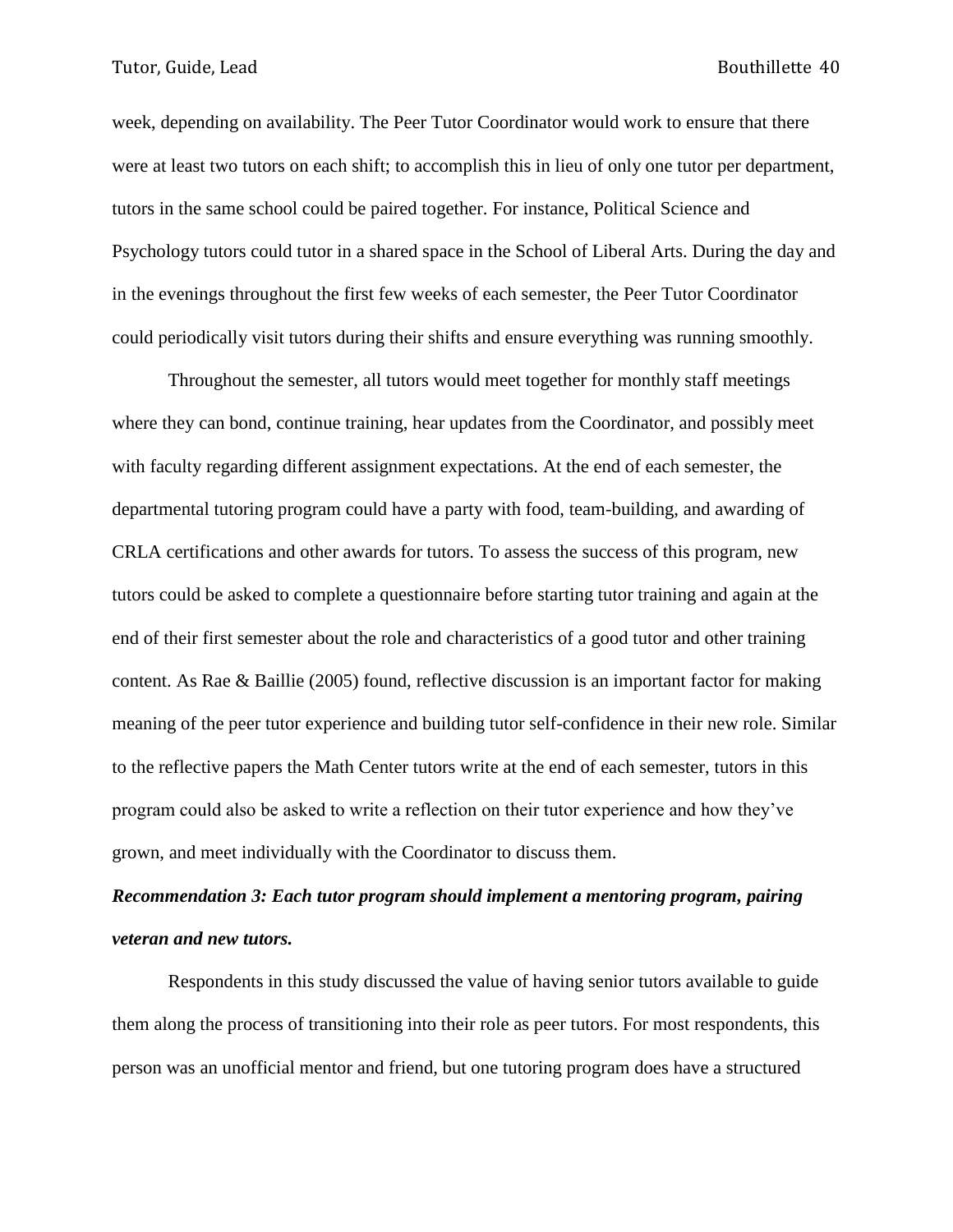mentoring component in place. While respondents in this study appreciated having a mentor, they indicated that after training, there was little structure in place to help them bond with their mentor and develop a relationship. Those tutors who did connect with their official mentor expressed how helpful and influential this person was in their first few weeks as a tutor. Similarly, Rae & Baillie (2005) found that the new tutors in their study believed having head tutors available as a resource for questions and guidance was important to their transition into the role. For these reasons, Lotus Blossom should enhance the unofficial use of mentors in peer tutoring programs by establishing a structured, consistent mentor system between experienced and new tutors. For the program with an already established mentor system, adding more opportunities throughout the semester for mentor and mentee pairs to interact will enhance the already beneficial practice. Other programs can build this practice into their programs to help provide new tutors with a firm anchor in the tutoring center and provide senior tutors with another opportunity to develop important interpersonal and leadership skills. While the process of new tutors finding unofficial mentors and being able to turn to any tutor for help is valuable and should continue, adding more structure to a mentoring system will provide every tutor the opportunity to have a designated person to go to with questions, concerns, or simply to share experiences and build connections. It will also enable the shy tutors to still receive guidance by placing the responsibility for initiating contact on the more experienced mentor.

Modeled after Providence College's Tutor Mentor Program in the institution's Office of Academic Services, this program would be coordinated by the director of each respective program, who would be responsible for recruiting interested veteran tutors, sending a survey to all participating tutors, and then matching the participating veteran tutors with new tutors based on commonalities and interests. The structure, implementation, and effectiveness of Providence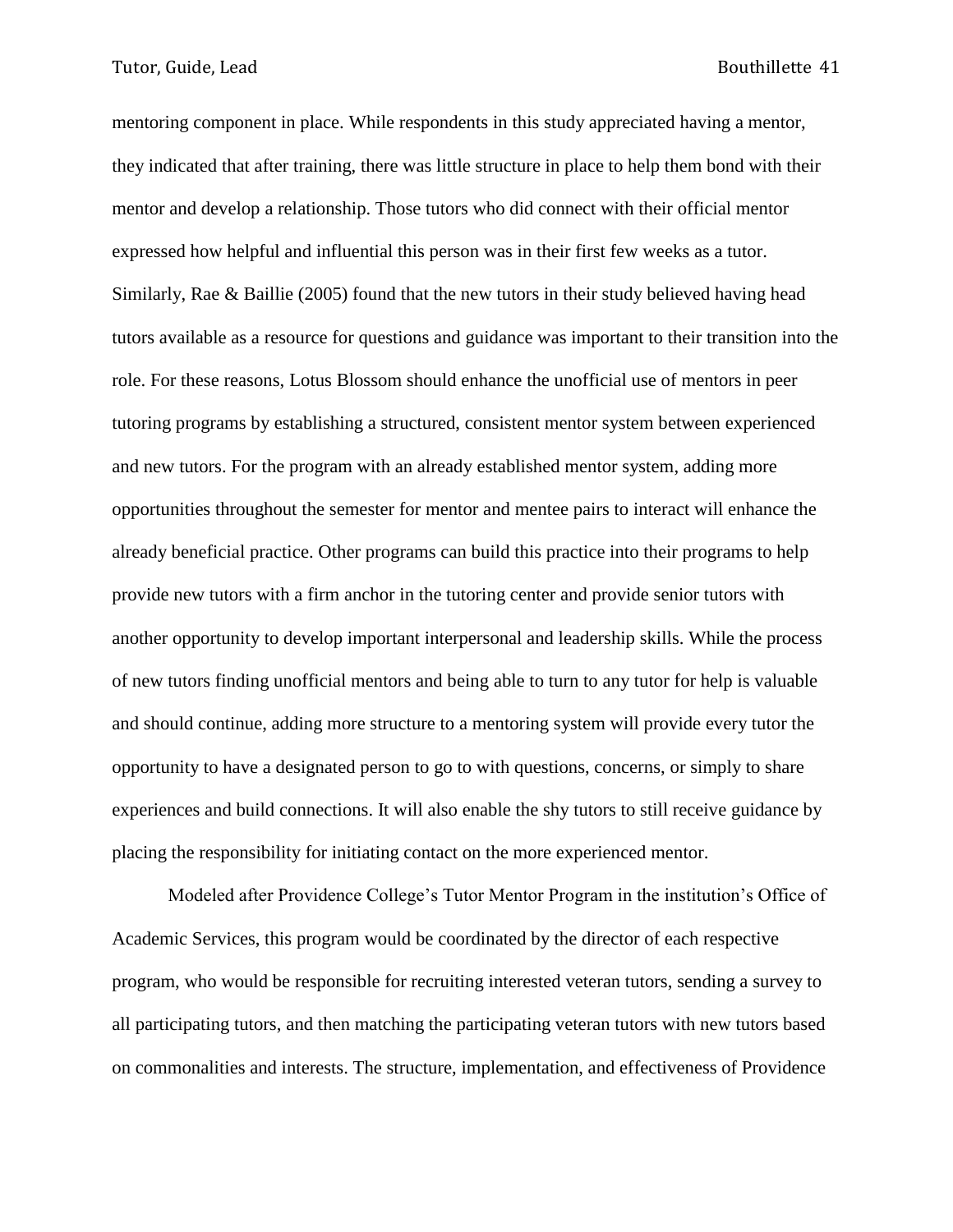College's program was discussed during a presentation by the Assistant Director for Tutorial Services, Sr. Carolyn Sullivan, at a recent New England Peer Tutoring Association (NEPTA) conference. Veteran tutors apply to serve as mentors and are asked to attend an additional halfhour of tutor training during the summer and meet with their mentee three times before the end of September, at checkpoints after training, the new tutor's first appointment, and at the end of the month. After these three meetings, mentors and mentees can still meet informally, but the formal meeting requirements are fulfilled. At the end of the semester, Sr. Carolyn meets with the new tutors who participated in the program and asks for feedback.

The program at Lotus Blossom would be designed to serve all participating tutors by helping new tutors transition into their role and provide another opportunity for professional development for veteran tutors. The tutor mentor program would last for one semester, though pairs would be encouraged to continue to meet informally after the program ends. The learning outcomes of this program are for new tutors to feel supported in their role transition, to form bonds between new and veteran tutors, for new tutors to have a thorough understanding of their tutor role, for new tutors to feel confident in this role, and to enhance personal development for all participating tutors. Tutor mentors would be asked to attend an additional session training session explaining program expectations, how to be an effective mentor, and the goals of the program. Tutoring program budgets would be adjusted to allow for participants to be paid for these additional hours.

During pre-semester training or the first week of the semester, all tutors in the program would socialize for an hour over refreshments, meet their mentors, and exchange contact information. In addition to sharing an hour of tutoring together, mentors and mentees would be asked to meet up socially three times during the new tutor's initial semester to discuss how the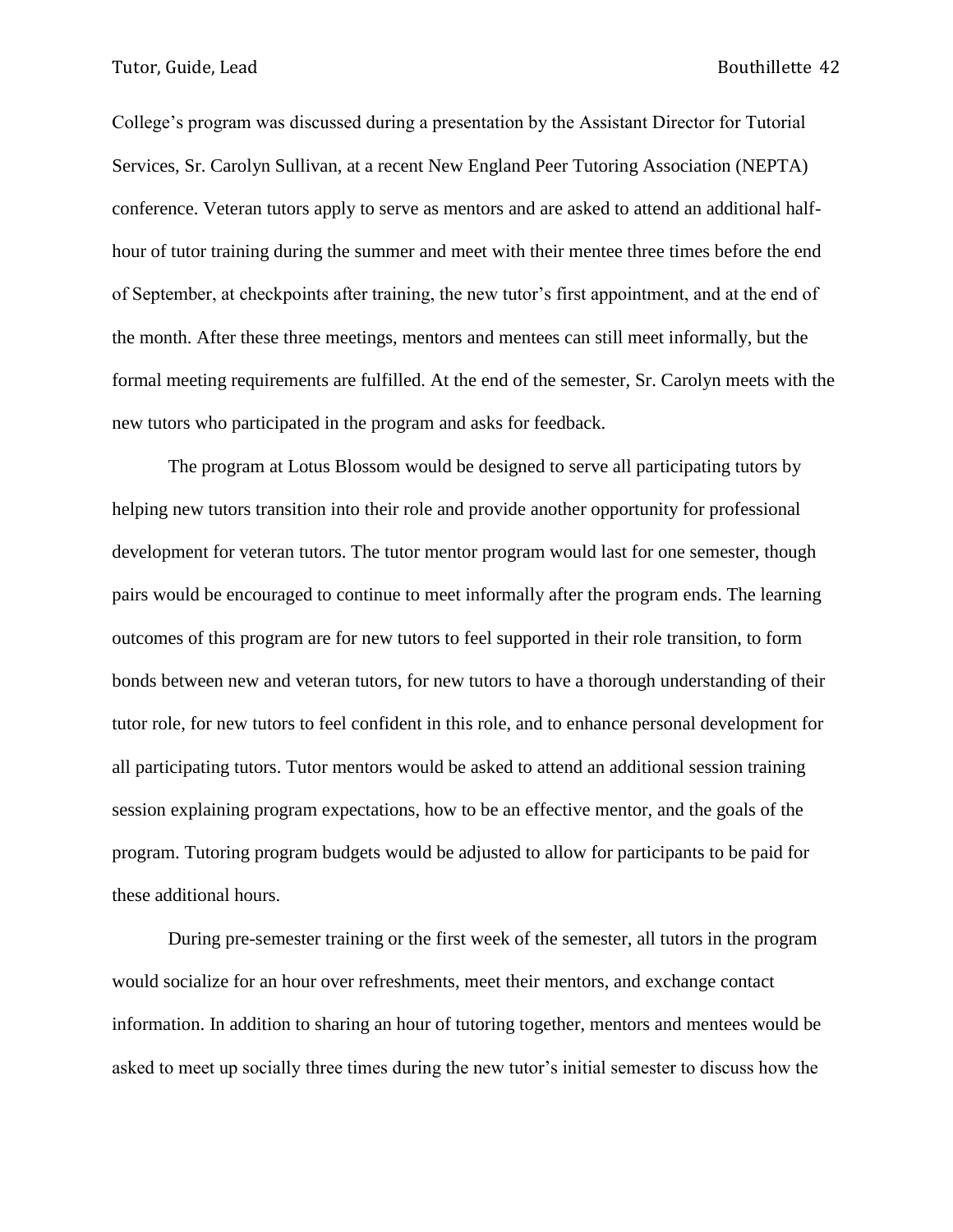semester is going so far for the new tutor. Similar to Providence College's model, tutor mentors would be provided with guiding questions to help them facilitate discussions with their mentees. However, differing from Providence's model, this program would be structured to last the duration of the new tutor's first semester, focusing on the initial transition into the role as well as the new tutors' growth throughout their first semester. The first meeting would occur during the first few weeks of the semester and the conversation would revolve around additional training questions and new tutor fears and expectations. The second meeting would take place by the midterm point of the semester, with the discussion including how the new tutor's appointments have been going, any concerns, and how prepared they feel going into each appointment. The third meeting would take place during the last few weeks of the semester and would include a reflection on what did and did not go well during the new tutor's appointments, how their skills have evolved as a tutor, and helping them to identify their strengths and areas of growth in tutoring.

As in Providence's model, the tutor mentors would be asked to write up a short report after each meeting and email it to the director so they can ensure that all pairs are meeting and track conversations for consistent questions or concerns across new tutors. This practice will also allow the director to understand which aspects of training need more attention the following semester. Also differing from Providence's program, at the end of the semester, mentors and mentees would be asked to write a short reflection paper about their experiences in the program and how they feel it's impacted their tutor experience, as well as meet one-on-one with the director. Rae & Baillie's (2005) finding on the importance of reflective discussions in tutor role transition and meaning-making is also applicable to this recommendation. Not only will this practice help all tutors process and make meaning of their experiences, but it will also help to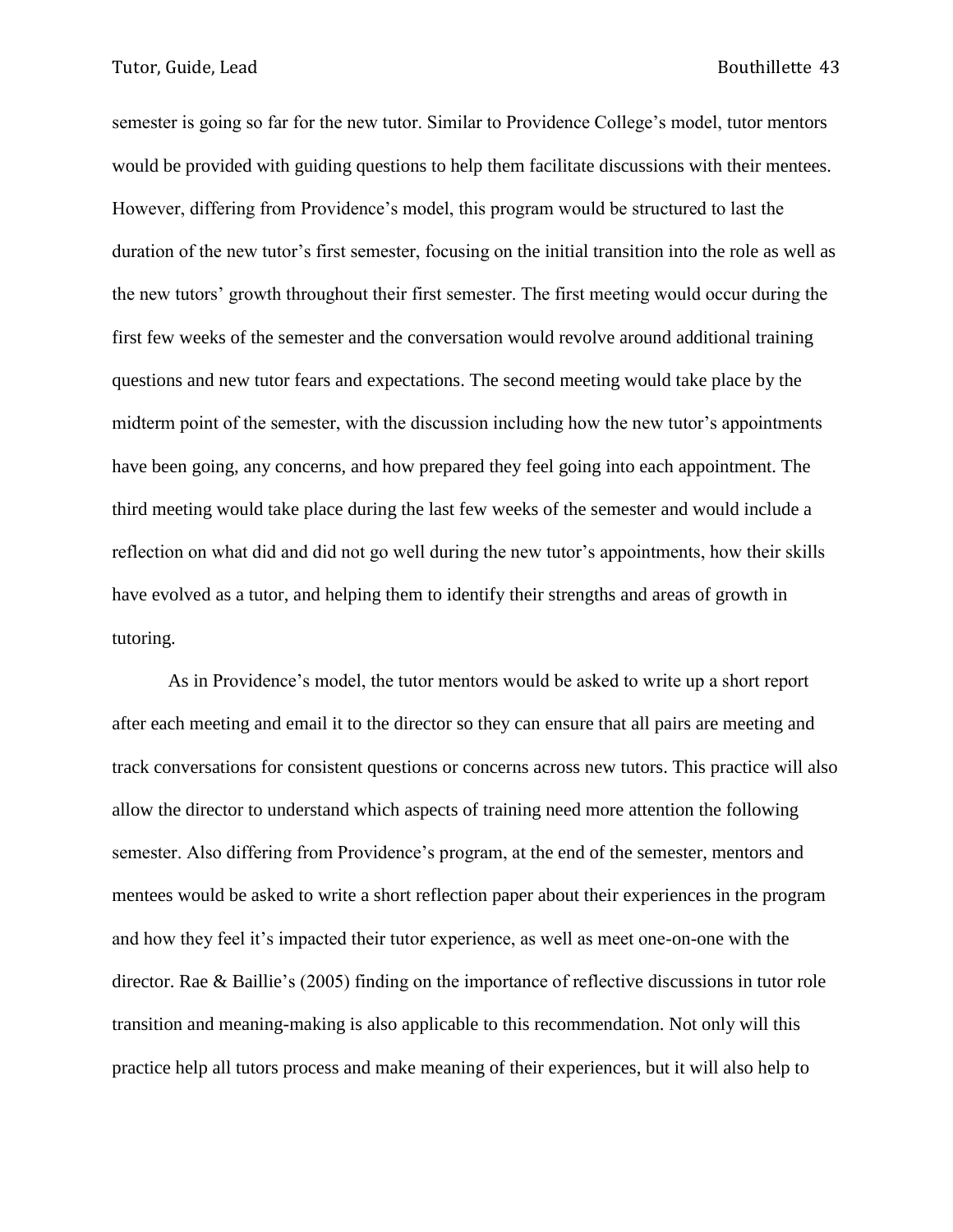assess the effectiveness of the program and if the intended learning outcomes are being achieved.

# *Recommendation #4: Increase visibility and understanding of tutoring on campus through collaborations with the Office of Student Engagement during Orientation and First Year Experience.*

As Loke & Chow (2007) found and the data in this study supported, peer tutors feel frustrated when tutees come to sessions unprepared and unwilling to actively participate. Many of the challenges with peer tutoring that respondents discussed stemmed from tutee's lack of understanding of the tutor role, believing peer tutors to be more of a homework service than a guide. The tutors in this study also indicated that first-time tutees often feel nervous coming to tutoring because of the perceived remedial stigma of tutor services. Increasing visibility across campus through collaboration with the Orientation and First Year Experience programs, housed under the Office of Student Engagement (OSE), will help lessen this sense of stigma, improve student understanding of tutoring services, and therefore reduce some challenges of tutoring. Forming connections between tutors and other peers and staff on campus will also enhance the positive impact tutoring has on tutors' college experience by giving them more opportunities for expanding their social circle and integrating in the campus community. Finally, these opportunities will also further increase tutors' communication, interpersonal, and leadership skills, enabling peer tutors to be viewed in more of a leadership role on campus. As the tutors in this study explained, while many of them viewed their role as a type of campus leader, the outside campus perception is that peer tutoring is a job. By partnering with New Student Orientation and First Year Experience (FYE), peer tutors can begin to be viewed as student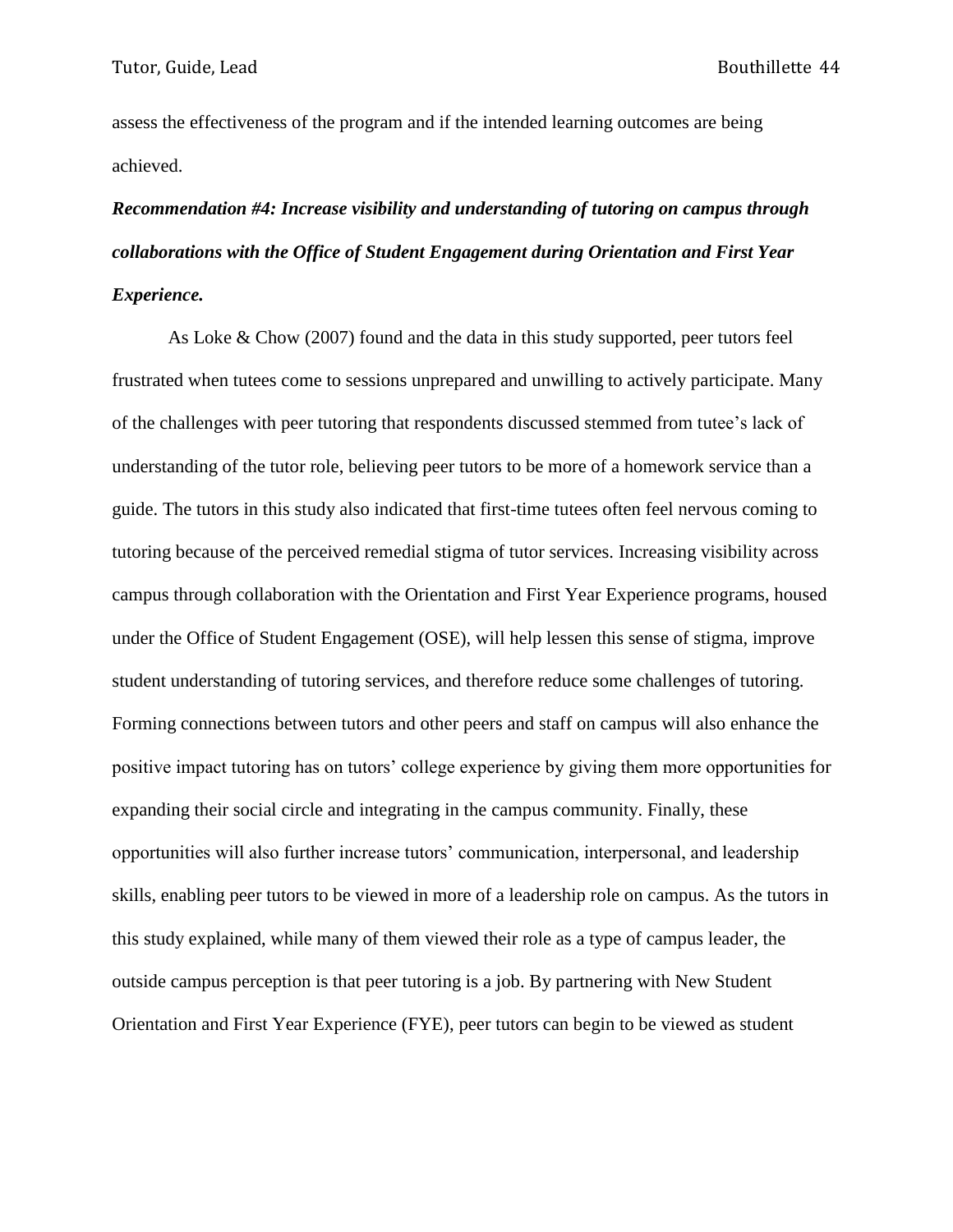leaders integral to the overall campus community and not simply siloed in academics, tutoring for pay.

The directors of each respective tutor program and the Orientation and FYE staff will work together to coordinate and oversee this collaboration. Incoming first-year students would be served by this initiative, with the goal to help new students feel more comfortable, prepared, and knowledgeable about what to expect with peer tutoring and the peer tutor role. Tutors could be asked to participate on a volunteer basis to bolster their leadership experience and campus involvement. June New Student Orientation would feature a panel of peer tutors from the different programs on campus explaining their role, discussing their other involvements on campus, and dispelling stereotypes about tutoring. This practice can help make the tutors seem more approachable and human, as well as helping to reduce incoming students' perceptions of tutoring as a remedial, embarrassing service purely for struggling students. This partnership could be continued during the First Year Experience course, where tutors from each program would lead one week's session, speaking to first-years about their experiences as tutors, the expectations for tutoring sessions, and dispel common tutoring myths. Tutors can also apply to be Peer Mentors in First Year Experience courses, taking on additional leadership opportunities and continuing to make connections between academic and student life offices. This continuation provides another avenue to help these students feel more comfortable utilizing tutoring for the first time, as well as help improve student understanding of tutoring services.

This collaboration can be assessed by surveying first-year students about their knowledge, perceptions, and potential utilization of tutoring programs before June Orientation, after June Orientation, and then again at the end of their First Year Experience course. Feedback from peer tutors about their experiences tutoring first-year students and their perception of the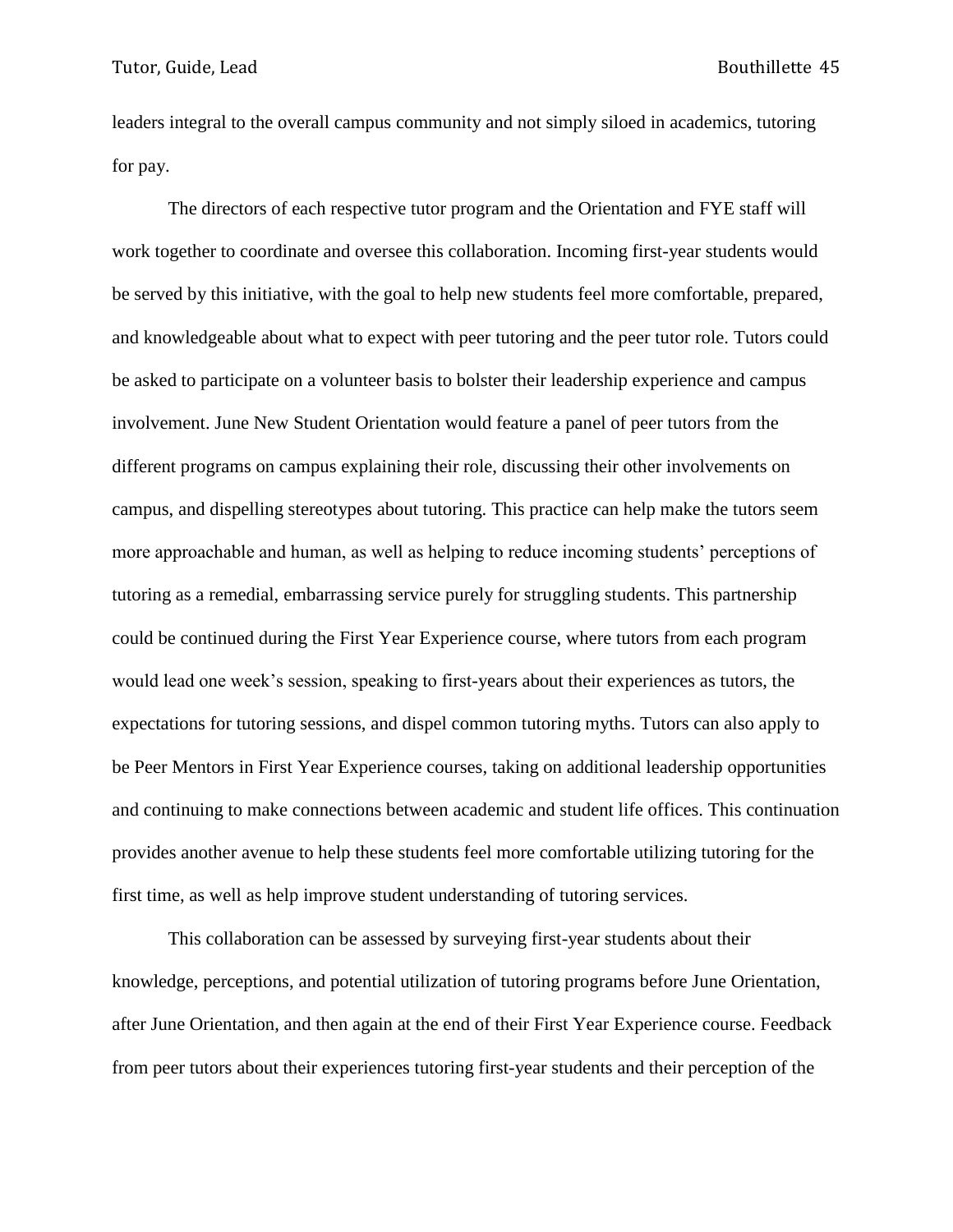tutee's understanding of their tutor role can also help administrators assess its effectiveness. Tutoring and other academic resources are already part of the content of Orientation and First Year Experience, and it is possible that there are already Orientation Leaders or Peer Mentors who also happen to be tutors, bringing about awareness of tutoring to first-year students. Creating a more structured and involved collaboration enhances these informal connections, helps to dispel the myth of tutoring as remedial, and enables tutors and their leadership to become more visible in the broader campus community.

This study highlighted that peer tutors in the Math Center, Writing Center, and STEM program find their experiences to be positive, meaningful, and impactful on their college experiences and skill development. Trainings and a consistent support system enable tutors to understand their role, learn how to be an effective tutor, and benefit from the experience. Given this, it is important to highlight ways in which we can improve practice to continue to benefit peer tutors in these programs and extend these benefits to all peer tutors on campus. Based on the literature and data in this study, to improve peer tutoring practices I recommended to create a Peer Tutor Coordinator position to support departmental peer tutors on campus, create and structure a centralized tutoring program for departmental peer tutors, implement mentoring programs between veteran and new peer tutors, and increase campus visibility and understanding of tutoring through collaborations with the Office of Student Involvement. By implementing these measures, peer tutors can continue to develop personally, professionally, and academically through their role and truly gain something meaningful from their experience. Peer tutoring is an important practice that helps both struggling students and high-achieving students learn, develop, and grow and more attention should be given in future research to how peer tutoring impacts the tutors themselves. The four recommendations detailed above were the most salient that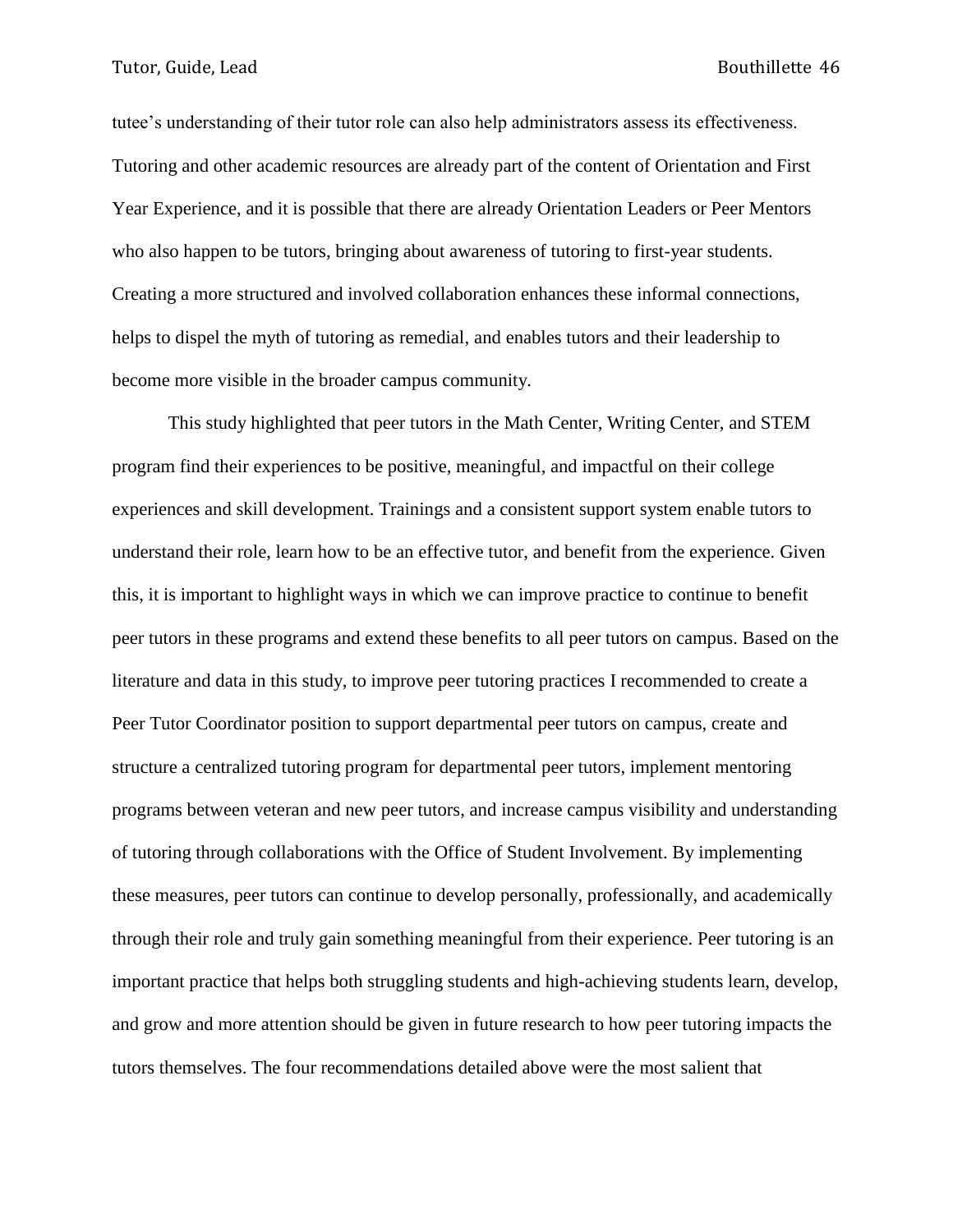materialized from the data and literature combined, but there are certainly more that could be discussed to improve practices in peer tutoring. The overarching thread in all of these recommendations and all best practices in tutoring is that equipped with a thorough understanding of the tutor role and the support of experienced peers and staff, peer tutors will be able to positively impact their tutees and make a difference in their campus community.

#### **Conclusion**

The impact of tutoring programs on peer tutors is an understudied phenomenon in higher education that can have important outcomes for institutions' brightest students. The purpose of this research study was to better understand the experiences of peer tutors, the impact of these experiences on tutors' personal and academic skills development, and how training and program structure impact these experiences. This topic is important to investigate because by better understanding what makes peer tutoring meaningful for tutors, tutoring programs will then be able to implement and enhance these important factors into their programs, thereby increasing the potential benefits and outcomes for tutors. The literature reviewed in this study found that peer tutors can gain communication, interpersonal, leadership, academic, and metacognitive skills from their experiences (Gaffney & Varma-Nelson, 2007; Loke & Chow, 2007; Micari et al., 2010; Roscoe & Chi 2007, 2008; Roscoe, 2014). Researchers have also demonstrated the important role that training, program structure, and a peer community can play in peer tutors understanding, development, and orientation into their roles as peer tutors (Calma, 2013; Rae & Baillie, 2005).

This qualitative study of eight peer tutors at Lotus Blossom College from the Writing Center, the Math Center, and STEM tutoring support previous researchers' findings on the benefits and outcomes of peer tutors, while also providing insight into the role of a peer tutor and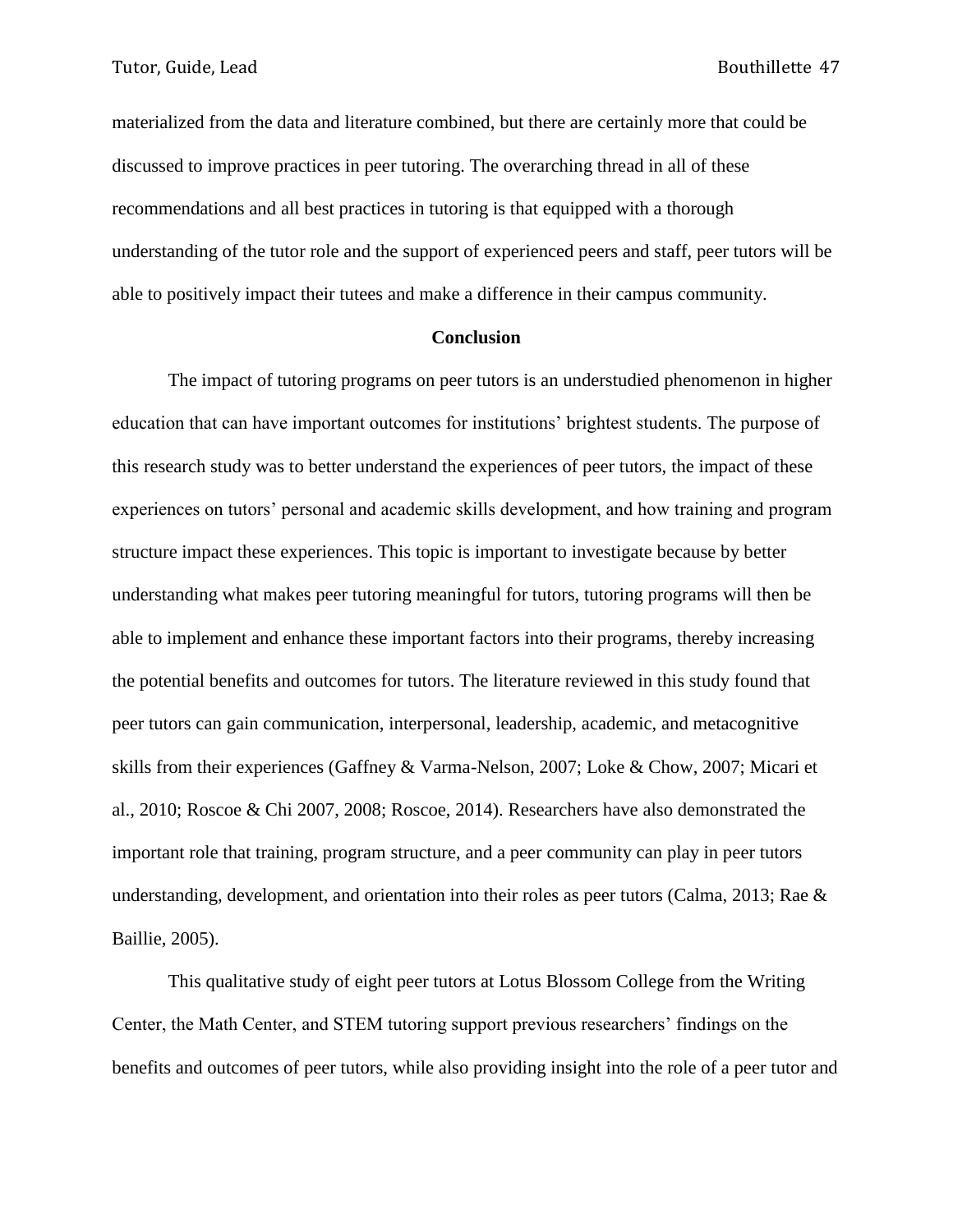how the meaning of this role is constructed. Through the data collected in this study, I believe that valuable information was gleaned to understand and begin to answer the original research questions of: how do peer tutors make meaning of their experiences? Does being a peer tutor impact students' personal, academic, and leadership development, and does the amount of training a peer tutor receives have any impact on this development? This study's findings, particularly about the role of a peer tutor and the rewards of peer tutoring, illustrate how meaningful, valuable, and engaging the tutor experience is for undergraduate peer tutors at Lotus Blossom College. The findings in this study highlight that trainings, tutor mentors, reflection on the tutor experience, and the support system of the tutor community are all important factors in constructing a meaningful tutor experience. Peer tutoring was found to greatly impact participants' communication and interpersonal skills, self-confidence, and depth and breadth of academic capabilities, suggesting that tutoring is a worthwhile, developmental, and enjoyable undertaking. While tutoring is not without it's challenges, a strong training foundation, the community of tutors, and a thorough understanding of the tutor role work together to help mitigate these frustrations and enable tutors to navigate these issues.

The findings from this research study have several implications for peer tutoring at Lotus Blossom College, peer tutoring in general, and the future of higher education in the United States. As detailed in the recommendations for improving practice above, these findings and the literature examined illustrate several ways to implement or enhance programs to better serve peer tutors. If an understanding of the tutor role, sense of community, and strong trainings enable tutors in the three formal tutoring programs at Lotus Blossom to gain meaning, skills, and growth from their experiences, these same factors should be implemented for departmental peer tutors to benefit in the same way. Similarly, the impact of tutor mentoring and tutor visibility on campus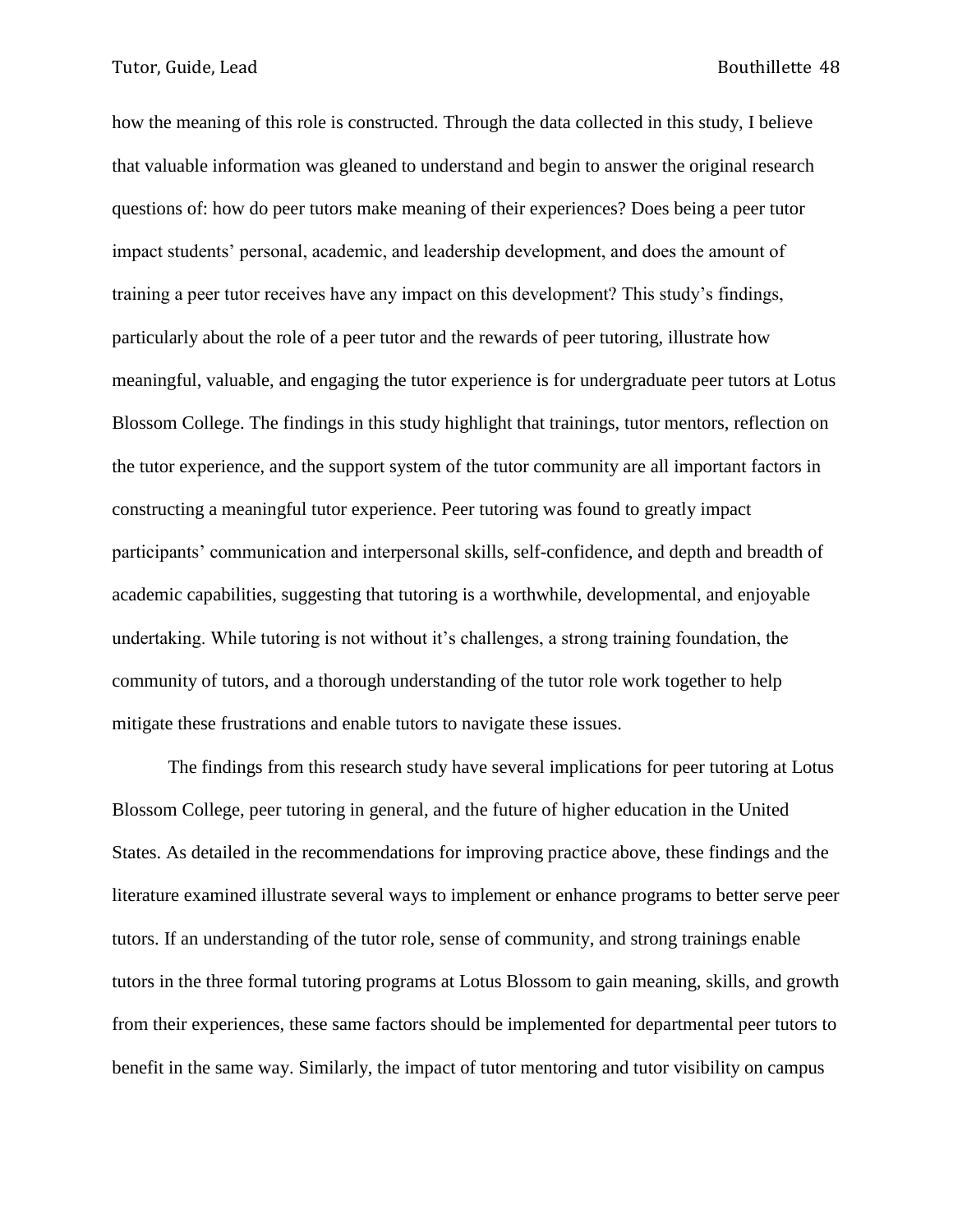should be enhanced through more formal program structure and collaboration with other offices on campus. Based on the relative lack of literature focusing on the experiences of peer tutors and the wealth of information gained from the peer tutors interviewed in this study, the importance of further research and continued emphasis on this topic is apparent. More research is necessary to continue to understand how diverse program structures, institutions, and peer tutors make meaning of their experiences and how these experiences impact their development and growth. Finally, this study illustrates an area of co-curricular involvement for high-achieving students that is important to understand and develop for the future of higher education in the United States. As more and more emphasis is placed on the growing population of academically underprepared college students, it may be easy for high-achieving students to feel bored and unchallenged in most college classrooms. Expanding and developing peer tutor programs grounded in research about the factors that make the experience meaningful and valuable to peer tutors will provide an opportunity to involve and retain high-achieving students. As this study suggests, peer tutor programs are an engaging way for colleges' and universities' best and brightest students to learn and grow socially, interpersonally, and academically. When structured correctly, tutor programs also provide a way for these students to feel integrated in the campus community and affirm that they serve an important role in impacting the academic success of fellow students. Investing in peer tutor programs will provide struggling students with an important resource, engage and grow high-achieving students, and allow the university to better retain, develop, and support the persistence of students across the span of academic achievement.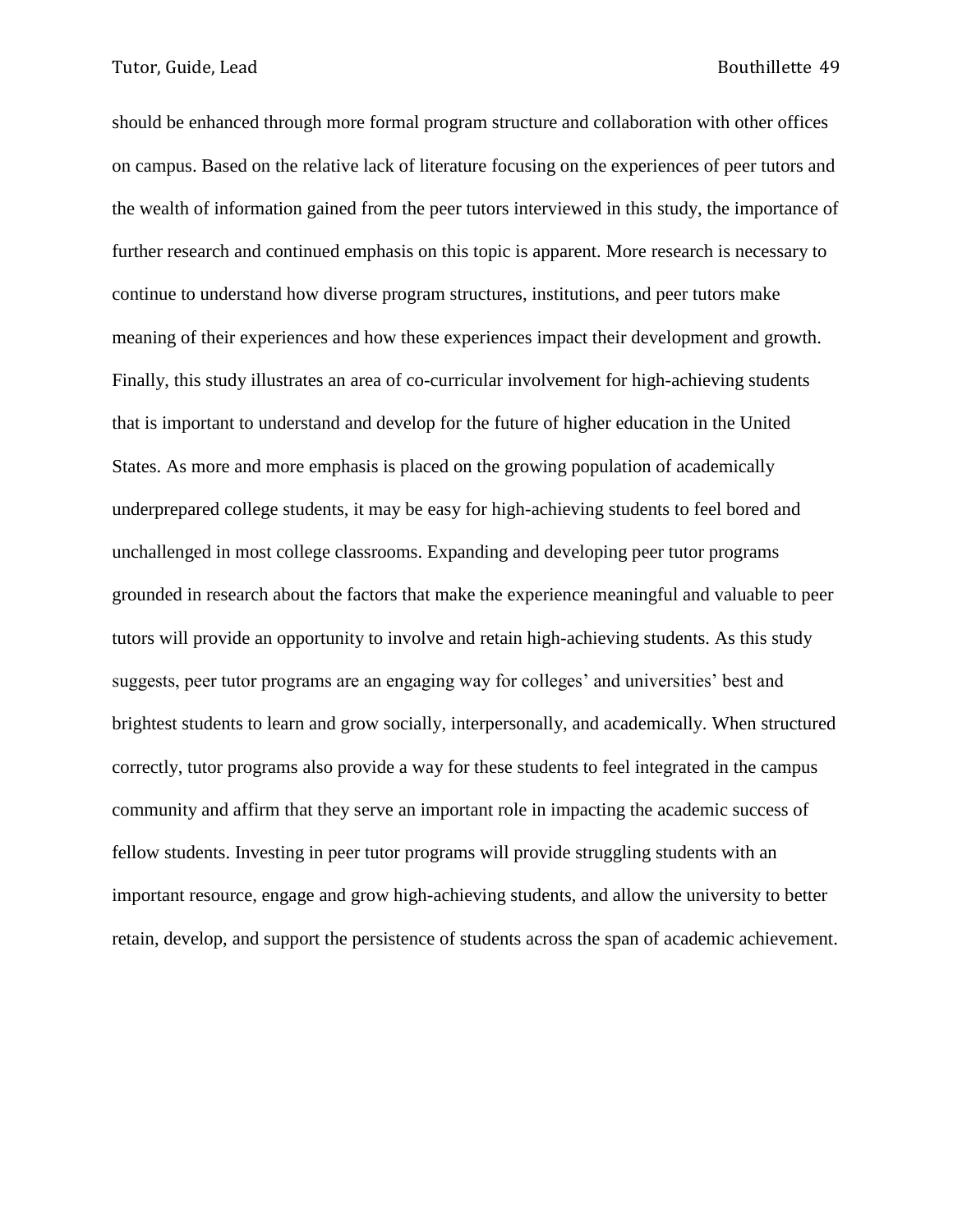### **References**

- Arco-Tirado, J. L., Fernández-Martin, F. D., & Fernández-Balboa, J. (2011). The impact of a peer-tutoring program on quality standards in higher education. *Higher Education: The International Journal Of Higher Education And Educational Planning*, *62*(6), 773-788.
- Backer, L., Keer, H., & Valcke, M. (2012). Exploring the potential impact of reciprocal peer tutoring on higher education students' metacognitive knowledge and regulation. *Instructional Science*, *40*(3), 559-588. doi:10.1007/s11251-011-9190-5
- Bryant University (2016). Academic Success Programs. Retrieved from: http://www.bryant.edu/academics/undergraduate/academic-success-programs.htm
- Calma, A. (2013). Preparing tutors to hit the ground running: Lessons from new tutors' experiences. *Issues In Educational Research*, *23*(3), 331-345
- CRLA-College Reading and Learning Association. (2015). Handbook for Training Peer Tutors and Mentors. Retrieved from: https://www.crla.net/index.php/publications/handbook-fortraining-peer-tutors-mentors
- Gafney, L. & Varma-Nelson, P. (2007). Evaluating peer-led team learning: A study of long-term effects on former workshop peer leaders. *Journal Of Chemical Education*, *83*(3), 535-539.
- Griswold, W. G. (2006). Postsecondary Reading: What Writing Center Tutors Need to Know. *Journal Of College Reading And Learning*, *37*(1), 61-72.
- Hughes, B., Gillespie, P., & Kail, H. (2010). What They Take with Them: Findings from the Peer Writing Tutor Alumni Research Project. *Writing Center Journal*, *30*(2), 12-46.
- Loke, A. Y. & Chow, F. W. (2007). Learning partnership--The experience of peer tutoring among nursing students: A qualitative study. *International Journal Of Nursing Studies*, *44*(2), 237-244. doi:10.1016/j.ijnurstu.2005.11.028
- Mertens, D.M. (2009). *Research and evaluation in education and psychology: Integrating diversity with qualitative, quantitative, and mixed methods approaches.* (4th edition). New York: Sage publications.
- Micari, M., Gould, A.K., & Lainez, L. (2010). Becoming a leader along the way: Embedding leadership training into a large-scale peer-learning program in the STEM disciplines. *Journal of College Student Development, 51*(2), 218-230.
- Rae, J. & Baillie, A. (2005). Peer tutoring and the study of psychology: Tutoring experience as a learning method. *Psychology Teaching Review*, *11*(1), 53-63.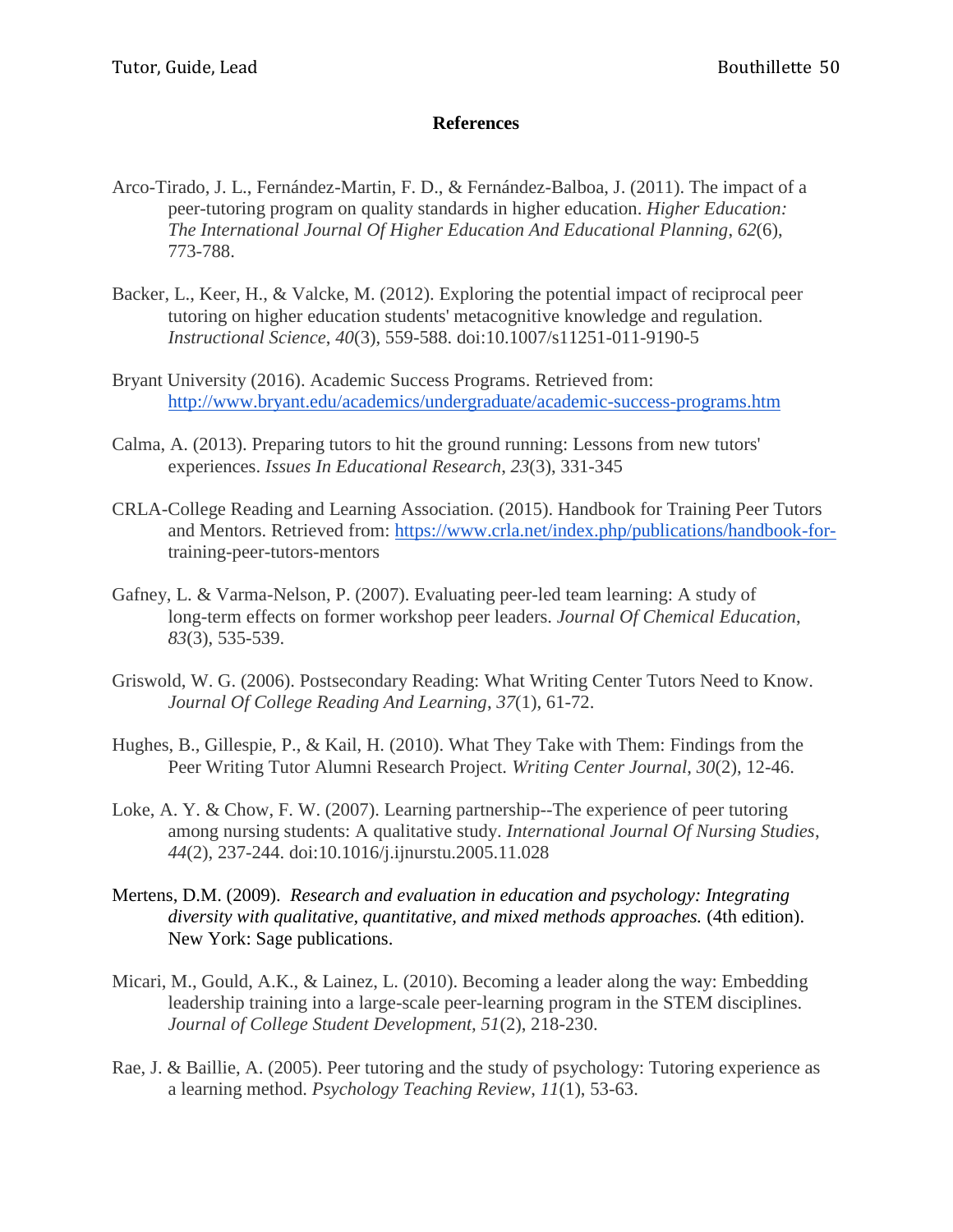- Roscoe, R. D. (2014). Self-monitoring and knowledge-building in learning by teaching. *Instructional Science: An International Journal Of The Learning Sciences*, *42*(3), 327- 351.
- Roscoe, R.,& Chi, M. T. H. (2008). Tutor learning: the role of explaining and responding to questions. *Instructional Science*, *36*(4), 321-350. doi:10.1007/s11251-007-9034-5
- Roscoe, R.D. & Chi, M.T.H. (2007). Understanding tutor learning: Knowledge-building and knowledge-telling in peer tutors' explanations and questions. *Review of Educational Research, 77*(4), 534-574.
- Saldana, J. (2009). *The Coding Manual for Qualitative Researchers*. (Second Edition). New York: Sage publications.
- Worcester State University. (2016). Staff Associate Academic Advisor/Peer Tutor Coordinator. Retrieved from[:https://www.higheredjobs.com/region/details.cfm?JobCode](https://www.higheredjobs.com/region/details.cfm?JobCode) =176235907&Title=Staff%20Associate%20Academic%20Advisor%2FTutoring%20Coo rdinator
- Topping, K.J. (1996). The effectiveness of peer tutoring in further and higher education: A typology and review of the literature. *Higher Education, 32* (3), 321-345.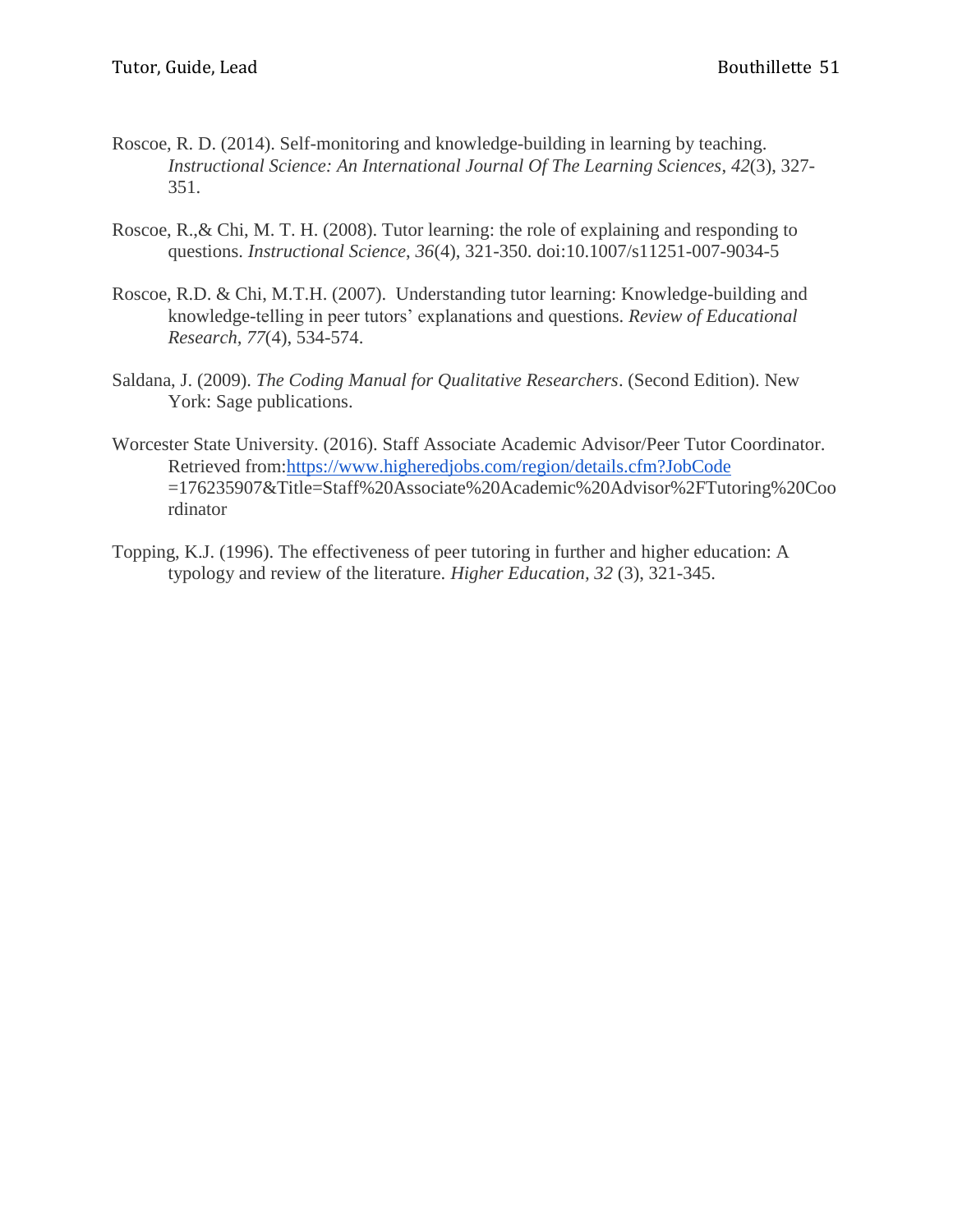### **Appendices**

### **Appendix A-Interview Protocol**

**Warm-up question:** *Any fun weekend plans?*

- 1. How and when did you become a peer tutor?
- 2. What was the application and interview process like?
- 3. What was the training process like?
- 4. What is the role of a peer tutor?
- 5. Tell me about your first few weeks as a peer tutor
	- a. How did it feel to adjust to this new role?
- 6. How is your tutoring program structured?
- . Hours, compensation, requirements
	- 7. What is it like to be a peer tutor at Lotus Blossom, in the context of the greater campus?
	- 8. When you run into problems or questions when tutoring, who or what do you consult?
	- 9. Tell me about a time that you felt tutoring was rewarding

. Similarly, tell me about a time you felt tutoring was not worth it or you had a negative experience with tutoring.

- 10. What, if any, social and interpersonal skills have been impacted by your tutoring experiences?
- 11. What, if any, academic skills have been impacted by your tutoring experiences?
- 12. How, if at all, has being a peer tutor impacted your college experience?
- 13. How, if at all, has being a peer tutor impacted your postgraduate plans?
- 14. What is it like to be a part of the tutor community?
- 15. Are there opportunities to discuss your tutor experiences?
- 16. Is there anything else important I should know about the experience of being a peer tutor?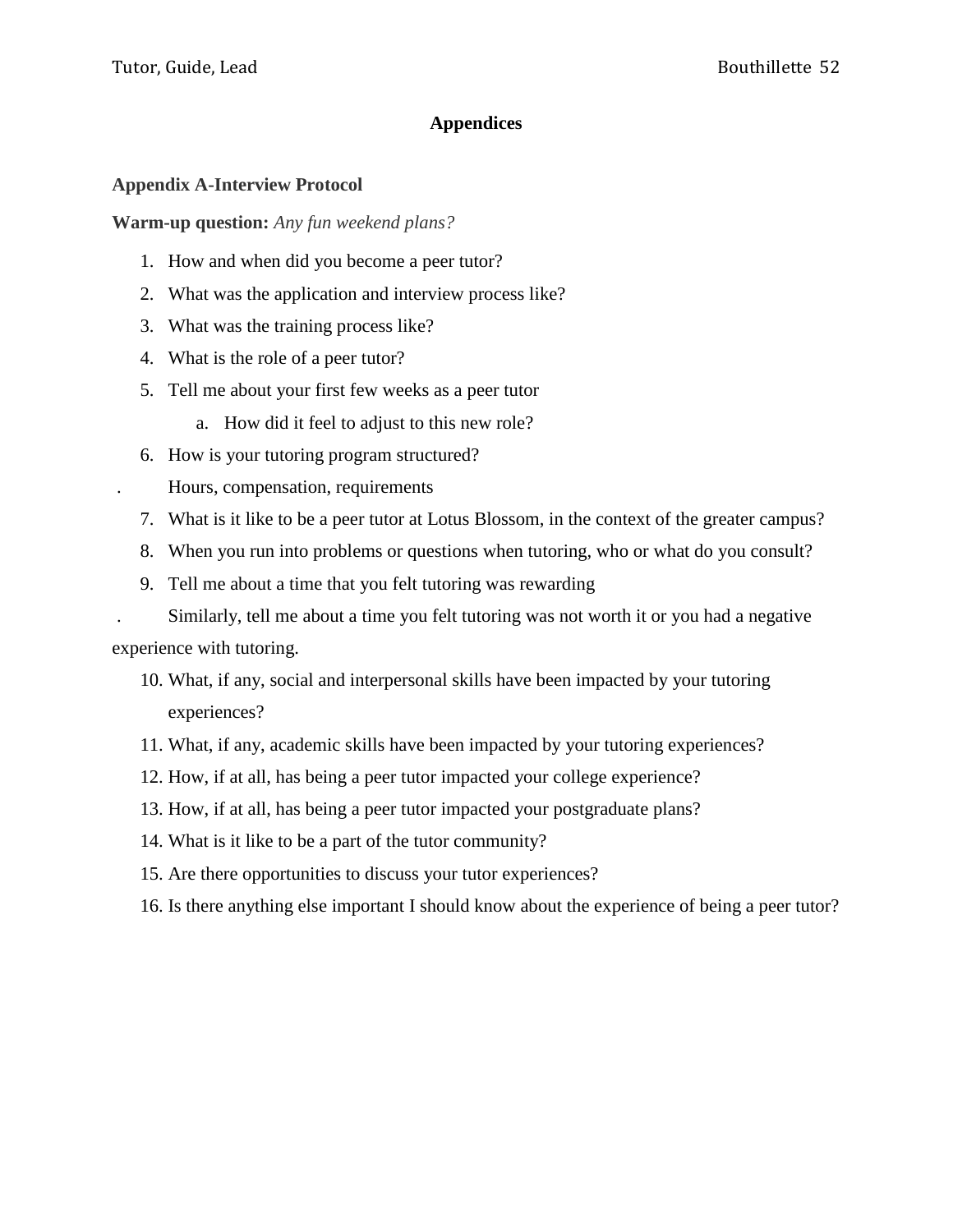### **Appendix B- Peer Tutor Coordinator Job Description:**

**Position Overview:** This new position is responsible for organizing, coordinating, and centralizing all departmental peer tutoring operations during Fall and Spring semesters, reporting to the Dean of Student Success and Academic Support. This professional will be responsible for hiring, training, supporting, and overseeing peer tutors and tutoring services from academic departments across campus. This position also works closely with faculty to recruit tutors, communicate expectations to peer tutors regarding course assignments.

### **Principal duties include:**

- Interview, hire, train, and supervise departmental peer tutors.
- Work closely with Department Faculty to select, train, and oversee peer tutors.
- Support departmental peer tutors and serve as a resource when questions or concerns arise.
- Coordinate, create, and communicate a schedule for tutoring hours to the campus community.
- Provide ongoing training for all departmental tutors utilizing standards of a tutoring association (example: College Reading and Learning Association).
- Facilitate monthly group meetings and discussions on the tutoring experience with all departmental peer tutors.
- Manage tutoring services budget.
- Review logs of tutoring appointments and ensure tutorial sessions run smoothly.
- Plan and coordinate end of the semester social events for departmental peer tutor community.
- Other duties as assigned.

**Qualifications:** A Master's Degree in education, psychology, counseling, or related field with1- 3 years of experience working with college students and/or in peer tutoring. The ideal candidate will possess knowledge and experience in best practices in peer tutoring, familiarity with College Reading and Learning Association (CRLA) or other tutoring association standards. The ideal candidate possesses strong organizational skills, ability to work with diverse students, creative thinking, group facilitation skills, and ability to collaborate and communicate with faculty across academic departments.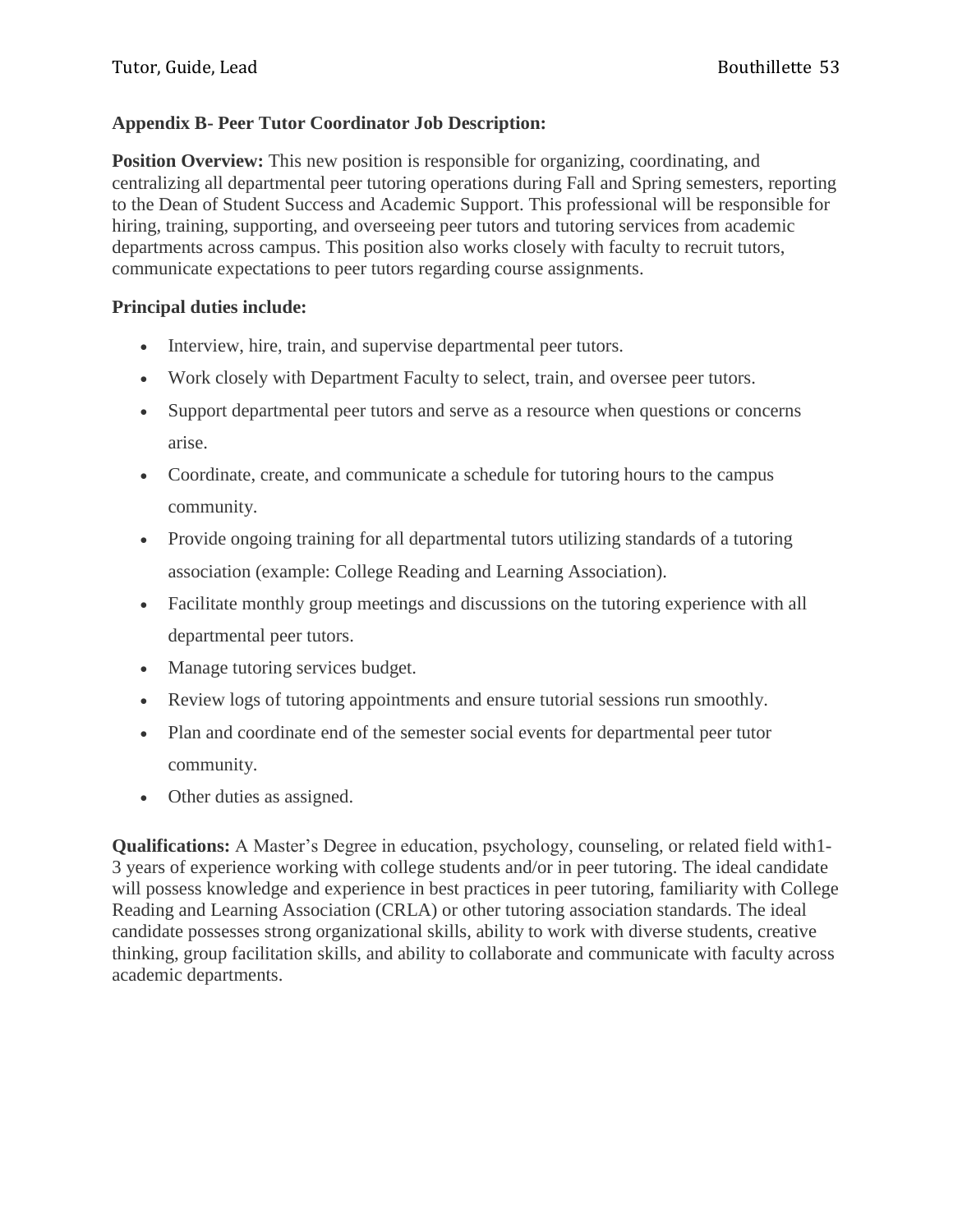## **Appendix C- Departmental Peer Tutor Program Learning Outcomes**

For departmental peer tutors:

- To gain knowledge of tools and resources to aide in their transition into and throughout their peer tutor role.
- To develop a thorough understanding of the tutor role.
- To understand the characteristics of a good tutorial session, what a tutor is and isn't, the importance of managing boundaries with tutees, and the importance of maintaining academic integrity when tutoring.
- To gain a strong tutor training foundation.
- To feel confident in their tutor abilities
- To feel supported by a community of other departmental peer tutors and the Peer Tutor Coordinator.
- To understand which resources to utilize when faced with questions, concerns, or issues when tutoring.
- To develop socially and academically from their tutoring experiences.